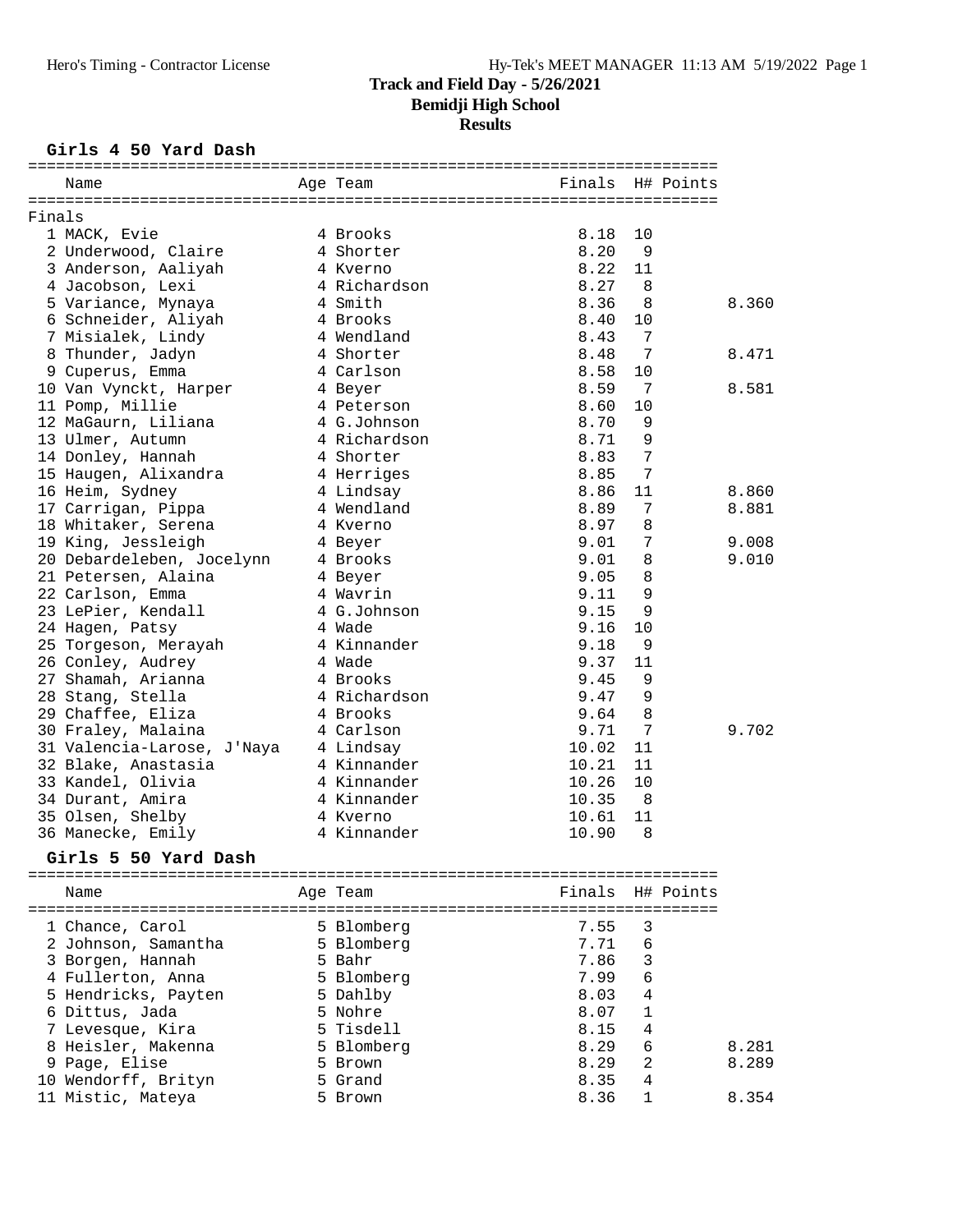#### **....Girls 5 50 Yard Dash**

| 12 Wellcome, Lux                              | 5 Nohre                                         | 8.36  | 1            | 8.358 |
|-----------------------------------------------|-------------------------------------------------|-------|--------------|-------|
| 12 Foster, Evalen                             | 5 Nicoson                                       | 8.36  | 4            | 8.358 |
| 14 Blecken Boock, Phyn 5 Luggar               |                                                 | 8.45  | 3            |       |
| 15 Flom, Jace                                 | 5 Blomberg                                      | 8.48  | 6            | 8.474 |
| 16 Roff, Brooklyn                             | 5 Nohre                                         | 8.50  | 1            | 8.499 |
| 16 Hadrava, Sienna               5 Greendahl  |                                                 | 8.50  | 3            | 8.499 |
| 18 Ross, Sophia                               | 5 Nohre                                         | 8.59  | 5            | 8.583 |
| 19 Schroth, Rahna<br>and the Summer of Dahlby |                                                 | 8.62  | 5            |       |
| 20 Strandlien, Abigal 5 Dahlby                |                                                 | 8.67  | 5            |       |
| 21 Ghinter, McKenzie                          | 5 Wheeler                                       | 8.73  | 1            |       |
| 22 Smith, Katie                               | 5 B.Olson                                       | 8.81  | 6            |       |
| 23 Schoenborn, Bella                          | 5 Brown                                         | 8.86  | 2            | 8.859 |
| 24 Moen, Kelsea                               | 5 Brown                                         | 8.88  | 2            |       |
| 25 Maple-Haggerty, Olivia 5 M.Johnson         |                                                 | 8.89  | 2            | 8.889 |
| 26 Thorson, Brynn                             | 5 Wheeler                                       | 9.01  | 1            | 9.009 |
| 27 Demuth, Paityn                             | 5 Bahr                                          | 9.04  | 4            |       |
| 28 Malkowski, Calliope 5 M.Johnson            |                                                 | 9.10  | 2            |       |
| 5 Leif<br>29 Orvik, Lillyan                   |                                                 | 9.22  | 2            |       |
| 30 Paine, Amelia                              | 5 Grand                                         | 9.24  | 4            |       |
| 31 Cassady, Addison 5 Vind                    |                                                 | 9.25  | 1            |       |
| 32 Wendorff, Kaylee 5 Nicoson                 |                                                 | 9.26  | 5            |       |
| 33 Thiemecke, McKayla 5 Wheeler               |                                                 | 9.29  | 3            |       |
| 34 Fineday, Amiya <sup>7</sup> 5 Tisdell      |                                                 | 9.42  | 4            |       |
| 35 Thorsgard, Erin<br>36 Aceves, Vanessa      |                                                 | 9.52  | 2            |       |
|                                               |                                                 | 9.53  | 5            |       |
| 37 O'Beirne, Alaina                           | 5 Leif<br>5 B.Olson<br>5 Blomberg<br>5 Blomberg | 9.59  | $\mathbf{1}$ |       |
| 38 Bigeagle, Johna                            | 5 Vind                                          | 9.62  | 3            |       |
| 39 Colsen, Rylee                              | 5 Nicoson                                       | 9.71  | 4            | 9.707 |
| 40 Weinzierl, Claire                          | 5 Bahr                                          | 9.76  | 3            |       |
| 41 Carlson, Amira                             | 5 Nohre                                         | 9.83  | 5            | 9.821 |
| 42 Elson-Subido, Jersey 5 Brown               |                                                 | 9.83  | 2            | 9.826 |
| 43 Neadeau, Kaelynn                           | 5 Nicoson                                       | 9.84  | 5            |       |
| 44 Emineth, Gabriana 5 Tisdell                |                                                 | 9.95  | 5            |       |
| 45 Weseloh, Annabelle 5 Blomberg              |                                                 | 10.01 | 6            |       |
| 46 Bjorgaard, Josie                           | 5 B.Olson                                       | 10.42 | 6            |       |
| 47 Anderson, Madeline                         | 5 B.Olson                                       | 11.41 | 6            |       |

### **Girls 4 75 Yard Dash**

| Name                | Age Team     |       | Finals H# Points |
|---------------------|--------------|-------|------------------|
|                     |              |       |                  |
| 1 Lundy, Hailey     | 4 Beyer      | 11.95 | 3                |
| 2 Haskell, Molly    | 4 G.Johnson  | 12.18 | 4                |
| 3 Friese, Norah     | 4 Richardson | 12.24 | 4                |
| 4 Bredon, Eventis   | 4 Kinnander  | 12.50 | 4                |
| 5 Ferch, Victoria   | 4 Beyer      | 12.56 | 3                |
| 6 Newago, Jersey    | 4 Peterson   | 12.62 | $\overline{4}$   |
| 7 Olson, Bella      | 4 Carlson    | 13.35 | 3                |
| 8 Wagner, Stella    | 4 G.Johnson  | 13.56 | 4                |
| 9 Schwartz, Velena  | 4 Wendland   | 13.60 | 4                |
| 10 Heuer, Madelyn   | 4 Kinnander  | 13.62 | 4                |
| 11 Raati, Lilionna  | 4 Kverno     | 13.73 | 4                |
| 12 Laduke, Eliza    | 4 Peterson   | 14.18 | 5                |
| 13 Petrowske, Rylee | 4 Peterson   | 14.29 | 5                |
| 14 Jones, Aaliyah   | 4 Beyer      | 14.45 | 3                |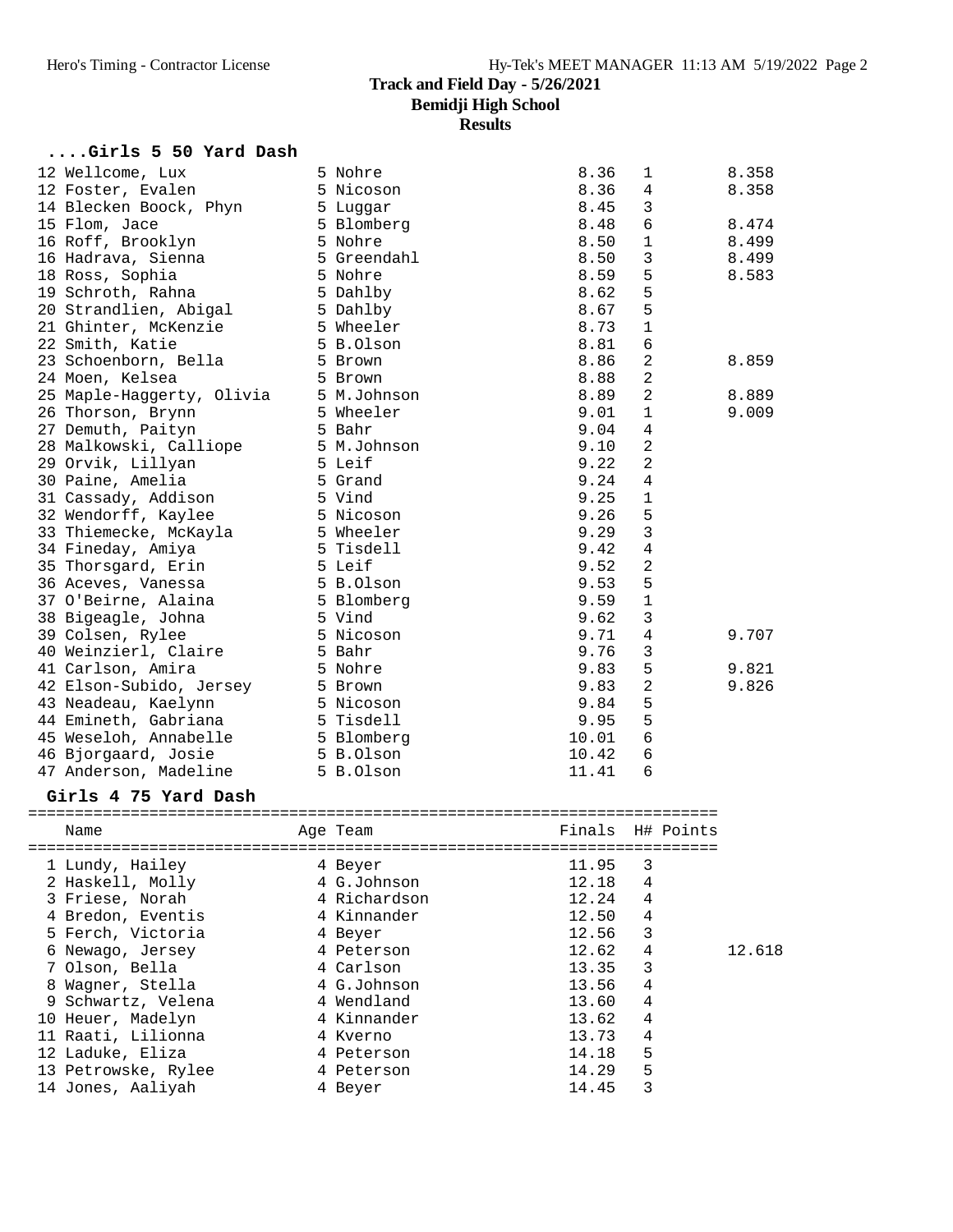### Girls 5 75 Yard Dash

| Name                                      | Age Team         | Finals         | H# Points         |        |
|-------------------------------------------|------------------|----------------|-------------------|--------|
|                                           |                  |                |                   |        |
| 1 Hill, Aerie                             | 5 Nicoson        | 10.71          | 2                 |        |
| 2 Brown, Gracelyn                         | 5 Grand          | 11.32          | 3                 |        |
| 3 Hiltz, Emma                             | 5 Dahlby         | 11.52          | $\overline{2}$    |        |
| 4 Bellino, Alexis                         | 5 Luqqar         | 11.58          | 3                 |        |
| 5 Stalboerger, Olivia                     | 5 Dahlby         | 11.70          | 2                 |        |
| 6 Fleck, Alexis                           | 5 Dahlby         | 12.02          | 2                 |        |
| 12.014 (12.014)                           |                  |                |                   |        |
| 7 Cannaday, Sariah                        | 5 Bahr           | 12.11          | $\mathbf 1$       |        |
| 8 Hopke, Isabelle                         | 5 Greendahl      | 12.13          | 1                 |        |
| 9 Benson, Leah                            | 5 Luggar         | 12.26          | 3                 |        |
| 10 Klovstad, Gracie                       | 5 Luggar         | 12.32          | 3                 |        |
| 11 Murray, Aryah                          | 5 Brown          | 12.41          | $\overline{a}$    |        |
| 12 Kemmer, Isla                           | 5 Wheeler        | 12.44          | $\mathbf{1}$      |        |
| 13 Martinka, Natalie                      | 5 M.Johnson      | 12.45          | 2                 |        |
| 14 Meza, Faith                            | 5 Brown          | 12.51          | 1                 |        |
| 15 Halverson, Alydia                      | 5 Tisdell        | 12.58          | 1                 |        |
| 16 Chavez, Camilla                        | 5 Grand          | 12.62          | 2                 | 12.611 |
| 17 Johnson, Molly                         | 5 M.Johnson      | 12.66          | 1                 |        |
| 18 Wangberg, Olivia                       | 5 Leif           | 12.68          | $\mathbf{1}$      |        |
| 19 Zimmel, Aveyn                          | 5 Leif           | 12.75          | $\mathbf{1}$      |        |
| 20 Tangen, Isabella                       | 5 Grand          | 13.10          | 2                 |        |
|                                           |                  |                |                   |        |
| Girls 4 100 Meter Dash                    |                  |                |                   |        |
|                                           |                  |                |                   |        |
| Name                                      | Age Team         | Finals         | H# Points         |        |
|                                           |                  |                |                   |        |
| 1 Martinka, Charly                        | 4 Wade           | 16.05          | 3                 |        |
| 2 Andresen, Khloe                         | 4 Richardson     | 17.04          | 3                 |        |
| 3 Nash, McKenna                           | 4 Richardson     | 17.28          | 3                 |        |
| 4 Zachman, Stella                         | 4 Wavrin         | 17.39          | 2                 |        |
| 5 Ophus, Marlie                           | 4 G.Johnson      | 17.86          | $\overline{a}$    |        |
| 6 MACK, Evie                              | 4 Brooks         | 17.97          | 3                 |        |
| 7 Lyseng, Peityn                          | 4 Brooks         | 18.75          | 3                 |        |
| 8 Chen, Huien                             | 4 Lindsay        | 18.81          | 3                 |        |
| 9 Peabody, Abigail                        | 4 Carlson        | 18.89          | 2                 |        |
| 10 Crawford, Piper                        | 4 Brooks         | 18.90          | 3                 |        |
| 11 Byron, Elizabeth                       | 4 Wavrin         | 19.18          | 2                 |        |
| 12 Radke, Zoey                            | 4 Lindsay        | 21.89          | 3                 |        |
|                                           |                  |                |                   |        |
| Girls 5 100 Meter Dash                    |                  |                |                   |        |
|                                           |                  |                |                   |        |
| Name                                      | Age Team         | Finals         | H# Points         |        |
|                                           |                  |                |                   |        |
| 1 Grand, Olivia                           | 5 Leif           | 16.40          | 1                 |        |
| 2 Bakke, Bergen                           | 5 M.Johnson      | 16.55          | 1                 |        |
| 3 Duran, Alejandra                        | 5 Leif           | 16.69          | 1                 |        |
| 4 Kennedy, Sadie                          | 5 Greendahl      | 16.99          | 1                 |        |
| 5 Ward, Kalea                             | 5 Brown          | 17.06          | 2                 |        |
| 6 Skerik, Chasity                         | 5 Dahlby         | 17.48          | 2                 |        |
| 7 Bluhm, Addison                          | 5 Vind           | 17.49          | 2                 |        |
| 8 Liapis, Layla                           | 5 Greendahl      | 18.01          | 1                 |        |
| 9 Braaten, Temperance<br>10 Eason, Eliana | 5 Vind<br>5 Bahr | 18.68<br>19.84 | 1<br>$\mathbf{1}$ |        |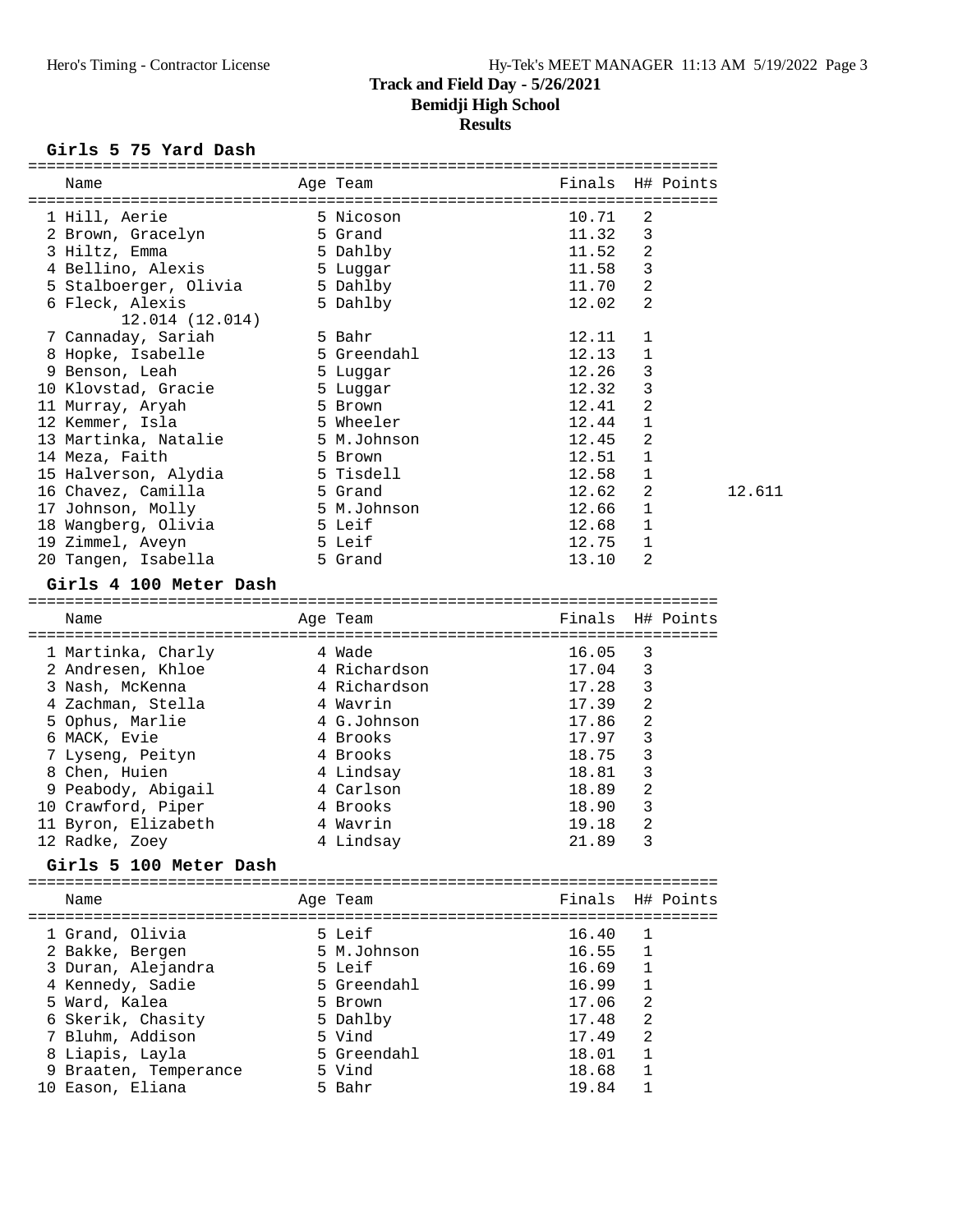# **Results**

| Girls 5 100 Meter Dash                   |                    |                |                  |        |
|------------------------------------------|--------------------|----------------|------------------|--------|
| 11 Bonham, Sophie                        | 5 Vind             | 20.08          | 1                |        |
| 12 Neadeau, Kaelynn 12 5 Nicoson         |                    | 20.17          | 2                |        |
| Girls 4 200 Meter Dash                   |                    |                |                  |        |
|                                          |                    |                |                  |        |
| Name                                     | Age Team           |                | Finals H# Points |        |
|                                          |                    |                |                  |        |
| 1 Raati, Lilionna                        | 4 Kverno           | 37.64          | 4                |        |
| 2 Beise, Emma                            | 4 Wavrin           | 38.05          | 4                |        |
| 3 Lundy, Hailey                          | 4 Beyer            | 38.08          | 5                |        |
| 4 Lueck, Avare                           | 4 Kverno           | 38.22          | 4                | 38.215 |
| 5 Gagola, Kaydence                       | 4 Peterson         | 38.64          | 3                |        |
| 6 Cuperus, Emma                          | 4 Carlson          | 39.32          | 4                |        |
| 7 Ferch, Victoria                        | 4 Beyer            | 39.62          | 4                |        |
| 8 Friese, Norah                          | 4 Richardson       | 40.04          | 5                |        |
| 9 Fultz, Aydah                           | 4 Richardson       | 40.27          | 5                |        |
| 10 Goodfellow, Keeari                    | 4 Peterson         | 40.31          | 7                |        |
| 11 Coe, Alexandra<br>12 Leach, Kenadi    | 4 Carlson          | 40.49          | 3<br>7           |        |
|                                          | 4 Wade<br>4 Wavrin | 40.92<br>41.02 | 4                |        |
| 13 Strassburg, Tatum<br>14 Woods, Joelle | 4 Shorter          | 41.41          | 4                |        |
| 15 Hagen, Patsy                          | 4 Wade             | 42.16          | 6                |        |
| 16 Henneman, Celia                       | 4 Smith            | 42.59          | 5                |        |
| 17 Whitaker, Serena                      | 4 Kverno           | 43.02          | 6                |        |
| 18 Newago, Jersey                        | 4 Peterson         | 43.92          | 3                |        |
| 19 Fagan, Kalyn                          | 4 Peterson         | 44.07          | 3                |        |
| 20 Whiting, Estelle 4 Smith              |                    | 45.71          | 4                |        |
| 21 Stang, Stella                         | 4 Richardson       | 46.58          | 5                |        |
| 22 Chaffee, Eliza<br>4 Brooks            |                    | 50.01          | 5                |        |
| Girls 5 200 Meter Dash                   |                    |                |                  |        |
|                                          |                    |                |                  |        |
| Name                                     | Age Team           | Finals         | H# Points        |        |
|                                          |                    |                |                  |        |
| 1 Johnson, Samantha                      | 5 Blomberg         | 34.43          | 5                |        |
| 2 Brown, Gracelyn                        | 5 Grand            | 34.57          | 2                |        |
| 3 O'Bryan, Esabelle                      | 5 Nohre            | 35.79          | 1                |        |
| 4 Northbird, Ava                         | 5 Nohre            | 35.96          | 3                |        |
| 5 Strowbridge, Arden 5 Nicoson           | 5 Blomberg         | 36.04<br>36.57 | 2<br>5           |        |
| 6 Heisler, Makenna<br>7 Fenner, Brooklyn | 5 Leif             | 36.72          | $\overline{2}$   |        |
| 8 Larson, Rylinn                         | 5 Grand            | 37.19          | $\mathbf{1}$     |        |
| 9 Wulff, Clare                           | 5 Nicoson          | 37.43          | $\mathbf{1}$     |        |
| 10 Ward, Kalea                           | 5 Brown            | 37.52          | $\mathbf 1$      |        |
| 11 Tangen, Isabella                      | 5 Grand            | 37.97          | 2                |        |
| 12 Hendricks, Payten                     | 5 Dahlby           | 38.22          | 2                | 38.217 |
| 13 Cloud, Elyce                          | 5 Luggar           | 38.28          | 1                |        |
| 14 Mueller, Lara                         | 5 Luggar           | 38.39          | 6                |        |
| 15 Stalboerger, Olivia                   | 5 Dahlby           | 38.49          | $1\,$            |        |
| 16 Halverson, Alydia                     | 5 Tisdell          | 40.18          | 7                |        |
| 17 Ross, Sophia                          | 5 Nohre            | 40.25          | 1                |        |
| 18 Cannaday, Sariah                      | 5 Bahr             | 40.57          | 2                |        |
| 19 Hopke, Isabelle                       | 5 Greendahl        | 41.17          | 7                |        |
|                                          |                    |                |                  |        |
| 20 Glander, Olivia                       | 5 Wheeler          | 42.80          | 3                |        |
| 21 Lundin, Adeline                       | 5 M.Johnson        | 43.21          | 3                |        |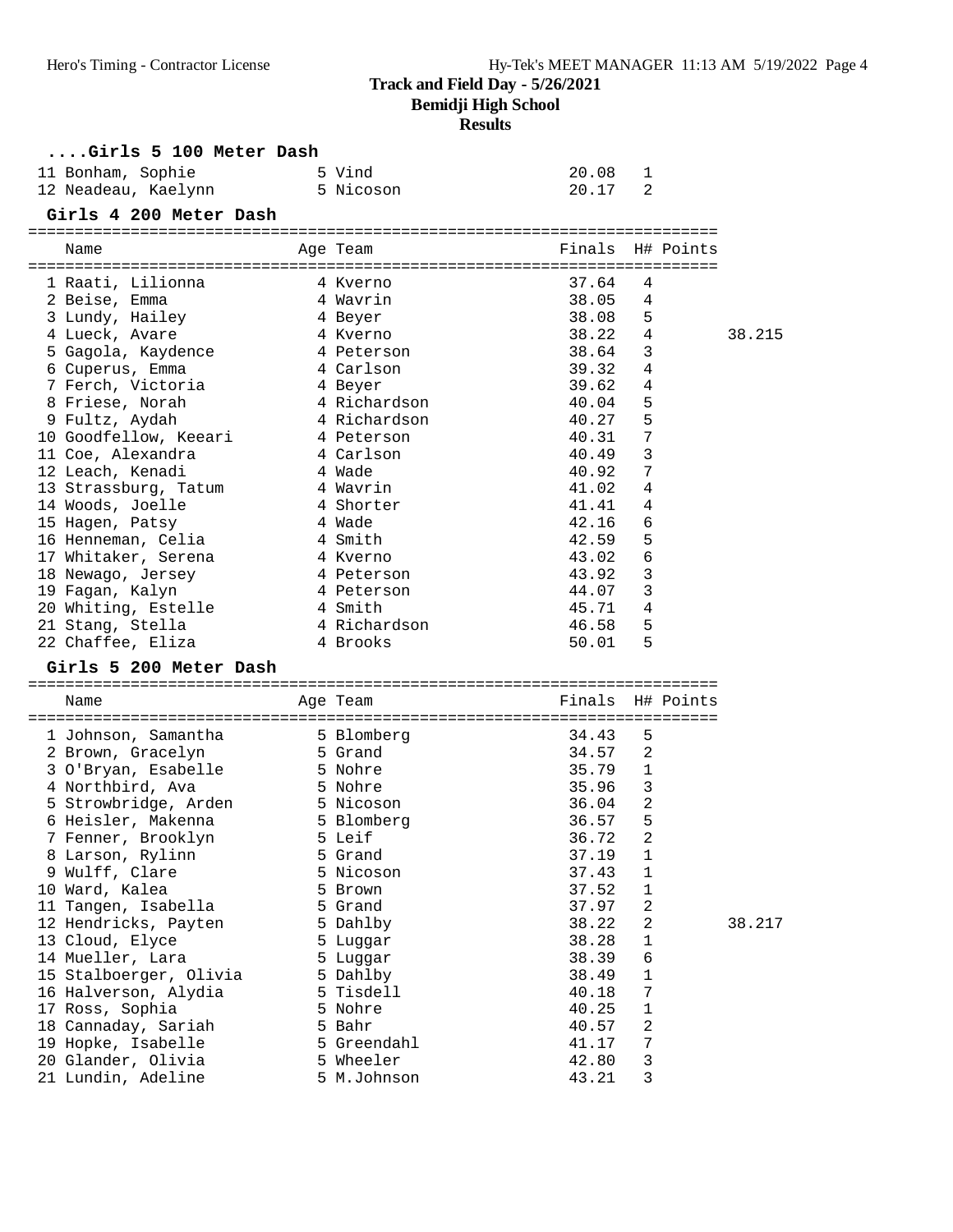#### **....Girls 5 200 Meter Dash** 22 Smith, Katie 5 B.Olson 43.57 6 23 Anderson, Berklee 5 Tisdell 43.90 6 24 Maple-Haggerty, Olivia 5 M.Johnson 43.91 3 25 King, Coryssa 5 Tisdell 44.02 2 26 Borstad, Claire 5 B.Olson 44.60 2 27 Carlson, Amira 5 Nohre 46.08 1 **Girls 4 400 Meter Dash** ========================================================================== Name **Age Team** Age Team Finals H# Points ========================================================================== 1 Acosta, Mila 4 Wade 1:25.40 4 2 Hougen, Brooklyn 4 G.Johnson 1:27.26 3 3 Dauksavage, Lydia 4 Wavrin 1:30.28 3 4 Zachman, Stella 4 Wavrin 1:32.68 3 5 Hendrickson, Tenlee 4 Carlson 1:36.13 4 6 Conley, Audrey 4 Wade 1:40.22 4 7 Carlson, Emma 4 Wavrin 1:43.58 3 8 Evje, Claire 4 Richardson 1:44.06 4 **Girls 5 400 Meter Dash** ========================================================================== Name Age Team Finals H# Points ========================================================================== 1 George, Mattie 5 Brown 1:22.63 1 2 Tooker, Patricia 5 Bahr 1:23.89 2 3 Bewley, Hailee 5 Bahr 1:24.71 2 4 Northbird, Ava 5 Nohre 1:25.36 2 5 Levesque, Kira 5 Tisdell 1:26.28 1 6 Bluhm, Addison 5 Vind 1:29.00 3 7 Powell, Morgan 5 Bahr 1:31.11 2 8 Frenzel, Jasmine 5 Bahr 1:32.41 2 9 Frank, Grace 5 Leif 1:32.72 1

| 8 Frenzel, Jasmine     | 5 Bahr      | 1:32.41 | 2            |
|------------------------|-------------|---------|--------------|
| 9 Frank, Grace         | 5 Leif      | 1:32.72 | 1            |
| 10 Boell, Maci         | 5 Leif      | 1:33.26 | 1            |
| 11 Waqner, Ella        | 5 Greendahl | 1:34.98 | 2            |
| 12 Chavez, Camilla     | 5 Grand     | 1:36.18 | 1            |
| 13 Malkowski, Calliope | 5 M.Johnson | 1:37.03 | 1            |
| 14 Demuth, Paityn      | 5 Bahr      | 1:45.61 | 2            |
| 15 Eason, Eliana       | 5 Bahr      | 1:50.10 | 2            |
| 16 Fineday, Amiya      | 5 Tisdell   | 2:02.54 | $\mathbf{1}$ |
| 17 Johnson, Molly      | 5 M.Johnson | 2:12.79 |              |

**Girls 4 1600 Meter Run** ========================================================================== Name Research Manners Age Team Research Points H# Points ========================================================================== 1 Friedt, Quinn 4 Kinnander 7:22.69 2 2 Byron, Elizabeth 4 Wavrin 7:27.36 2 3 Ophus, Marlie 4 G.Johnson 7:31.78 2 4 Jacobson, Lexi 4 Richardson 8:32.50 2 5 Deere, Lillia 4 Peterson 8:49.65 2 6 Chen, Huien 4 Lindsay 9:02.64 2 7 Heuer, Madelyn 4 Kinnander 9:05.39 2 8 Martinka, Charly 4 Wade 9:08.14 2 9 Wagner, Ava 4 Kverno 9:21.20 2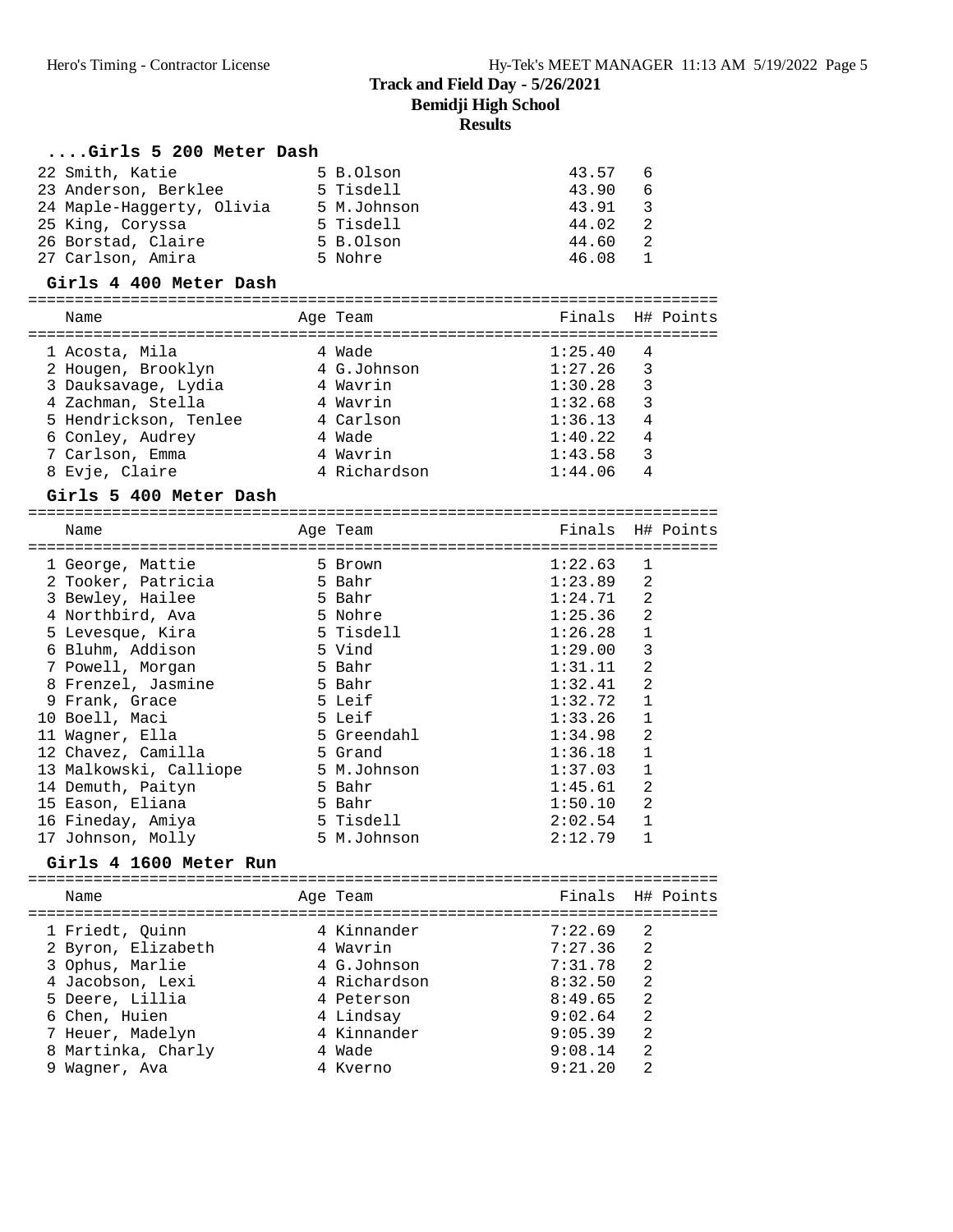#### **....Girls 4 1600 Meter Run**

| 10 Mokros, Cameron | 4 Smith     | 9:21.85<br>-2  |
|--------------------|-------------|----------------|
| 11 Bredon, Eventis | 4 Kinnander | 9:31.40<br>-2  |
| 12 Chock, Doree    | 4 Kverno    | 9:51.10<br>-2  |
| 13 Johnson, Ivy    | 4 Kinnander | 9:58.73<br>-2  |
| 14 Lyseng, Peityn  | 4 Brooks    | 10:01.78<br>-2 |
| 15 Loos, Jacey     | 4 Beyer     | 10:05.75<br>2  |
| 16 Mondt, Lyla     | 4 Smith     | 10:53.83<br>-2 |
| 17 Seitz, Willow   | 4 Smith     | 13:10.79<br>2  |

#### **Girls 5 1600 Meter Run**

| Name               | Age Team    | Finals Points |  |
|--------------------|-------------|---------------|--|
|                    |             |               |  |
| 1 Bakke, Bergen    | 5 M.Johnson | 6:57.72       |  |
| 2 Grand, Olivia    | 5 Leif      | 6:59.62       |  |
| 3 Hill, Aerie      | 5 Nicoson   | 6:59.78       |  |
| 4 Zothman, Finley  | 5 Tisdell   | 7:13.30       |  |
| 5 Anderson, Layney | 5 Luqqar    | 7:45.68       |  |
| 6 Frank, Eliana    | 5 Vind      | 8:14.87       |  |
| 7 Fullerton, Anna  | 5 Blomberg  | 8:52.80       |  |
| 8 Fleck, Alexis    | 5 Dahlby    | 8:55.39       |  |
| 9 Pirkl, Julia     | 5 Greendahl | 9:04.98       |  |
| 10 Demuth, Paityn  | 5 Bahr      | 9:12.44       |  |
| 11 Jack, Khayorie  | 5 Nicoson   | 9:40.84       |  |
| 12 Thorsgard, Erin | 5 Leif      | 10:16.76      |  |
| 13 Thorson, Brynn  | 5 Wheeler   | 10:21.43      |  |
| 14 Meza, Faith     | 5 Brown     | 10:36.49      |  |

#### **Girls 4 4x100 Meter Relay**

========================================================================== Team **Finals** H# Points ========================================================================== 1 Shorter 'A' 1:11.44 3<br>2 Wade 'A' 1:12.99 4  $1:12.99$  4<br> $1:13.27$  4 3 G.Johnson 'A' 4 Wendland 'A' 1:14.48 3<br>5 Carlson 'A' 1:14.52 3 5 Carlson 'A' 1:14.52 3<br>
6 Wavrin 'A' 1:14.64 3<br>
7 Kverno 'A' 1:15.64 4 6 Wavrin 'A' 1:14.64 3 7 Kverno 'A' 1:15.64 4 8 Richardson 'A' 1:15.77 3<br>
9 Brooks 'A' 1:15.81 4<br>
10 Beyer 'A' 1:16.02 4 9 Brooks 'A' 10 Beyer 'A' 1:16.02 4<br>11 Peterson 'A' 1:17.18 3 11 Peterson 'A' 1:17.18 3<br>12 Kinnander 'A' 1:19.46 3 12 Kinnander 'A' 13 Herriges 'A' 1:22.54 4 14 Lindsay 'A' 1:25.09 3

#### **Girls 5 4x100 Meter Relay**

| Team          | Finals H# Points |  |  |  |  |  |  |
|---------------|------------------|--|--|--|--|--|--|
|               |                  |  |  |  |  |  |  |
| 1 Bahr 'A'    | $1:08.46$ 2      |  |  |  |  |  |  |
| 2 Nicoson 'A' | $1:09.48$ 2      |  |  |  |  |  |  |
| 3 Leif 'A'    | $1:09.59$ 2      |  |  |  |  |  |  |
| 4 Grand 'A'   | $1:09.73$ 1      |  |  |  |  |  |  |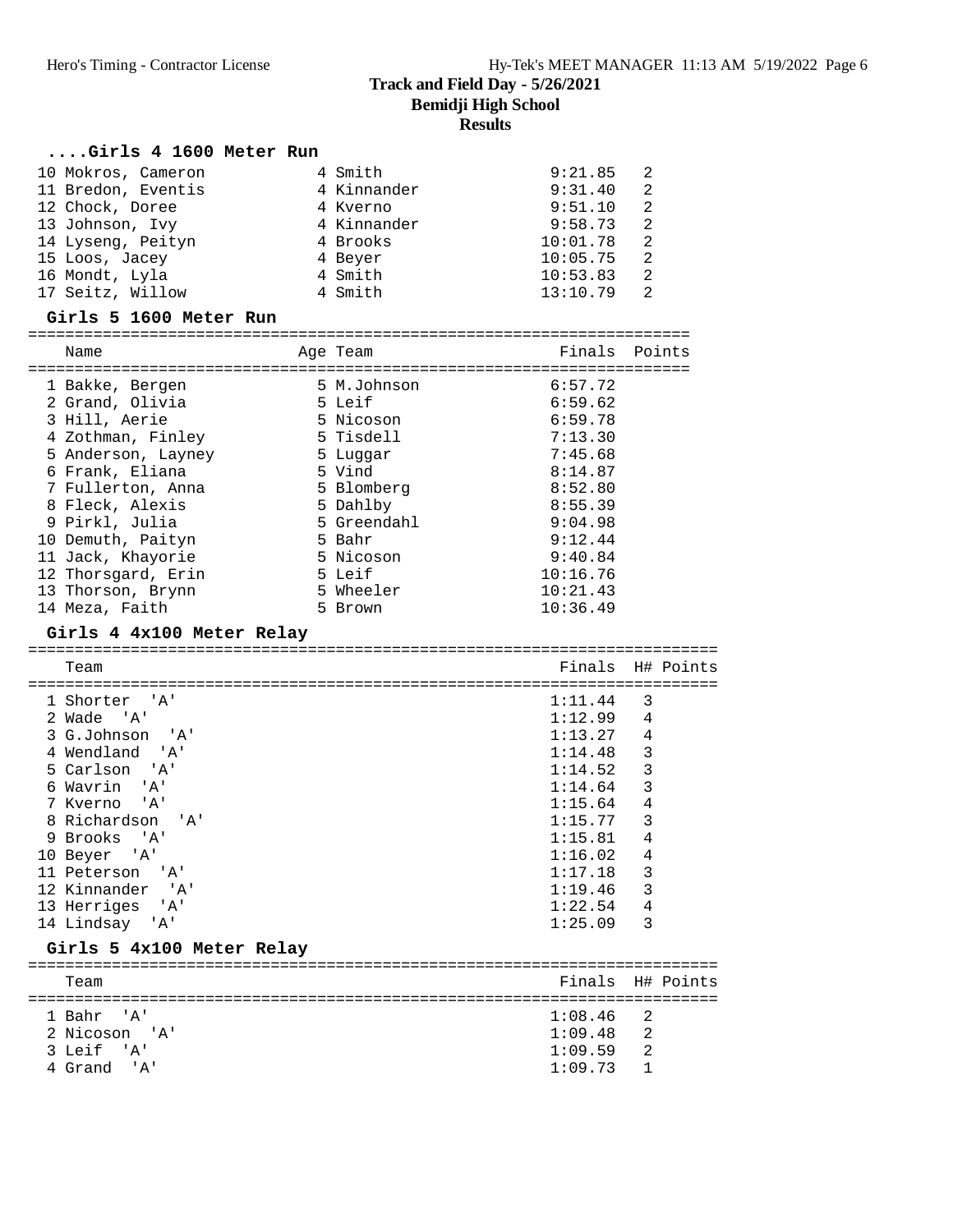# **Results**

# **....Girls 5 4x100 Meter Relay**

| ' A '<br>5 Brown      | 1:10.54 | 1            |
|-----------------------|---------|--------------|
| 6 Nohre<br>'A'        | 1:11.61 | 1            |
| 7 Dahlby 'A'          | 1:12.38 | 2            |
| 8 Vind 'A'            | 1:12.83 | 1            |
| 9 Greendahl 'A'       | 1:13.13 | $\mathbf{1}$ |
| 10 Wheeler 'A'        | 1:14.27 | 1            |
| 11 Luqqar 'A'         | 1:14.84 | $\mathbf 1$  |
| 12 M.Johnson 'A'      | 1:15.42 | 2            |
| 13 Tisdell 'A'        | 1:17.57 | 2            |
| 14 Blomberg<br>' 'A ' | 1:22.10 | 2            |
| 15 B.Olson<br>' A'    | 1:29.38 |              |

# **Girls 4 4x100 Yard Shuttle**

| Team              | Finals  | Points |  |  |  |
|-------------------|---------|--------|--|--|--|
|                   |         |        |  |  |  |
| 1 Herriges 'A'    | 1:13.00 |        |  |  |  |
| 2 Brooks 'A'      | 1:15.00 |        |  |  |  |
| 2 Carlson 'A'     | 1:15.00 |        |  |  |  |
| 4 G.Johnson 'A'   | 1:16.00 |        |  |  |  |
| 4 Wavrin 'A'      | 1:16.00 |        |  |  |  |
| 6 Lindsay 'A'     | 1:17.00 |        |  |  |  |
| 7 Wade 'A'        | 1:18.00 |        |  |  |  |
| 8 Peterson 'A'    | 1:19.00 |        |  |  |  |
| 9 Beyer 'A'       | 1:21.00 |        |  |  |  |
| 9 Shorter 'A'     | 1:21.00 |        |  |  |  |
| 9 Smith 'A'       | 1:21.00 |        |  |  |  |
| 9 Kverno 'A'      | 1:21.00 |        |  |  |  |
| 13 Wendland 'A'   | 1:23.00 |        |  |  |  |
| 13 Richardson 'A' | 1:23.00 |        |  |  |  |
| -- Kinnander 'A'  | ΝT      |        |  |  |  |

#### **Girls 5 4x100 Yard Shuttle**

| Team                                    | Finals Points |  |
|-----------------------------------------|---------------|--|
|                                         |               |  |
| 1 Luqqar 'A'                            | 1:10.00       |  |
| 2 Nohre 'A'                             | 1:11.00       |  |
| 3 Blomberg 'A'                          | 1:13.00       |  |
| 4 Greendahl 'A'                         | 1:14.00       |  |
| 4 Dahlby 'A'                            | 1:14.00       |  |
| 6 M.Johnson 'A'                         | 1:15.00       |  |
| 6 Nicoson 'A'                           | 1:15.00       |  |
| 8 Tisdell 'A'                           | 1:16.00       |  |
| 8 Leif 'A'                              | 1:16.00       |  |
| 8 Brown 'A'                             | 1:16.00       |  |
| 11 Bahr 'A'                             | 1:17.00       |  |
| 12 Grand 'A'                            | 1:19.00       |  |
| 13 Vind 'A'                             | 1:20.00       |  |
| 14 B.Olson<br>$^{\prime}$ A $^{\prime}$ | 1:20.70       |  |
| 15 Wheeler<br>$^{\prime}$ A $^{\prime}$ | 1:22.00       |  |
|                                         |               |  |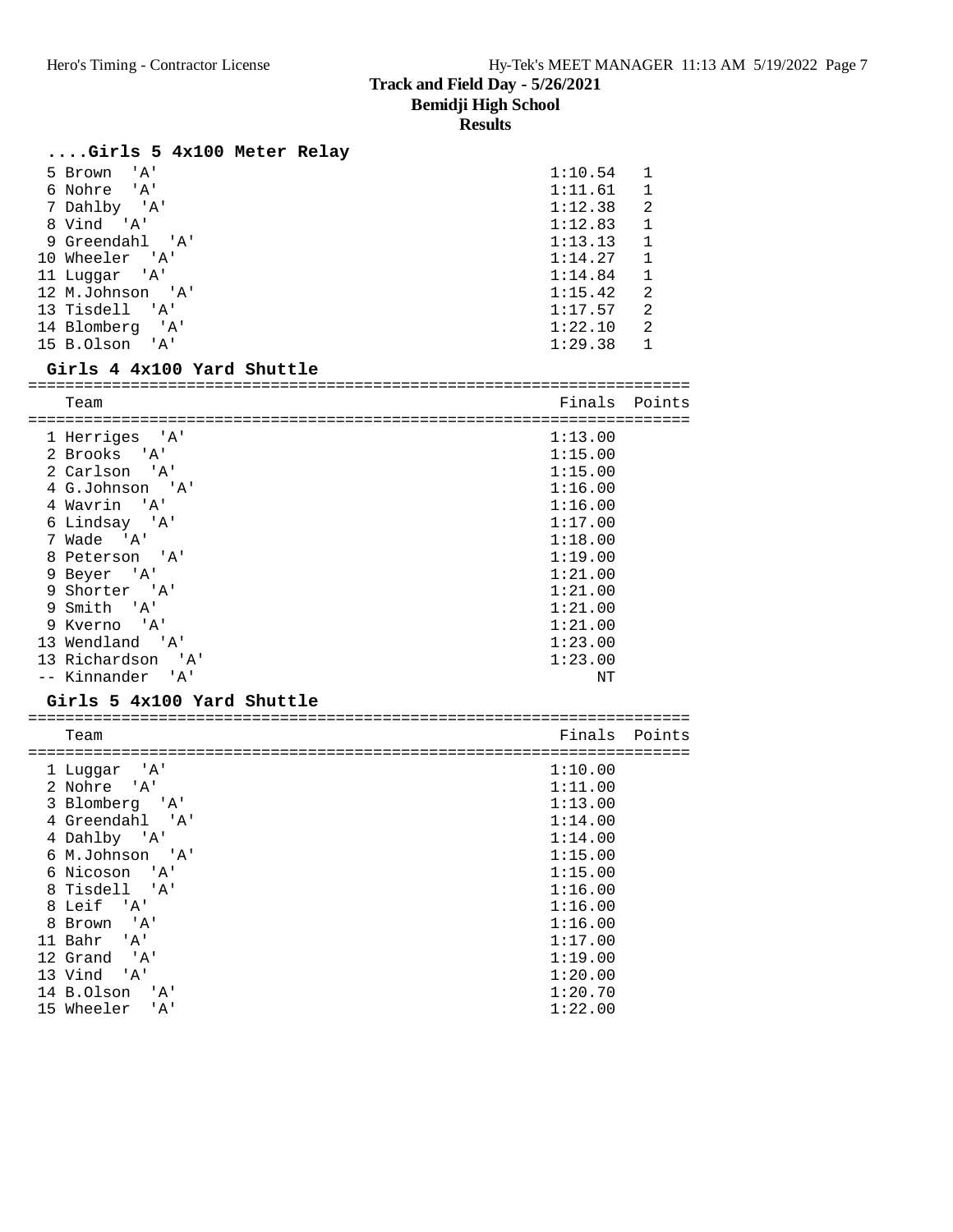# Girls 4 High Jump

| Name                       | Age Team     | Finals      | Points |
|----------------------------|--------------|-------------|--------|
| 1 Tanem, Emmarae           | 4 Wendland   | $3 - 02.00$ |        |
|                            | 4 Richardson | $3 - 02.00$ |        |
| 1 Haack, Emily             |              |             |        |
| 1 Johnson, Ruth            | 4 Wade       | $3 - 02.00$ |        |
| 4 Gustafson, Emma          | 4 Herriges   | $3 - 02.00$ |        |
| 5 Hovland, Fiona           | 4 G.Johnson  | $3 - 02.00$ |        |
| 6 Foehrenbacher, Hadley    | 4 Brooks     | $3 - 00.00$ |        |
| 6 Termont, Nataya          | 4 Lindsay    | $3 - 00.00$ |        |
| 6 Jaycox, Jayden           | 4 Lindsay    | $3 - 00.00$ |        |
| 6 Fairbanks-Cutbank, Jazly | 4 Kinnander  | $3 - 00.00$ |        |
| 6 Dauksavage, Lydia        | 4 Wavrin     | $3 - 00.00$ |        |
| 6 Friedt, Quinn            | 4 Kinnander  | $3 - 00.00$ |        |
| 6 Hanson, Alice            | 4 G.Johnson  | $3 - 00.00$ |        |
| 13 Headbird, Vanessa       | 4 Kinnander  | $2 - 10.00$ |        |
| 13 Onstad, Victoria        | 4 Peterson   | $2 - 10.00$ |        |
| 13 Bokovoy, Emma           | 4 Carlson    | $2 - 10.00$ |        |
| 13 Thompson, Anessa        | 4 Lindsay    | $2 - 10.00$ |        |
| 13 Samuelson, Annika       | 4 Wendland   | $2 - 10.00$ |        |
| 13 Czywczynski, Harper     | 4 Wendland   | $2 - 10.00$ |        |
| 13 Johnson, MACKENA        | 4 Herriges   | $2 - 10.00$ |        |
| 13 Berg, Jocelyn           | 4 Peterson   | $2 - 10.00$ |        |
| 13 Acosta, Mila            | 4 Wade       | $2 - 10.00$ |        |
|                            |              |             |        |
| 22 Brittain, Leila         | 4 Herriges   | $2 - 08.00$ |        |
| 22 Shamah, Arianna         | 4 Brooks     | $2 - 08.00$ |        |
| 22 Wuori, Annabelle        | 4 Shorter    | $2 - 08.00$ |        |
| 22 Boschee, Avary          | 4 Shorter    | $2 - 08.00$ |        |
| 22 Retana, Sofia           | 4 Herriges   | $2 - 08.00$ |        |
| -- Anderson, Cora          | 4 Smith      | NH          |        |
| -- Seitz, Hadley           | 4 G.Johnson  | NH          |        |
| -- Neely Enger, Mariah     | 4 Wade       | ΝH          |        |
| -- Masterson, Austyn       | 4 Wade       | ΝH          |        |
| -- Edminster, Clara        | 4 Kverno     | ΝH          |        |
| Girls 5 High Jump          |              |             |        |
|                            |              |             |        |
| Name                       | Age Team     | Finals      | Points |
| 1 Koester, Grace           | 5 Brown      | $3 - 07.00$ |        |
| 2 Zothman, Finley          | 5 Tisdell    | $3 - 07.00$ |        |
| 3 Mueller, Lara            | 5 Luggar     | $3 - 07.00$ |        |
| 4 Northbird, Ava           | 5 Nohre      | $3 - 04.00$ |        |
| 5 Jack, Khayorie           | 5 Nicoson    | $3 - 04.00$ |        |
| 6 Meyer, Emery             | 5 M.Johnson  | $3 - 02.00$ |        |
| 6 Larson, Rylinn           | 5 Grand      | $3 - 02.00$ |        |
| 8 Fenner, Brooklyn         | 5 Leif       |             |        |
|                            |              | $3 - 01.00$ |        |
| 8 Tooker, Patricia         | 5 Bahr       | $3 - 01.00$ |        |
| 10 French, Core            | 5 B.Olson    | $3 - 00.00$ |        |
| 10 Glander, Olivia         | 5 Wheeler    | $3 - 00.00$ |        |
| -- Lock, Hannah            | 5 Leif       | ΝH          |        |
| -- Holler, Izabel          | 5 Dahlby     | NH          |        |
| -- Paine, Amelia           | 5 Grand      | NH          |        |
| -- Mohs, Dakota            | 5 Blomberg   | NH          |        |
| -- Melcher, Taygan         | 5 Grand      | ΝH          |        |
| -- Preston, Kaitlyn        | 5 Grand      | NH          |        |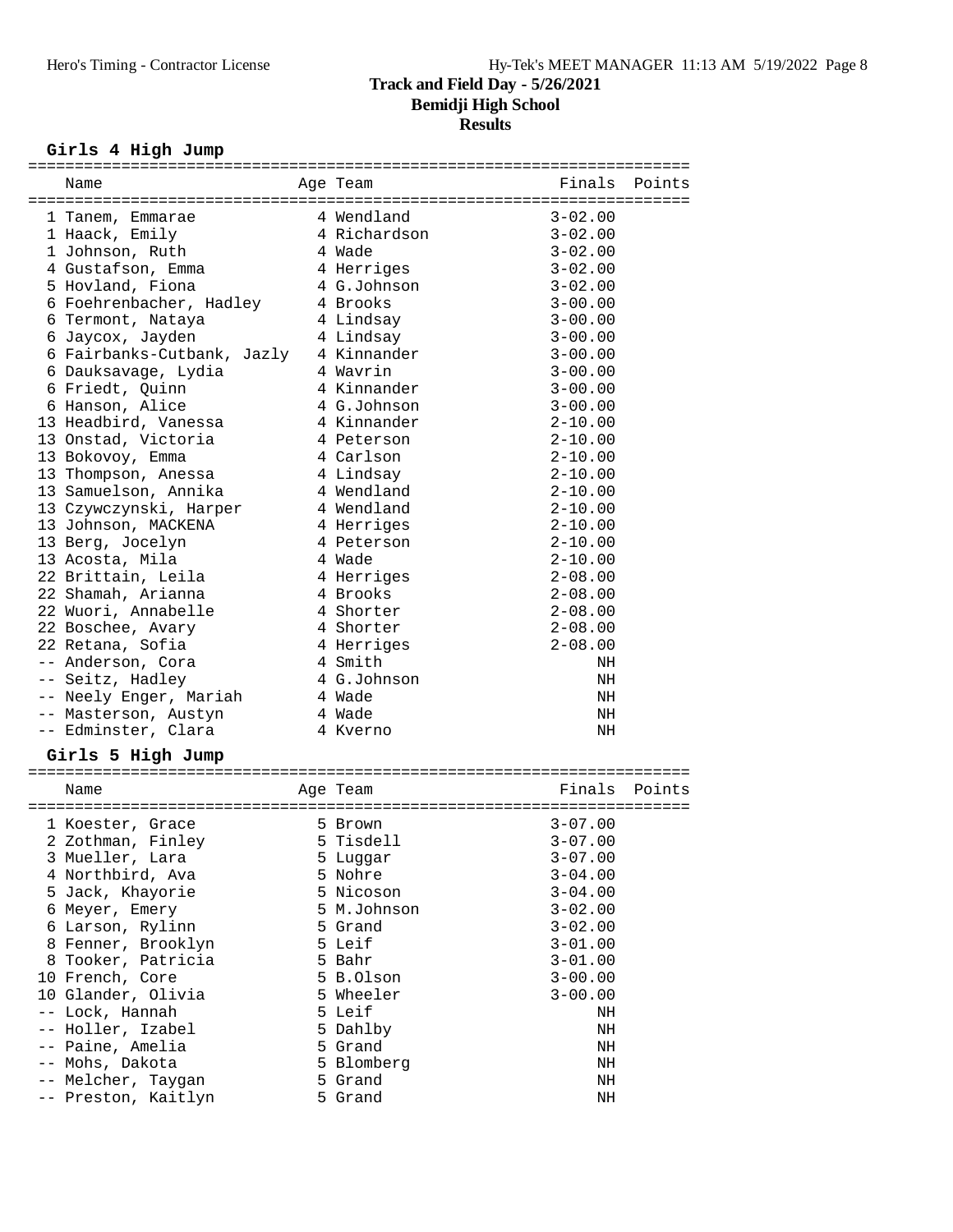#### **....Girls 5 High Jump**

| -- Olson, Kinsley        | 5 M.Johnson | NH |
|--------------------------|-------------|----|
| -- Thomas, Olivia        | 5 Tisdell   | NH |
| -- Anderson, Berklee     | 5 Tisdell   | NH |
| -- Mix, Brooke           | 5 Grand     | NH |
| -- Strowbridge, Arden    | 5 Nicoson   | NH |
| -- Jaschke, Evelyn-Elise | 5 M.Johnson | NH |
| -- Frees, Lydia          | 5 M.Johnson | NH |
| -- Fuller, Alexis        | 5 Leif      | NH |
| -- Hodgman, Cheyenne     | 5 Wheeler   | NH |

#### **Girls 4 Other AM Standi LJ**

| Name                    | Age Team   | Finals Points |  |
|-------------------------|------------|---------------|--|
| 1 Chandler, Hattie      | 4 Wavrin   | $6 - 00.00$   |  |
| 2 Tanem, Emmarae        | 4 Wendland | $5 - 08.00$   |  |
| 3 Bokovoy, Emma         | 4 Carlson  | $5 - 05.00$   |  |
| 3 Raati, Lilionna       | 4 Kverno   | $5 - 05.00$   |  |
| 5 Osmundson, Peyton     | 4 Beyer    | $4 - 00.00$   |  |
| 6 Medicine-Colen, Ayana | 4 Herriges | $3 - 10.00$   |  |
| 7 Smith, Bella          | 4 D.Olson  | $3 - 04.00$   |  |
| 8 Loveless, Mya         | 4 D.Olson  | $1 - 04.00$   |  |

# **Girls 4 Other Softball Thr**

|   | Name                  | Age Team                         | Finals Points |  |
|---|-----------------------|----------------------------------|---------------|--|
|   | 1 Deere, Lillia       | ==================<br>4 Peterson | $71 - 00.00$  |  |
|   | 2 Nowak, Aleigha      | 4 Beyer                          | $60 - 00.00$  |  |
|   | 3 Fultz, Aydah        | 4 Richardson                     | $56 - 00.00$  |  |
|   | 4 Moffatt, Peytan     | 4 Herriges                       | $55 - 00.00$  |  |
|   | 4 Truax, Izabella     | 4 Wendland                       | $55 - 00.00$  |  |
|   | 6 Nolting, Kira       | 4 Richardson                     | 54-00.00      |  |
| 7 | Teixeira, Caitlin     | 4 Richardson                     | $51 - 00.00$  |  |
|   | 8 Chaffee, Eliza      | 4 Brooks                         | $46 - 00.00$  |  |
|   | 9 Drift, Annareya     | 4 Smith                          | $44 - 00.00$  |  |
|   | 10 Seitz, Willow      | 4 Smith                          | $43 - 00.00$  |  |
|   | 11 Petrowske, Rylee   | 4 Peterson                       | $41 - 00.00$  |  |
|   | 11 Bullington, Alivia | 4 Wendland                       | $41 - 00.00$  |  |
|   | 13 Gagola, Kaydence   | 4 Peterson                       | $40 - 00.00$  |  |
|   | 13 Hill, Analeese     | 4 Herriges                       | $40 - 00.00$  |  |
|   | 15 Wittner, Caley     | 4 Wendland                       | $39 - 00.00$  |  |
|   | 15 Britton, Jordyn    | 4 Shorter                        | $39 - 00.00$  |  |
|   | 17 Gerard, Eleanor    | 4 Carlson                        | $38 - 00.00$  |  |
|   | 18 Osmundson, Peyton  | 4 Beyer                          | $37 - 00.00$  |  |
|   | 18 Copenace, Brynnley | 4 Shorter                        | $37 - 00.00$  |  |
|   | 20 Vigdal, Lucy       | 4 Brooks                         | $36 - 00.00$  |  |
|   | 20 Smith, Kalieya     | 4 Wendland                       | $36 - 00.00$  |  |
|   | 22 Smith, Bella       | 4 D.Olson                        | $35 - 00.00$  |  |
|   | 23 Loos, Jacey        | 4 Beyer                          | $32 - 00.00$  |  |
|   | 24 Sibben, Eliette    | 4 Richardson                     | $29 - 00.00$  |  |
|   | 25 Loveless, Mya      | 4 D.Olson                        | $26 - 00.00$  |  |
|   | 26 Rushman, Zariah    | 4 Templin                        | $7 - 00.00$   |  |
|   |                       |                                  |               |  |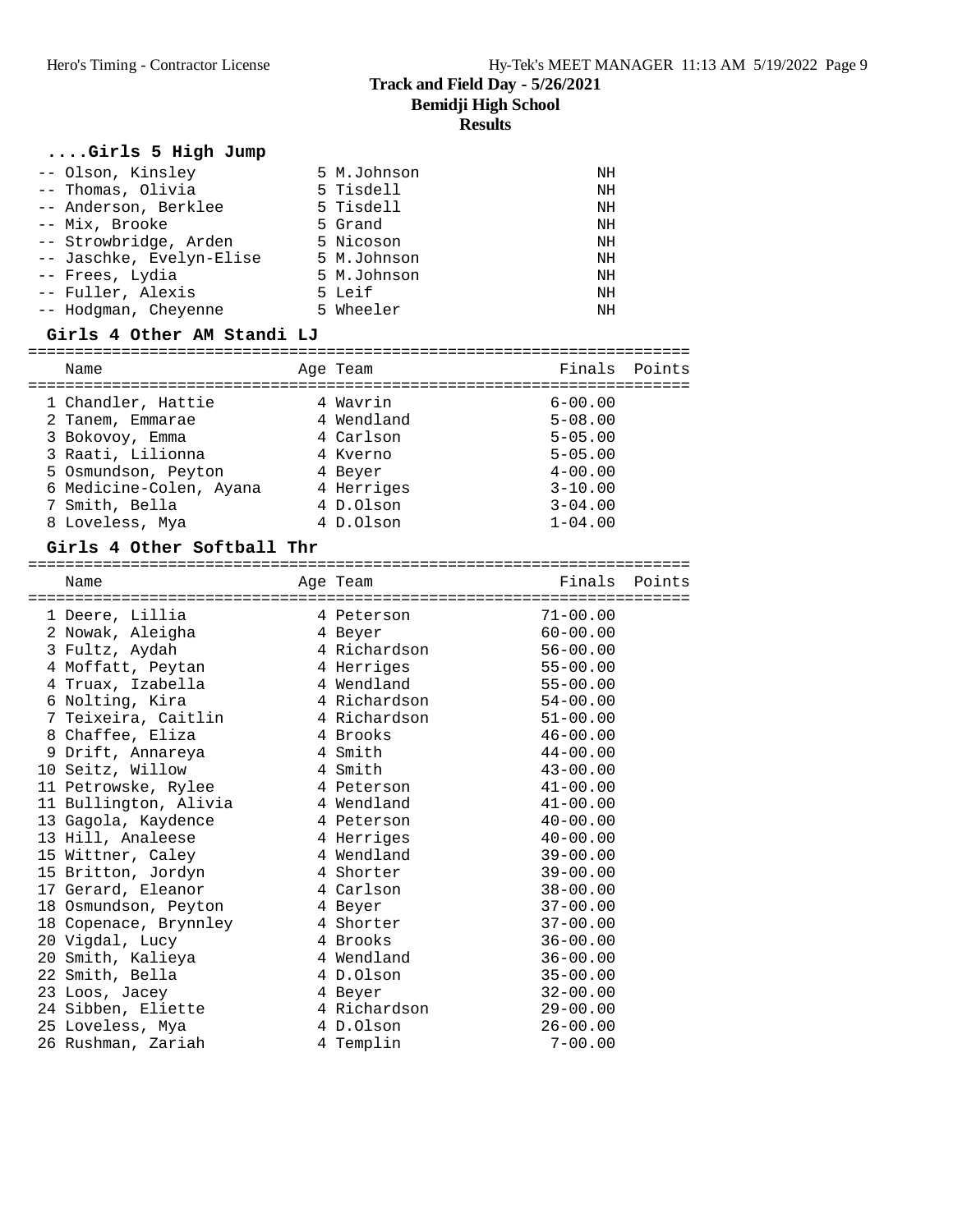#### Girls 4 Other Soccer Punt

| Name                               | Age Team     | <b>Example 19</b> Finals |                | H# Points |
|------------------------------------|--------------|--------------------------|----------------|-----------|
|                                    |              |                          |                |           |
| 1 Chock, Doree                     | 4 Kverno     | 62-00.00                 | 1              |           |
| 2 Thompson, Anessa                 | 4 Lindsay    | $59 - 00.00$             | 2              |           |
| 3 Teixeira, Caitlin 1 4 Richardson |              | $56 - 00.00$             | 2              |           |
| 4 Kandel, Olivia                   | 4 Kinnander  | 55-00.00                 | 2              |           |
| 5 Hovland, Fiona                   | 4 G.Johnson  | $49 - 00.00$             | $\overline{a}$ |           |
| 6 Andresen, Khloe                  | 4 Richardson | $47 - 00.00$             | $\overline{2}$ |           |
| 7 Haugen, Alixandra 14 Herriges    |              | $44-00.00$               | $\mathbf{1}$   |           |
| 8 Heim, Sydney                     | 4 Lindsay    | $43 - 00.00$             | $\mathbf{1}$   |           |
| 8 Bullington, Alivia               | 4 Wendland   | $43 - 00.00$             | $\mathbf{1}$   |           |
| 10 Drift, Annareya                 | 4 Smith      | $42 - 00.00$             | $\overline{2}$ |           |
| 11 Wittner, Caley                  | 4 Wendland   | $37 - 00.00$             | $\mathbf{1}$   |           |
| 11 Becker, Josie                   | 4 Brooks     | 37-00.00                 | $\overline{2}$ |           |
| 13 Stearly, Peyton                 | 4 Wavrin     | $36 - 00.00$             | $\overline{2}$ |           |
| 14 Torgeson, Merayah               | 4 Kinnander  | $35 - 00.00$             | $\overline{2}$ |           |
| 14 Thompson, Jaylyn                | 4 Kverno     | $35 - 00.00$             | $\mathbf{1}$   |           |
| 16 Schwartz, Velena                | 4 Wendland   | $31 - 00.00$             | $\mathbf{1}$   |           |
| 16 Smith, Bella                    | 4 D.Olson    | $31 - 00.00$             | $\mathbf{1}$   |           |
| 18 Hanson, Alice                   | 4 G.Johnson  | $27 - 00.00$             | $\overline{2}$ |           |
| 18 Boschee, Avary                  | 4 Shorter    | $27 - 00.00$             | $\overline{2}$ |           |
| 18 Sibben, Eliette                 | 4 Richardson | 27-00.00                 | 2              |           |
| 21 Woods, Lileigh                  | 4 Wendland   | $26 - 00.00$             | $\mathbf{1}$   |           |
| 22 Smith, Kalieya                  | 4 Wendland   | $25 - 00.00$             | $\mathbf{1}$   |           |
| 22 Quaas, MACKENNA                 | 4 Wade       | $25 - 00.00$             | $\mathbf 1$    |           |
| 22 Vigdal, Lucy                    | 4 Brooks     | $25 - 00.00$             | $\overline{2}$ |           |
| 25 Schuver, Sophe                  | 4 Shorter    | $21 - 00.00$             | $\overline{2}$ |           |
| 26 Masterson, Austyn               | 4 Wade       | $18 - 00.00$             | $\mathbf{1}$   |           |
| 27 Fagan, Kalyn                    | 4 Peterson   | $12 - 00.00$             | $\overline{a}$ |           |
| 28 Britton, Jordyn                 | 4 Shorter    | $10 - 00.00$             | $\overline{2}$ |           |
| 29 Rushman, Zariah                 | 4 Templin    | $8 - 00.00$              | $\mathbf{1}$   |           |
| 30 Loveless, Mya                   | 4 D.Olson    | 2-00.00                  | $\mathbf{1}$   |           |
| 30 Nash, McKenna                   | 4 Richardson | $2 - 00.00$              | $\mathbf{1}$   |           |

# **Girls 4 Other AM RunningLJ**

|   | Name                   |  | Age Team     | Finals H# Points |              |  |  |
|---|------------------------|--|--------------|------------------|--------------|--|--|
|   | 1 Underwood, Claire    |  | 4 Shorter    | $10 - 03.00$     | 1            |  |  |
|   | 2 Hougen, Brooklyn     |  | 4 G.Johnson  | $9 - 06.00$      | 2            |  |  |
|   | 3 Thunder, Jadyn       |  | 4 Shorter    | $9 - 04.00$      | $\mathbf{1}$ |  |  |
|   | 4 Misialek, Lindy      |  | 4 Wendland   | $8 - 03.00$      | 1            |  |  |
|   | 4 Henneman, Celia      |  | 4 Smith      | $8 - 03.00$      | 1            |  |  |
|   | 6 Jaycox, Jayden       |  | 4 Lindsay    | $8 - 02.00$      | 1            |  |  |
|   | 7 Donley, Hannah       |  | 4 Shorter    | $8-01.00$        | 1            |  |  |
|   | 8 Haack, Emily         |  | 4 Richardson | $8-00.00$        | $\mathbf{1}$ |  |  |
| 9 | MaGaurn, Liliana       |  | 4 G.Johnson  | 7-11.00          | $\mathbf{1}$ |  |  |
|   | 10 Hendrickson, Tenlee |  | 4 Carlson    | 7-10.00          | 2            |  |  |
|   | 10 Lueck, Avare        |  | 4 Kverno     | $7 - 10.00$      | $\mathbf{1}$ |  |  |
|   | 12 Rogers, Arianna     |  | 4 Wade       | $7 - 07.00$      | 2            |  |  |
|   | 12 Anderson, Aaliyah   |  | 4 Kverno     | $7 - 07.00$      | 2            |  |  |
|   | 12 Olson, Bella        |  | 4 Carlson    | 7-07.00          | 2            |  |  |
|   | 15 Onstad, Victoria    |  | 4 Peterson   | $7 - 04.00$      | 1            |  |  |
|   | 16 Pomp, Millie        |  | 4 Peterson   | 7-02.00          | 2            |  |  |
|   | 17 Moffatt, Peytan     |  | 4 Herriges   | $7 - 01.00$      |              |  |  |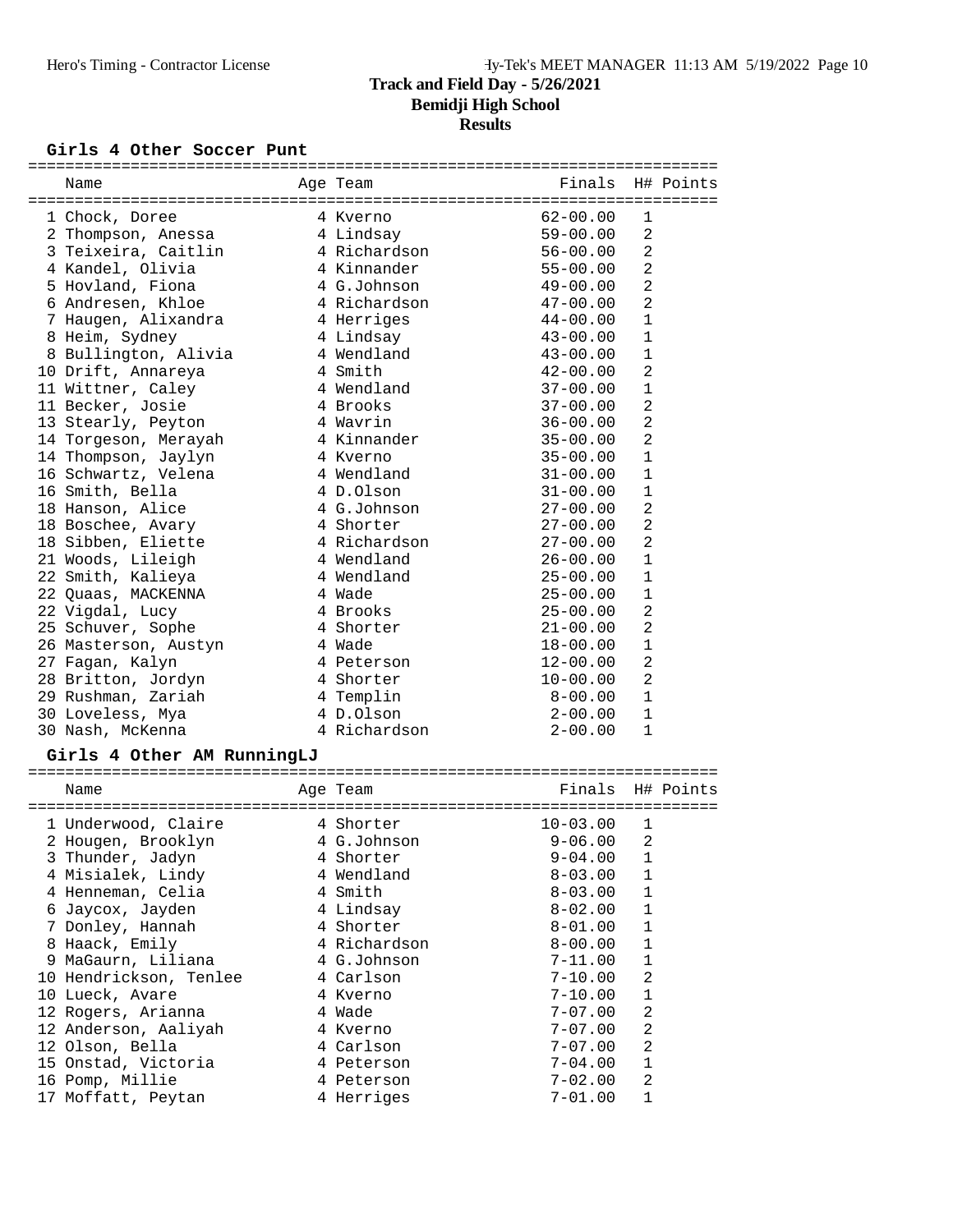#### **....Girls 4 Other AM RunningLJ**

| 18 Chock, Doree           | 4 Kverno     | $6 - 11.00$ | 2              |
|---------------------------|--------------|-------------|----------------|
| 18 Berg, Jocelyn          | 4 Peterson   | $6 - 11.00$ | $\mathbf{1}$   |
| 20 Vande Kamp, Naveah     | 4 Peterson   | $6 - 10.00$ | $\overline{2}$ |
| 20 Adams-Reyes, Sahveerah | 4 Smith      | $6 - 10.00$ | $\overline{a}$ |
| 22 Van Vynckt, Harper     | 4 Beyer      | $6 - 09.00$ | 2              |
| 23 Chandler, Hattie       | 4 Wavrin     | $6 - 08.00$ | $\mathbf 1$    |
| 24 Termont, Nataya        | 4 Lindsay    | $6 - 06.00$ | $\mathbf 1$    |
| 25 Mondt, Lyla            | 4 Smith      | $6 - 05.00$ | $\overline{a}$ |
| 25 Retana, Sofia          | 4 Herriges   | $6 - 05.00$ | $\mathbf 1$    |
| 27 Variance, Mynaya       | 4 Smith      | $6 - 04.00$ | $\overline{a}$ |
| 28 Johnson, MACKENA       | 4 Herriges   | $6 - 03.00$ | $\mathbf 1$    |
| 28 Leas, Mya              | 4 Beyer      | $6 - 03.00$ | $\overline{a}$ |
| 30 Becker, Josie          | 4 Brooks     | $6 - 02.00$ | $\mathbf 1$    |
| 30 Evje, Claire           | 4 Richardson | $6 - 02.00$ | $\overline{2}$ |
| 32 Mokros, Cameron        | 4 Smith      | $6 - 01.00$ | $\overline{a}$ |
| 33 Nolting, Kira          | 4 Richardson | $5 - 11.00$ | $1\,$          |
| 34 Truax, Izabella        | 4 Wendland   | $5 - 10.00$ | $\mathbf{1}$   |
| 34 Fraley, Malaina        | 4 Carlson    | $5 - 10.00$ | $\overline{a}$ |
| 36 Newago, Jersey         | 4 Peterson   | $5 - 09.00$ | $\overline{a}$ |
| 36 Nowak, Aleigha         | 4 Beyer      | $5 - 09.00$ | $\overline{a}$ |
| 38 Woods, Lileigh         | 4 Wendland   | $5 - 08.00$ | 2              |
| 39 Heim, Sydney           | 4 Lindsay    | $5 - 06.00$ | $\mathbf{1}$   |
| 39 Fisher, Shealyn        | 4 Smith      | $5 - 06.00$ | $\mathbf{1}$   |
| 39 Wagner, Stella         | 4 G.Johnson  | $5 - 06.00$ | $\mathbf 1$    |
| 42 Czywczynski, Harper    | 4 Wendland   | $5 - 05.00$ | $\mathbf 1$    |
| 43 Samuelson, Annika      | 4 Wendland   | $5 - 04.00$ | $\mathbf 1$    |
| 44 Thompson, Jaylyn       | 4 Kverno     | $4 - 11.00$ | $\overline{a}$ |
| 45 Schuver, Sophe         | 4 Shorter    | $4 - 10.00$ | $\overline{a}$ |
| 45 Bohlmann, Aby          | 4 Carlson    | $4 - 10.00$ | $\overline{2}$ |
| 47 Jones, MACKENZIE       | 4 Brooks     | $4 - 08.00$ | $\mathbf 1$    |
| 47 Quaas, MACKENNA        | 4 Wade       | $4 - 08.00$ | $\overline{a}$ |
| 49 Durant, Amira          | 4 Kinnander  | $4 - 07.00$ | $\mathbf{1}$   |
| 50 Delaney, Alyssa        | 4 Kverno     | $4 - 06.00$ | $\overline{a}$ |
| 51 Barrett, Khloe         | 4 Brooks     | $4 - 01.00$ | $\overline{a}$ |
| 52 Petersen, Alaina       | 4 Beyer      | $4 - 00.00$ | $\overline{2}$ |
| 53 Gerard, Eleanor        | 4 Carlson    | $3 - 11.00$ | $\mathbf 1$    |
| 53 Manecke, Emily         | 4 Kinnander  | $3 - 11.00$ | $\mathbf 1$    |
| 55 Jones, Aaliyah         | 4 Beyer      | $3 - 09.00$ | 2              |
| 56 Erickson, Emma         | 4 Smith      | $2 - 07.00$ | $\overline{a}$ |
| -- Whiting, Estelle       | 4 Smith      | ND          | $\overline{2}$ |

#### **Girls 4 Other PM StandingL**

======================================================================= Name **Age Team** Age Team Finals Points ======================================================================= 1 Britton, Jordyn 4 Shorter 5-05.00 2 Haskell, Molly 4 G.Johnson 4-11.00 3 LePier, Kendall 4 G.Johnson 4-08.00 4 Woods, Joelle 4 Shorter 4-00.00

#### **Girls 5 Other PM StandingL**

| Name            | Age Team   | Finals Points |  |
|-----------------|------------|---------------|--|
|                 |            |               |  |
| 1 Chance, Carol | 5 Blomberg | $7 - 08.00$   |  |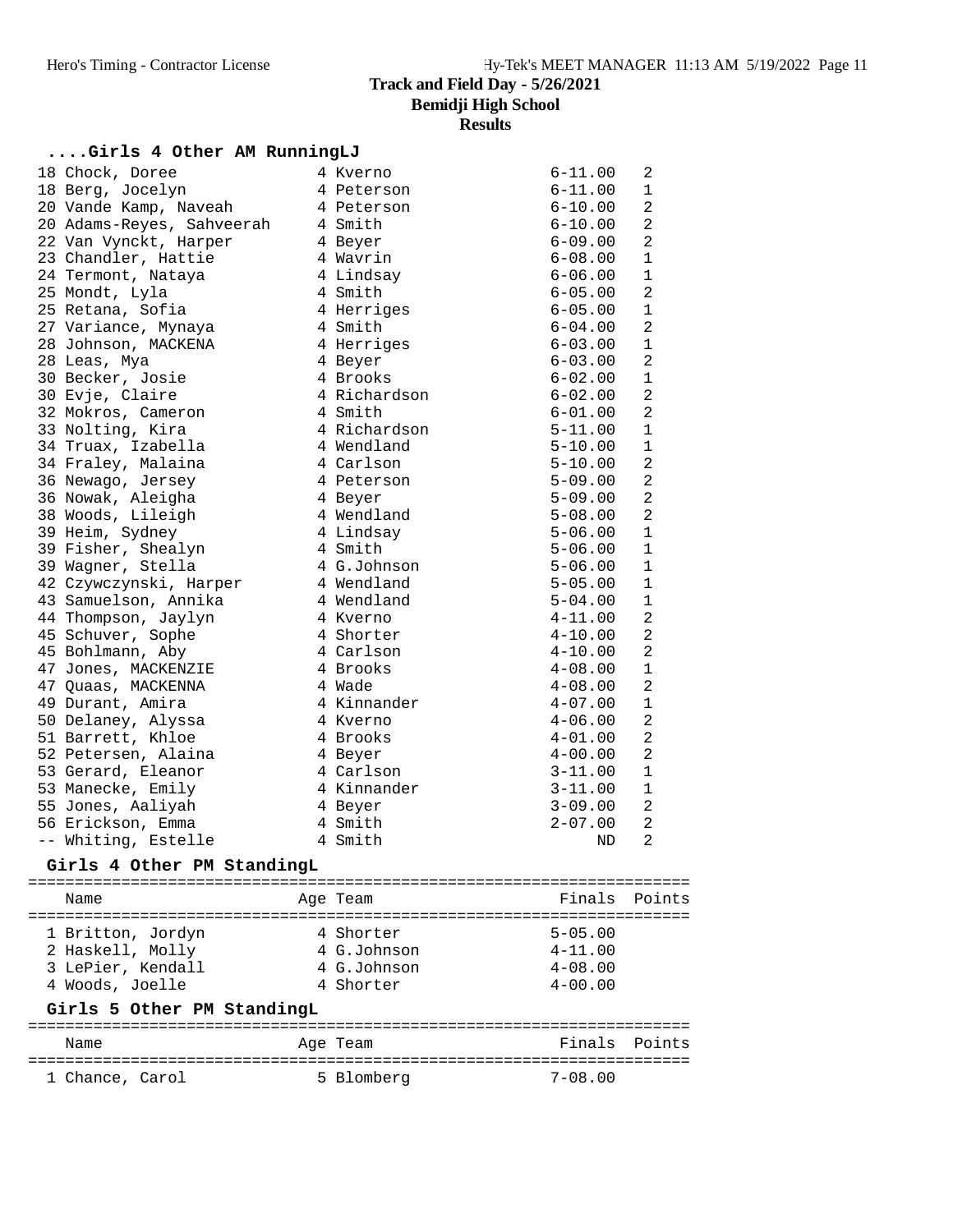#### **....Girls 5 Other PM StandingL**

| 2 Koester, Grace | 5 Brown    | $7 - 01.00$ |
|------------------|------------|-------------|
| 3 Zimmel, Aveyn  | 5 Leif     | $5 - 07.00$ |
| 4 Fuller, Alexis | 5 Leif     | $5 - 04.00$ |
| 5 Moore, Lyla    | 5 Blomberg | $4 - 10.00$ |
| 6 Dodds, Lillie  | 5 Tisdell  | $4 - 06.00$ |

#### **Girls 5 Other AM RunningLJ**

| Name                             | Aqe Team                 | Finals H# Points |                |  |
|----------------------------------|--------------------------|------------------|----------------|--|
|                                  |                          |                  |                |  |
| 1 Borgen, Hannah                 | 5 Bahr                   | $8 - 04.00$      | 3              |  |
| 2 Melcher, Taygan                | 5 Grand                  | $8 - 03.00$      | 3              |  |
| 3 Flom, Jace                     | 5 Blomberg               | $8-00.00$        | $\overline{3}$ |  |
| 3 Bellino, Alexis                | 5 Luqqar                 | $8 - 00.00$      | $\overline{3}$ |  |
| 5 Page, Elise                    | 5 Brown                  | $7 - 10.00$      | 3              |  |
| 6 Echternach, Cali               | 5 Tisdell                | $7 - 08.00$      | 3              |  |
| 7 Vigen, Mallery                 | 5 M.Johnson              | 7-05.00          | 3              |  |
| 8 Braaten, Temperance 5 Vind     |                          | 7-04.00          | $\overline{3}$ |  |
| 9 Holler, Izabel                 | 5 Dahlby                 | $7 - 03.00$      | $\mathbf{3}$   |  |
| 10 Schoenborn, Bella             | 5 Brown                  | $7 - 02.00$      | 3              |  |
| 11 Dormanen, Emma                | 5 Bahr                   | $6 - 11.00$      | 3              |  |
| 11 Moen, Kelsea                  | 5 Brown                  | $6 - 11.00$      | 3              |  |
| 13 Kennedy, Sadie                | 5 Greendahl<br>5 Wheeler | $6 - 10.00$      | 3              |  |
| 14 Johnson, Kalena               |                          | 6-09.00          | 3              |  |
| 15 Hadrava, Sienna               | 5 Greendahl              | $6 - 07.00$      | 3              |  |
| 16 Weinzierl, Claire 5 Bahr      |                          | $6 - 06.00$      | 3              |  |
| 17 Benson, Leah                  | 5 Luggar                 | $6 - 02.00$      | 3              |  |
| 18 Farr, MACIE                   | 5 Dahlby                 | $6 - 00.00$      | 3              |  |
| 18 Ghinter, McKenzie 5 Wheeler   |                          | $6 - 00.00$      | $\overline{3}$ |  |
| 20 Haugen, Brooke                | 5 Greendahl              | $5 - 11.00$      | 3              |  |
| 20 Murray, Aryah                 | 5 Brown                  | $5 - 11.00$      | 3              |  |
| 22 Liapis, Layla                 | 5 Greendahl              | $5 - 08.00$      | 3              |  |
| 23 Zeman, Anissa                 | 5 Nicoson                | $5 - 05.00$      | 3              |  |
| 24 Carlson, Avery                | 5 Wheeler                | $5 - 02.00$      | 3              |  |
| 25 Fell, Anabelle                | 5 Grand                  | $5 - 00.00$      | 3              |  |
| 26 Paulson, Lilly                | 5 Greendahl              | $4 - 11.00$      | 3              |  |
| 27 Hodgman, Cheyenne 5 Wheeler   |                          | $4 - 10.00$      | 3              |  |
| 28 Weseloh, Annabelle 5 Blomberg |                          | $3 - 09.00$      | $\mathbf{3}$   |  |
| 29 O'Beirne, Alaina              | 5 Blomberg               | 3-02.00          | 3              |  |
| 30 Goossen, MACY                 | 5 Blomberg               | $2 - 06.00$      | 3              |  |

#### **Girls 5 Other Softball Thr**

======================================================================= Name **Age Team** Age Team Finals Points ======================================================================= 1 Fell, Anabelle 5 Grand 66-00.00 2 Dodds, Lillie 5 Tisdell 41-00.00 3 Caccia, Arianna 5 Blomberg 39-00.00 4 Olbekson, Olivia 5 Brown 38-00.00 5 Colsen, Rylee 5 Nicoson 33-00.00 5 Nelson, River 5 Brown 33-00.00 7 Zinn, Violet 5 Templin 31-00.00 8 Farr, MACIE 5 Dahlby 28-00.00 9 Gale, Chloe 5 D.Olson 7-00.00 10 May, Callie 5 D.Olson 1-00.00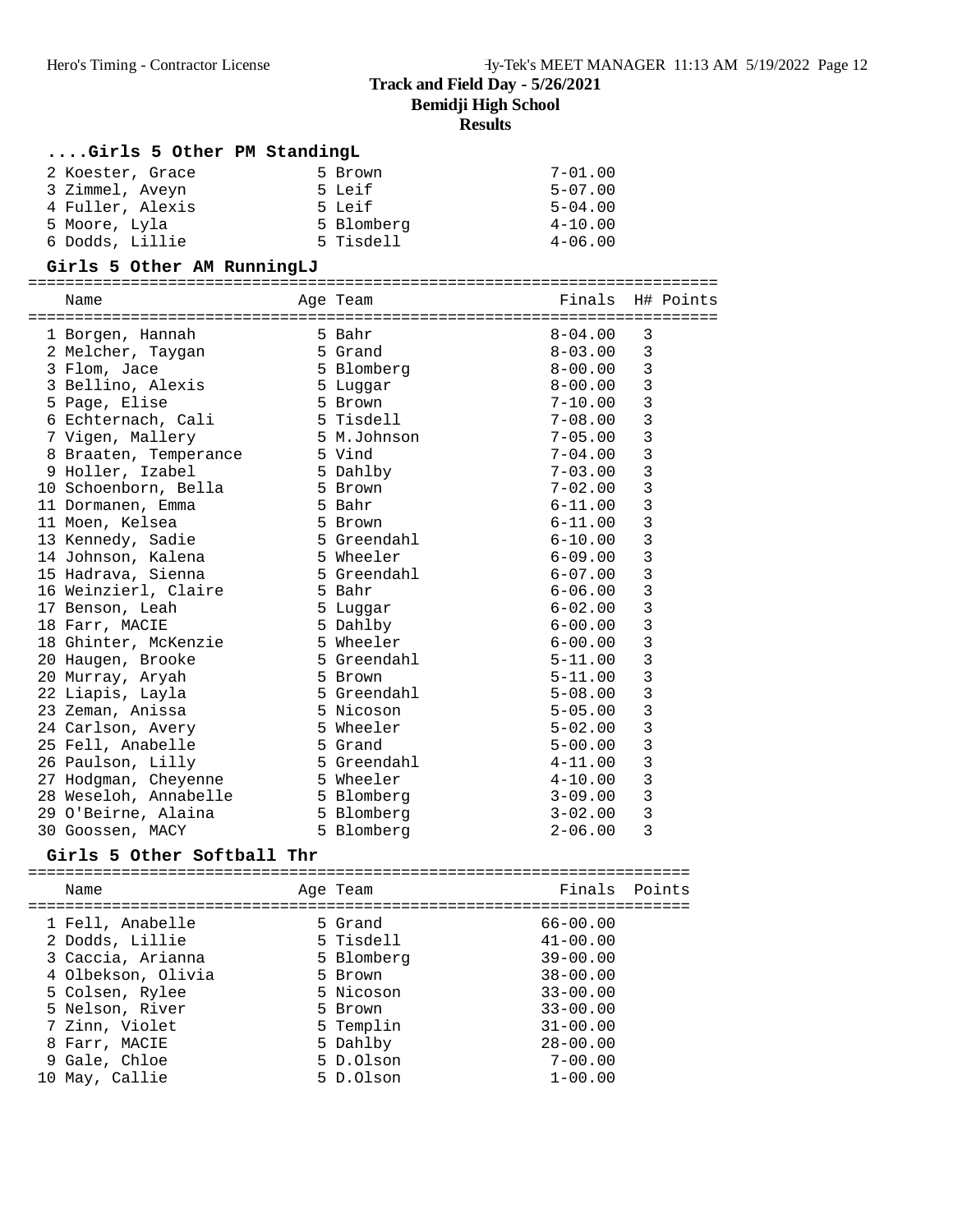# **Girls 5 Other AM Standi LJ** =======================================================================

| Name                       | Age Team    | Finals       | Points       |
|----------------------------|-------------|--------------|--------------|
| 1 Moore, Lyla              | 5 Blomberg  | $9 - 09.00$  |              |
| 2 Herron, Ciara            | 5 Wheeler   | $8 - 08.00$  |              |
| 3 Duran, Alejandra         | 5 Leif      | $8 - 03.00$  |              |
| 3 Schulke, Brooklyn 5 Leif |             | $8 - 03.00$  |              |
| 5 Frank, Eliana            | 5 Vind      | $8 - 02.00$  |              |
| 6 Martinka, Natalie        | 5 M.Johnson | $8 - 01.00$  |              |
| 6 Wagner, Ella             | 5 Greendahl | $8 - 01.00$  |              |
| 8 Anderson, Layney         | 5 Luggar    | $8 - 00.00$  |              |
| 9 Frank, Grace             | 5 Leif      | $7 - 06.00$  |              |
| 10 Koester, Grace          | 5 Brown     | $7 - 03.00$  |              |
| 11 Frenzel, Jasmine        | 5 Bahr      | $7 - 01.00$  |              |
| 11 Roy-Bevins, Ayziah      | 5 Bahr      | $7 - 01.00$  |              |
| 11 Borstad, Claire         | 5 B.Olson   | $7 - 01.00$  |              |
| 14 Jones, Jaylee           | 5 Vind      | $6 - 10.00$  |              |
| 15 Lundin, Adeline         | 5 M.Johnson | $6 - 06.00$  |              |
| 16 Beaulieu, Jane          | 5 Luggar    | $6 - 04.00$  |              |
| 16 Miller, Aubrey          | 5 Grand     | $6 - 04.00$  |              |
| 18 Maki, Alyson            | 5 Nohre     | $6 - 01.00$  |              |
| 18 Klovstad, Gracie        | 5 Luggar    | $6 - 01.00$  |              |
| 20 Beldo, Lydia            | 5 Vind      | $6 - 00.00$  |              |
| 21 Benson, Leah            | 5 Luggar    | $5 - 10.00$  |              |
| 21 Hazelton, Anja          | 5 Luggar    | $5 - 10.00$  |              |
| 23 Echternach, Cali        | 5 Tisdell   | $5 - 05.00$  |              |
| 24 Trisco, Amaris          | 5 Blomberg  | $5 - 03.00$  |              |
| 25 Pirkl, Julia            | 5 Greendahl | $5 - 01.00$  |              |
| 26 Balcer, Brittany        | 5 Luggar    | $5 - 00.00$  |              |
| 26 Boyd, Savannah          | 5 Vind      | $5 - 00.00$  |              |
| 26 Haugen, Brooke          | 5 Greendahl | $5 - 00.00$  |              |
| 26 Meyer, Emery            | 5 M.Johnson | $5 - 00.00$  |              |
| 30 Bellino, Alexis         | 5 Luggar    | $4 - 08.00$  |              |
| 30 Kemmer, Isla            | 5 Wheeler   | $4 - 08.00$  |              |
| 32 Snodgrass, Sophia       | 5 Luggar    | $4 - 07.00$  |              |
| 33 Hoyt, Cailey            | 5 Grand     | $4 - 04.00$  |              |
| 33 George, Mattie          | 5 Brown     | $4 - 04.00$  |              |
| 33 Staker, Gracie          | 5 Vind      | $4 - 04.00$  |              |
| 36 Walton, Baileigh        | 5 Luggar    | $3 - 11.00$  |              |
| 37 Zinn, Violet            | 5 Templin   | $3 - 06.00$  |              |
| 38 Gale, Chloe             | 5 D.Olson   | $2 - 01.00$  |              |
| 39 May, Callie             | 5 D.Olson   | $1 - 10.00$  |              |
| Girls 5 Other Soccer Punt  |             |              |              |
|                            |             |              |              |
| Name                       | Age Team    | Finals       | H# Points    |
| 1 Skerik, Chasity          | 5 Dahlby    | $84 - 00.00$ | 2            |
| 2 Hall, Jaimee             | 5 Nohre     | $81 - 00.00$ | 1            |
| 3 Haugen, Britten          | 5 Tisdell   | $77 - 00.00$ | $\mathbf{1}$ |
| 4 Olson, Abby              | 5 Grand     | $72 - 00.00$ | $\mathbf{1}$ |
| 5 Thomas, Olivia           | 5 Tisdell   | $61 - 00.00$ | $\mathbf{1}$ |
| 6 Barrett, Sophie          | 5 B.Olson   | $59 - 00.00$ | $\mathbf{1}$ |
| 7 Wendorff, Brityn         | 5 Grand     | $55 - 00.00$ | $\mathbf{1}$ |
| 8 Herron, Ciara            | 5 Wheeler   | $53 - 00.00$ | $\mathbf{1}$ |
| 9 Zinn, Violet             | 5 Templin   | $47 - 00.00$ | 1            |
|                            |             |              |              |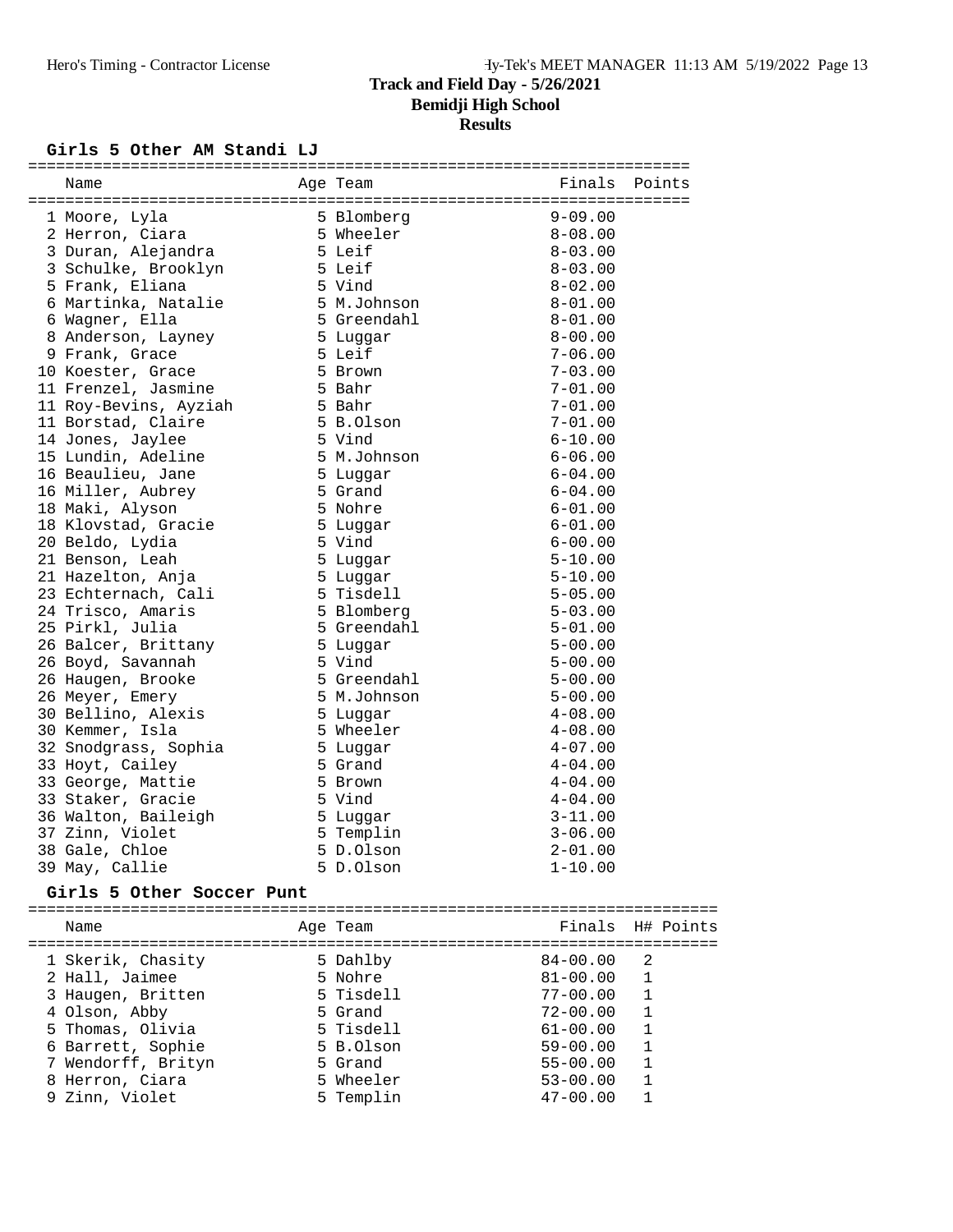#### **....Girls 5 Other Soccer Punt**

| 5 Vind      | $46 - 00.00$                 |  |
|-------------|------------------------------|--|
| 5 Leif      | $46 - 00.00$                 |  |
| 5 M.Johnson | $44 - 00.00$<br>$\mathbf 1$  |  |
| 5 Vind      | 2<br>$38 - 00.00$            |  |
| 5 Leif      | $36 - 00.00$<br>$\mathbf{1}$ |  |
| 5 M.Johnson | $35 - 00.00$<br>1            |  |
| 5 B.Olson   | $31 - 00.00$<br>$\mathbf{1}$ |  |
| 5 Vind      | $29 - 00.00$<br>$\mathbf{1}$ |  |
| 5 Vind      | $29 - 00.00$<br>1            |  |
| 5 Leif      | $28 - 00.00$<br>$\mathbf{1}$ |  |
| 5 Brown     | $22 - 00.00$<br>$\mathbf{1}$ |  |
| 5 D.Olson   | $19 - 00.00$<br>$\mathbf{1}$ |  |
| 5 D.Olson   | $10 - 00.00$<br>1            |  |
| 5 Leif      | $6 - 00.00$<br>1             |  |
| 5 M.Johnson | $4 - 00.00$                  |  |
|             |                              |  |

#### **Boys 4 50 Yard Dash**

==========================================================================

| Name                  | Age Team     | Finals | H# Points |       |
|-----------------------|--------------|--------|-----------|-------|
| 1 Delaney, Hunter     | 4 Carlson    | 7.29   | 10        | 7.290 |
| 2 Martin, Mathison    | 4 Wendland   | 7.64   | 10        |       |
| 3 Smith, Teagan       | 4 Shorter    | 8.01   | 8         |       |
| 4 Jenson, Matyx       | 4 Brooks     | 8.04   | 8         |       |
| 5 Young, Oliver       | 4 Kinnander  | 8.07   | 7         |       |
| 6 Curb, Brooks        | 4 Shorter    | 8.13   | 7         |       |
| 7 McFarlane, William  | 4 Herriges   | 8.24   | 11        |       |
| 8 Sutherland, Logan   | 4 Herriges   | 8.25   | 7         |       |
| 9 Zothman, Tanner     | 4 Richardson | 8.32   | 7         |       |
| 10 Ekstrom, William   | 4 Smith      | 8.36   | 6         |       |
| 11 Adams, Jackson     | 4 Smith      | 8.37   | 10        |       |
| 12 Terhaar, Mason     | 4 Smith      | 8.39   | 7         | 8.381 |
| 13 Bushie, Alexander  | 4 Richardson | 8.39   | 8         | 8.386 |
| 14 Sauve, Berkley     | 4 Wade       | 8.42   | 6         |       |
| 15 Linneman, Maxwell  | 4 Shorter    | 8.47   | 8         |       |
| 16 Jones, Abram       | 4 Smith      | 8.55   | 11        |       |
| 17 Garrigan, Randy    | 4 Lindsay    | 8.68   | 12        | 8.671 |
| 18 Mootz, Korban      | 4 Kverno     | 8.68   | 12        | 8.678 |
| 19 Fairbanks, Thomas  | 4 Wendland   | 8.73   | 10        |       |
| 20 Tischman, Isaiah   | 4 Kverno     | 8.75   | 8         |       |
| 21 Syverson, Mason    | 4 Smith      | 8.77   | 7         |       |
| 22 Lathrop, Kaleb     | 4 Richardson | 8.84   | 8         |       |
| 23 Yerbich, Jace      | 4 G.Johnson  | 8.87   | 9         |       |
| 24 Olson, Braden      | 4 Wavrin     | 9.00   | 9         | 8.993 |
| 25 Donald, Gary       | 4 Herriges   | 9.00   | 6         | 8.998 |
| 26 Haman, Jared       | 4 G.Johnson  | 9.01   | 9         |       |
| 27 Markert, Jaxson    | 4 Wendland   | 9.04   | 10        |       |
| 28 Godfroy, Bradley   | 4 Kinnander  | 9.07   | 9         |       |
| 29 Black, Cameron     | 4 Kinnander  | 9.17   | 12        | 9.166 |
| 30 Ballek, Mikhael    | 4 Richardson | 9.19   | 8         |       |
| 31 Lehmann, Seth      | 4 Kinnander  | 9.21   | 12        |       |
| 32 Staples, Carter    | 4 Herriges   | 9.37   | 6         |       |
| 33 Beaulieu, Isaiah   | 4 Brooks     | 9.38   | 11        |       |
| 34 Thompson, Benjamin | 4 Richardson | 9.42   | 9         | 9.413 |
| 35 Fuller, Blake      | 4 Richardson | 9.48   | 7         |       |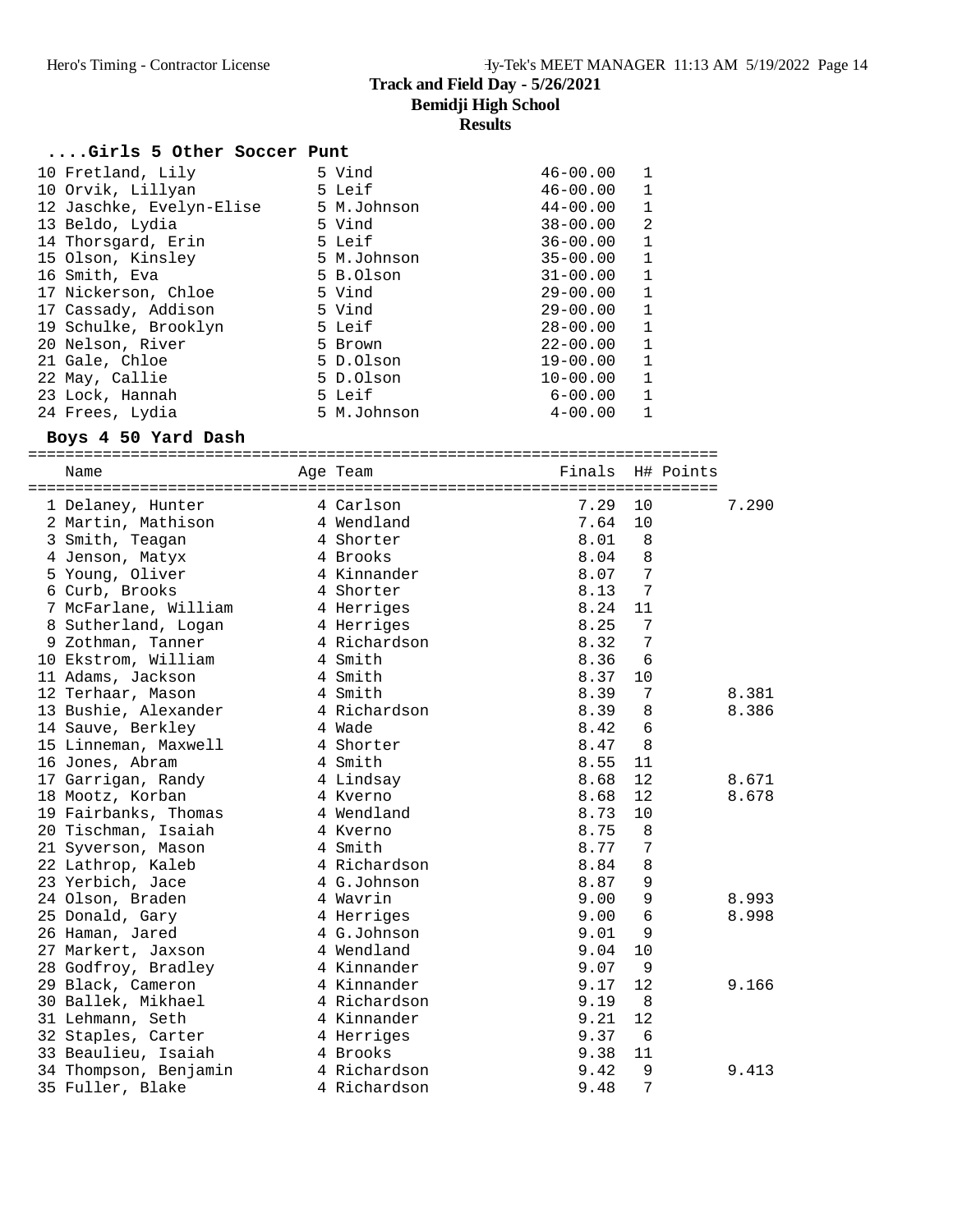#### **....Boys 4 50 Yard Dash**

| 36 Olsen, Colton           | 4 Herriges   | 9.59<br>6               |       |
|----------------------------|--------------|-------------------------|-------|
| 37 Martin, Jaxon           | 4 Kinnander  | 9<br>9.65               |       |
| 38 Smith, Valryn           | 4 Kverno     | 9.80<br>-11             |       |
| 39 Rutledge, Ethan         | 4 Wavrin     | 9.85<br>9               |       |
| 40 Mallery, Uriah          | 4 Wendland   | 9.87<br>8               |       |
| 41 Sayers, Xavier          | 4 Church     | 9.90<br>12              |       |
| 42 Warne, Matthew          | 4 Kinnander  | 9.94<br>10              | 9.939 |
| 43 Clark-Tibbetts, Brayden | 4 Wendland   | 10.25<br>10             |       |
| 44 Sierra, Kenneth         | 4 Templin    | 10.27<br>6              |       |
| 45 Van Wert, Sheldon       | 4 Kverno     | $\overline{7}$<br>10.61 |       |
| 46 Peake, Dorian           | 4 Shorter    | 10.62 11                |       |
| 47 Thoreson, Henry         | 4 Kverno     | 11<br>10.72             |       |
| 48 Knudtson, Elias         | 4 Templin    | 11.93<br>6              |       |
| 49 Stade, Jackson          | 4 Wendland   | 10<br>11.95             |       |
| 50 Clay, Michael           | 4 Richardson | 12.10<br>9              |       |

#### **Boys 5 50 Yard Dash**

#### ==========================================================================

| Name                  | Age Team    | Finals | H# Points      |       |
|-----------------------|-------------|--------|----------------|-------|
| 1 Reierson, Sawyer    | 5 Leif      | 7.29   | $\mathbf{1}$   | 7.281 |
| 2 Mattfield, Isaac    | 5 Wheeler   | 7.40   | $\mathbf{1}$   |       |
| 3 Ekstrom, Mark       | 5 Grand     | 7.65   | $\overline{2}$ |       |
| 4 Stearns, Cyprien    | 5 Nicoson   | 7.76   | $\mathbf{3}$   |       |
| 5 Ressemann, Wyatt    | 5 M.Johnson | 7.82   | $\overline{2}$ |       |
| 6 Eckberg, Holden     | 5 Nohre     | 7.89   | 5              |       |
| 7 Bates, Forrest      | 5 Nohre     | 8.18   | $\overline{4}$ |       |
| 8 Urban, Jonathan     | 5 Tisdell   | 8.19   | $\mathbf{3}$   |       |
| 9 Burlingame, Axel    | 5 M.Johnson | 8.20   | $\mathbf{1}$   |       |
| 10 Teiken, Wyatt      | 5 Bahr      | 8.31   | $\overline{4}$ |       |
| 11 Plaster, Conner    | 5 Nohre     | 8.34   | $\overline{2}$ |       |
| 12 Westover, William  | 5 Nohre     | 8.50   | $\overline{2}$ |       |
| 13 Dobson, Gavin      | 5 Greendahl | 8.71   | 3              |       |
| 14 Morris, Anthony    | 5 Greendahl | 8.88   | $\overline{2}$ |       |
| 15 Pagnac, Kayden     | 5 Nicoson   | 8.90   | $\overline{4}$ |       |
| 16 Wyffels, Edison    | 5 Grand     | 8.91   | $\overline{2}$ |       |
| 17 Beaulieu, Kurtis   | 5 Bahr      | 9.03   | 5              |       |
| 18 Sande, Landyn      | 5 Tisdell   | 9.05   | $\mathbf{3}$   |       |
| 19 Zwack, Gabriel     | 5 Vind      | 9.08   | $\overline{2}$ |       |
| 20 Bowe, Finnegan     | 5 Nicoson   | 9.10   | $\mathbf{1}$   |       |
| 21 Pollock, Everett   | 5 Bahr      | 9.17   | $\mathbf{1}$   | 9.170 |
| 22 Ohnstad, Noah      | 5 Nicoson   | 9.25   | 4              |       |
| 23 Juelson, Brayden   | 5 Wheeler   | 9.29   | 4              |       |
| 24 ST Peter, Dawson   | 5 B.Olson   | 9.35   | 5              |       |
| 25 Bassett, Chase     | 5 B.Olson   | 9.36   | 3              |       |
| 26 Kingbird, Keveon   | 5 B.Olson   | 9.42   | $\mathbf{1}$   | 9.420 |
| 27 Olafson, Daniel    | 5 Blomberg  | 9.49   | 3              |       |
| 28 Ostlund, Carter    | 5 B.Olson   | 9.50   | $\mathbf{1}$   |       |
| 29 Johnson, Clayton   | 5 Grand     | 9.66   | 5              |       |
| 30 Napieralski, Jason | 5 Tisdell   | 9.77   | $\overline{4}$ |       |
| 31 Robinson, Jarrick  | 5 Nicoson   | 9.88   | 3              |       |
| 32 Butler, Aiden      | 5 Wheeler   | 9.94   | $\mathbf{1}$   | 9.940 |
| 33 Frizzell, Cooper   | 5 Brown     | 9.96   | 5              |       |
| 34 Olson, Eli         | 5 B.Olson   | 9.98   | 2              |       |
| 35 Lappinga, Isaac    | 5 Tisdell   | 10.04  | 6              |       |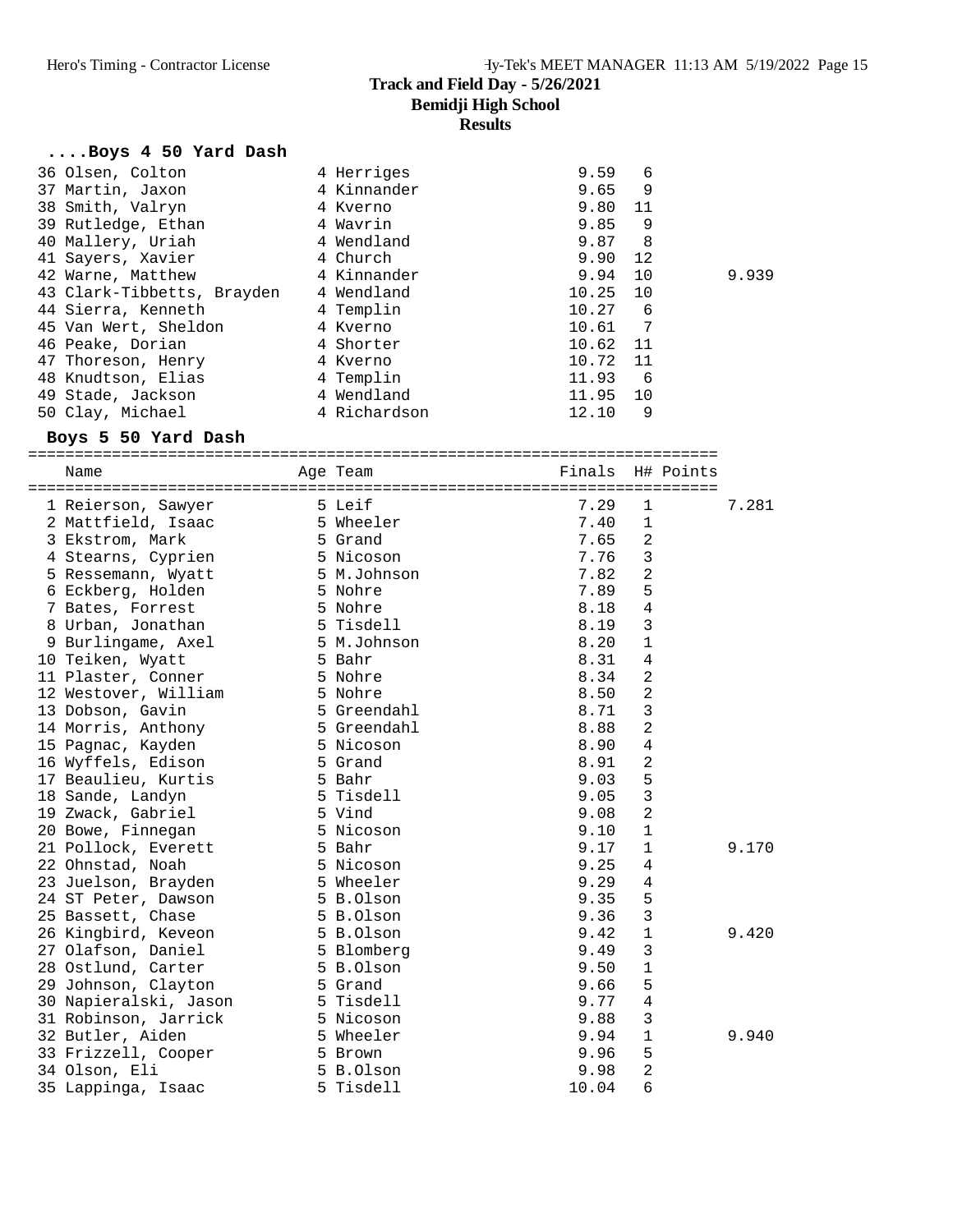| Boys 5 50 Yard Dash<br>36 Lindahl, Ryan<br>37 Stellick, Dwayne<br>5 Dahlby<br>38 Kaes, Safwan<br>39 Millar, Liam<br>40 Peterson, Severin | 5 Luggar<br>5 Blomberg<br>5 Dahlby<br>5 Nohre | 10.10<br>10.24<br>10.40<br>10.57<br>11.10 | 4<br>5<br>3<br>5<br>4 |  |
|------------------------------------------------------------------------------------------------------------------------------------------|-----------------------------------------------|-------------------------------------------|-----------------------|--|
| 41 Dinh, Anthony                                                                                                                         | 5 Nohre                                       | 13.74                                     | 5                     |  |
| Boys 4 75 Yard Dash                                                                                                                      |                                               |                                           |                       |  |
| Name                                                                                                                                     | Age Team                                      | Finals H# Points                          |                       |  |
| 1 Jacobson, William                                                                                                                      | 4 Wavrin                                      | 11.11                                     | 4                     |  |
| 2 Hart, Colin                                                                                                                            | 4 Lindsay                                     | 11.46                                     | 5                     |  |
| 3 Lafromboise, Sean                                                                                                                      | 4 Smith                                       | 11.57                                     | 4                     |  |
| 4 Buxton, David                                                                                                                          | 4 G.Johnson                                   | 12.24                                     | $\overline{4}$        |  |
| 5 Dennis, Evan                                                                                                                           | 4 Smith                                       | 12.27                                     | 4                     |  |
| 6 Davis, Jace                                                                                                                            | 4 Lindsay                                     | 12.48                                     | 5                     |  |
| 7 Strassburg, Colby                                                                                                                      | 4 Wendland                                    | 12.60                                     | 4                     |  |
| 8 Roy, Randyn                                                                                                                            | 4 Smith                                       | 13.41                                     | 5                     |  |
| 9 Baldwin, Wesley                                                                                                                        | 4 Richardson                                  | 14.41                                     | 5                     |  |
| 10 Smith, Valryn                                                                                                                         | 4 Kverno                                      | 14.69                                     | 4                     |  |
| Boys 5 75 Yard Dash                                                                                                                      |                                               |                                           |                       |  |
|                                                                                                                                          |                                               |                                           |                       |  |

| Name<br>============================ | Age Team    | Finals | H# Points      |        |
|--------------------------------------|-------------|--------|----------------|--------|
| 5 Leif<br>1 Christopher, Kalen       |             | 10.94  | 1              |        |
| 2 Gibbons, Quentin                   | 5 Greendahl | 11.23  | 2              |        |
| 3 Spaeth, Evan                       | 5 M.Johnson | 11.25  | 2              |        |
| 4 Dobson, Blake                      | 5 Tisdell   | 11.27  | 1              |        |
| 5 Mills, Austen                      | 5 Greendahl | 11.28  | 3              |        |
| 6 Heuer, Jackson                     | 5 Grand     | 11.43  | $\overline{2}$ | 11.424 |
| 6 Draper, Charlie                    | 5 Bahr      | 11.43  | 1              | 11.424 |
| 8 Davis, Keean                       | 5 Grand     | 11.55  | $\overline{a}$ |        |
| 9 Pomp, Asher                        | 5 Dahlby    | 11.56  | 3              |        |
| 10 Hanschen, Reegan                  | 5 Vind      | 11.64  | $\overline{2}$ |        |
| 11 Scramstad, Ethan                  | 5 Grand     | 11.90  | $\overline{2}$ |        |
| 12 Sundeen, Sullivan                 | 5 Dahlby    | 11.91  | $\mathbf 1$    |        |
| 13 Bates, Mason                      | 5 Wheeler   | 12.45  | 3              |        |
| 14 Ressemann, Cooper                 | 5 Leif      | 12.61  | 2              |        |
| 15 Tollefson, Camden                 | 5 Tisdell   | 12.62  | $\mathbf 1$    |        |
| 16 Reierson, Korbin                  | 5 Nicoson   | 12.85  | $\mathbf{1}$   |        |
| 17 Adams, Gabriel                    | 5 Dahlby    | 12.95  | $\mathbf{1}$   |        |
| 18 Carlson, Oliver                   | 5 Blomberg  | 12.96  | 1              |        |
| 19 Kingbird, Kyle                    | 5 Bahr      | 13.07  | 2              |        |
| 20 Zemek, Andrew                     | 5 Vind      | 13.30  | 3              |        |
| 21 Kingbird, Ryan                    | 5 Wheeler   | 14.19  | 3              |        |
| Boys 4 100 Meter Dash                |             |        |                |        |
| Name                                 | Age Team    | Finals | H# Points      |        |

 Name Age Team Finals H# Points ========================================================================== 1 Skarp, Marcello 4 Brooks 16.69 1 2 Moran, Peyton 4 Wade 16.96 2 3 Winter, Blake 4 G.Johnson 16.99 2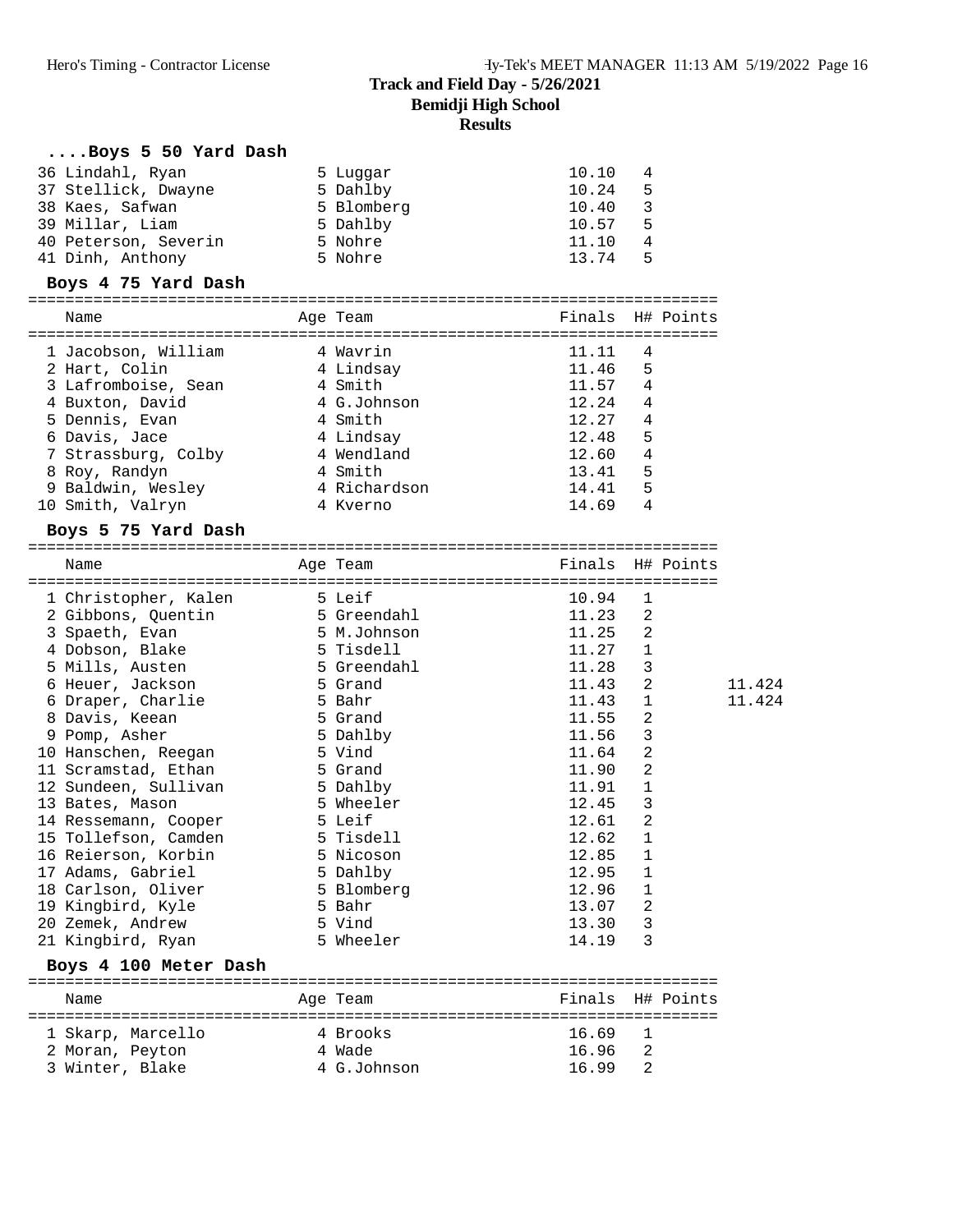#### **....Boys 4 100 Meter Dash**

| 4 Thompson, Drew     | 4 Wavrin    | 17.08 | 2 |
|----------------------|-------------|-------|---|
| 5 Stay, Wyatt        | 4 G.Johnson | 17.47 | 2 |
| 6 Engesather, Evan   | 4 Brooks    | 17.59 | 3 |
| 7 Bensen, Charlie    | 4 Peterson  | 17.92 | 2 |
| 8 Ghosn, Alexander   | 4 Peterson  | 18.27 | 2 |
| 9 Jenson, Matyx      | 4 Brooks    | 18.70 | 3 |
| 10 Runningen, Markus | 4 Brooks    | 19.71 | 3 |
| 11 Otto, Elijah      | 4 Kinnander | 19.97 | 2 |
| 12 Cooper, Lincoln   | 4 Lindsay   | 20.56 | 3 |
| 13 Johnson, Mason    | 4 Wendland  | 21.07 | 2 |
| 14 Braun, Jace       | 4 Wendland  | 25.27 | 3 |
| 15 Fadness, Tyler    | 4 Peterson  | 26.07 | 3 |

#### **Boys 5 100 Meter Dash**

| Name                  |  | Age Team  |             | Finals H# Points |  |  |  |  |  |  |
|-----------------------|--|-----------|-------------|------------------|--|--|--|--|--|--|
|                       |  |           |             |                  |  |  |  |  |  |  |
| 1 Adams, Broderick    |  | 5 Nicoson | $16.55 - 1$ |                  |  |  |  |  |  |  |
| 2 Dunn, Devon         |  | 5 Wheeler | 16.70       | $\overline{1}$   |  |  |  |  |  |  |
| 3 Gieser, Oliver      |  | 5 Wheeler | 16.79       |                  |  |  |  |  |  |  |
| 4 Kincheloe, Matthias |  | 5 B.Olson | 17.30       | 3                |  |  |  |  |  |  |
| 5 Meyers, Dawson      |  | 5 Vind    | 18.24       |                  |  |  |  |  |  |  |
| 6 Licata, Nicolas     |  | 5 Dahlby  | 19.37       |                  |  |  |  |  |  |  |

#### **Boys 4 200 Meter Dash**

|  | Name                                      |  | Age Team                   |       | Finals H# Points |        |
|--|-------------------------------------------|--|----------------------------|-------|------------------|--------|
|  |                                           |  | :========================= |       |                  |        |
|  | 1 Jacobson, William 1 Wavrin              |  |                            | 34.19 | 3                | 34.185 |
|  | 2 Williams, Jayven 4 Beyer                |  |                            | 34.74 | 6                |        |
|  | 3 Smith, Teagan 1 4 Shorter               |  |                            | 35.42 | 6                |        |
|  | 4 Markert, Jaxson 4 Wendland              |  |                            | 35.65 | 4                |        |
|  | 5 Workman, Grady 6 4 Kinnander            |  |                            | 35.89 | $\mathbf{3}$     |        |
|  | 6 Boschee, Brayson                        |  | 4 Carlson                  | 36.54 | 5                |        |
|  | 7 Young, Oliver                           |  | 4 Kinnander                | 37.43 | 3                |        |
|  | 8 Dahlby, Matthew                         |  | 4 Beyer                    | 37.46 | 6                |        |
|  | 9 Koenck, Andrew                          |  | 4 Peterson                 | 37.96 | 5                |        |
|  | 10 Buxton, David 1 G.Johnson              |  |                            | 38.34 | 3                |        |
|  | 11 Linneman, Samuel                       |  | 4 Carlson                  | 38.64 | 6                |        |
|  | 12 Holte, Isaiah                          |  | 4 Kinnander                | 38.82 | 6                |        |
|  | 13 Warne, Matthew 4 Kinnander             |  |                            | 39.33 | 3                |        |
|  | 14 Peterson, Landon                       |  | 4 Wade                     | 40.05 | 5                |        |
|  | 15 Rutledge, Ethan 15 4 Wavrin            |  |                            | 41.52 | 4                |        |
|  | 16 Sant, Ryker                            |  | 4 Wavrin                   | 41.71 | 4                |        |
|  | 17 Grauman, Loqan                         |  | 4 Shorter                  | 42.34 | 3                |        |
|  | 18 Martin, Mathison                       |  | 4 Wendland                 | 42.64 | 5                |        |
|  | 19 Roscoe, Jeffrey                        |  | 4 Beyer                    | 42.68 | 5                |        |
|  | 20 McFarren, Mason                        |  | 4 Shorter                  | 45.80 | 6                |        |
|  | 21 Holden, Joshua               4 Carlson |  |                            | 49.60 | 4                |        |
|  | 22 Sampson, Rylen                         |  | 4 Richardson               | 50.65 | $\overline{2}$   |        |
|  | 23 Clark-Tibbetts, Brayden                |  | 4 Wendland                 | 52.03 | 4                |        |
|  | 24 Stearns, James                         |  | 4 Beyer                    | 54.09 | 6                |        |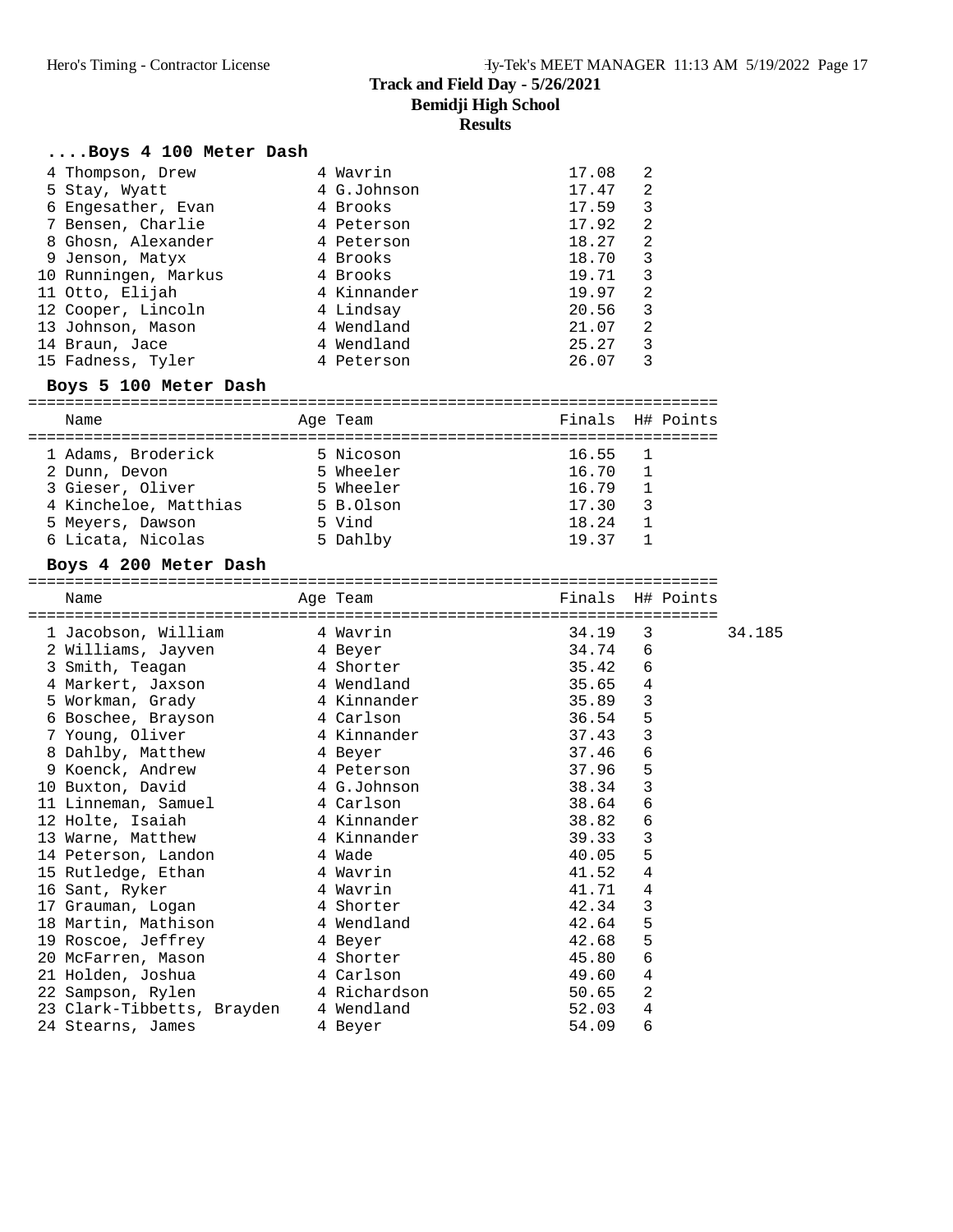# Boys 5 200 Meter Dash

| Name                                          | Age Team              |                                      | Finals H# Points |        |
|-----------------------------------------------|-----------------------|--------------------------------------|------------------|--------|
| 1 Reierson, Sawyer                            | 5 Leif                | 32.88                                | 2                |        |
| 2 Truax, Wesley                               | 5 B.Olson             | 33.44                                | 1                |        |
| 3 White, Colten                               | 5 Greendahl           | 34.19                                | 4                | 34.185 |
| 4 Ekstrom, Mark                               | 5 Grand               | 34.33                                | $\mathbf{1}$     |        |
| 5 Eckberg, Holden                             | 5 Nohre               | 35.16                                | 3                |        |
| 6 Draper, Charlie                             | 5 Bahr                | 35.32                                | 2                |        |
| 7 Boschee, Caden                              | 5 Brown               | 35.48                                | 2                |        |
| 8 Ressemann, Cooper                           | 5 Leif                | 36.19                                | 3                |        |
| 9 Pederson, Reese                             | 5 M.Johnson           | 36.41                                | 4                |        |
| 10 Stittsworth, Willis                        | 5 Greendahl           | 36.68                                | 2                |        |
| 11 Warren, Christian                          | 5 Tisdell             | 36.83                                | 4                |        |
| 12 Pomp, Asher                                | 5 Dahlby              | 36.84                                | 1                |        |
| 13 Roscoe, Brody                              | 5 Brown               | 36.99                                | 1                |        |
| 14 Munter, Cooper                             | 5 Nicoson             | 38.88                                | 1                |        |
| 15 White, Arrow                               | 5 B.Olson             | 39.31                                | 2                |        |
| 16 Wyffels, Edison                            | 5 Grand               | 40.55                                | 2                |        |
| 17 Beck, Ricardo                              | 5 Vind                | 40.79                                | $\mathbf{1}$     |        |
| 18 Naegeli, Nolan                             | 5 Grand               | 40.80                                | 5                |        |
| 19 Adams, Gabriel                             | 5 Dahlby              | 40.91                                | 1                |        |
| 20 Richards, Ethan                            | 5 Nicoson             | 41.03                                | 1                |        |
| 21 Millar, Liam                               | 5 Dahlby              | 50.55                                | 2                |        |
| 22 Peterson, Severin                          | 5 Nohre               | 52.11                                | 5                |        |
| Boys 4 400 Meter Dash                         |                       |                                      |                  |        |
|                                               |                       |                                      |                  |        |
|                                               |                       |                                      |                  |        |
| Name<br>-------------------<br>============== | Age Team              | Finals                               | H# Points        |        |
| 1 Clay, Parker                                | 4 Kverno              | =========================<br>1:19.57 | 2                |        |
| 2 Thompson, Drew                              |                       | 1:31.14                              | 2                |        |
| 3 Kapella, Beckett                            | 4 Wavrin<br>4 Carlson | 1:32.68                              | 3                |        |
| 4 Hoffmann, Evan                              | 4 Wade                | 1:33.28                              | 2                |        |
|                                               | 4 Brooks              | 1:34.48                              | 3                |        |
| 5 Runningen, Markus                           | 4 Wade                | 1:35.50                              | $\overline{a}$   |        |
| 6 Sauve, Berkley<br>7 Kingbird, Chaske        | 4 Wade                | 1:38.06                              | 2                |        |
|                                               |                       | 1:38.15                              | 3                |        |
| 8 Engesather, Evan                            | 4 Brooks<br>4 Wade    | 1:44.21                              | 2                |        |
| 9 Bragg, Brandon                              | 4 Smith               | 1:49.42                              | 2                |        |
| 10 Longie, Michael<br>Boys 5 400 Meter Dash   |                       |                                      |                  |        |
|                                               |                       |                                      |                  |        |
| Name                                          | Age Team              |                                      | Finals H# Points |        |
|                                               |                       |                                      | ==============   |        |
| 1 Mattfield, Isaac                            | 5 Wheeler             | 1:13.51                              | 1                |        |
| 2 Fairchild, Finnegan                         | 5 B.Olson             | 1:18.16                              | $\mathbf 1$      |        |
| 3 Hoff, Kooper                                | 5 Greendahl           | 1:21.10                              | 1                |        |
| 4 Baird, Callen                               | 5 Blomberg            | 1:22.29                              | $\mathbf{1}$     |        |
| 5 Mills, Austen                               | 5 Greendahl           | 1:24.38                              | 1                |        |
| 6 Bielejeski, Jackson                         | 5 Vind                | 1:26.79                              | 2                |        |
| 7 Lappinga, Isaac                             | 5 Tisdell             | 1:31.58                              | 1                |        |
| 8 White, Sean<br>9 Amberg, Nicholas           | 5 Bahr<br>5 Wheeler   | 1:47.21<br>1:52.19                   | 1<br>1           |        |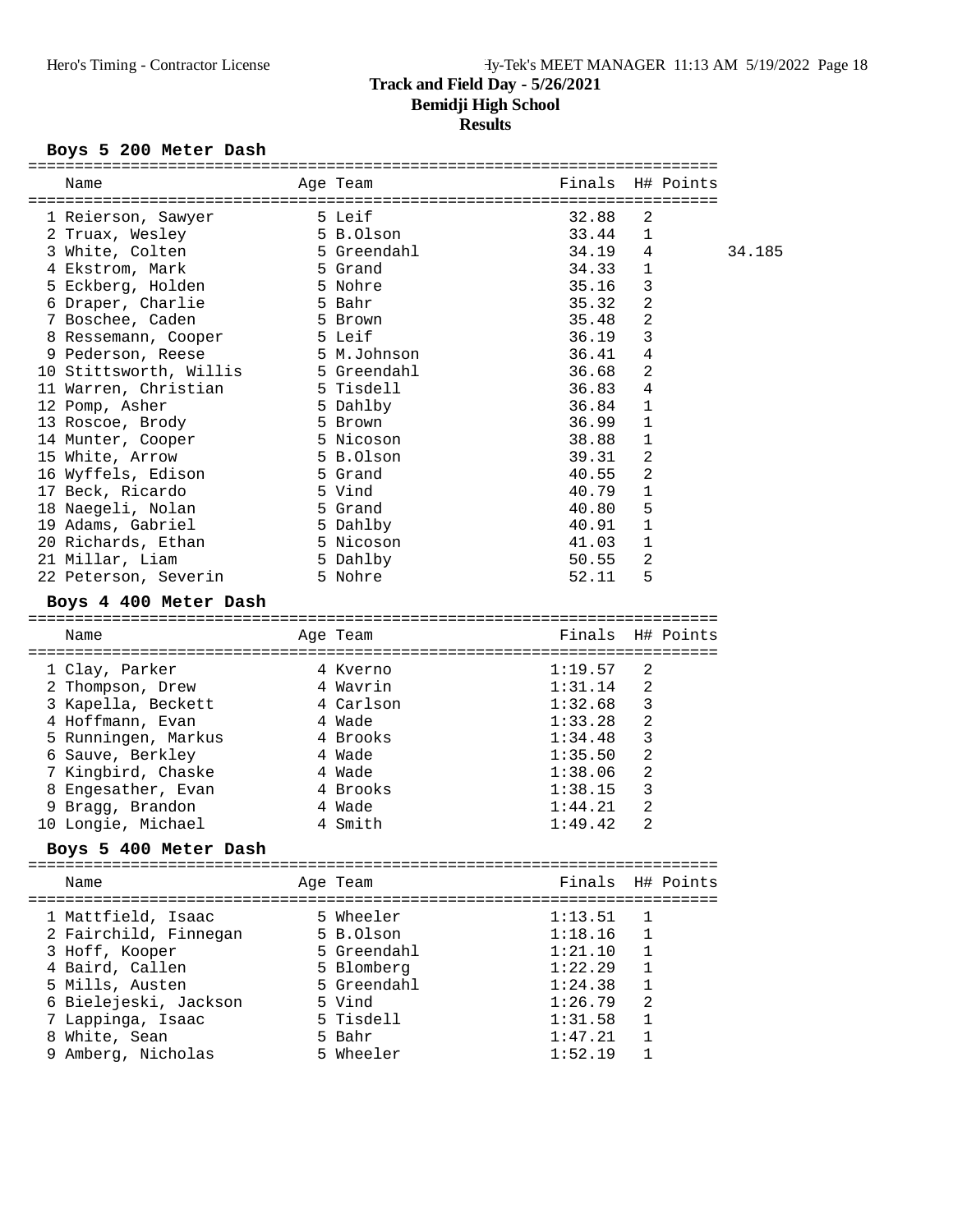# **Results**

#### Boys 4 1600 Meter Run

| Name                          | Age Team     | Finals        | H# Points      |
|-------------------------------|--------------|---------------|----------------|
| 1 McKeon, William             | 4 Wavrin     | 6:33.72       | 2              |
| 2 Hart, Colin                 | 4 Lindsay    | 6:52.28       | $\overline{2}$ |
| 3 Winter, Blake               | 4 G.Johnson  | 6:54.74       | $\overline{2}$ |
| 4 Moran, Peyton               | 4 Wade       | 7:05.72       | $\overline{a}$ |
| 5 Tisdell, Kaiden             | 4 Wade       | 7:21.32       | $\overline{2}$ |
| 6 McFarlane, William          | 4 Herriges   | 7:22.52       | $\overline{2}$ |
| 7 Smith, Riley                | 4 Carlson    | 7:40.11       | $\mathbf{2}$   |
| 8 Davis, Jace                 | 4 Lindsay    | 7:42.87       | $\overline{2}$ |
| 9 Volcke, Tyler               | 4 Lindsay    | 7:55.78       | $\overline{2}$ |
| 10 Roybal, Daniel             | 4 Shorter    | 8:14.53       | $\overline{2}$ |
| 11 Otto, Elijah               | 4 Kinnander  | 8:15.21       | $\overline{2}$ |
| 12 Trepanier, Easton          | 4 Kinnander  | 8:36.53       | $\overline{2}$ |
| 13 Ricard, Taten              | 4 Brooks     | 8:42.36       | $\overline{2}$ |
| 14 Syverson, Mason            | 4 Smith      | 8:48.15       | $\overline{2}$ |
| 15 Lathrop, Kaleb             | 4 Richardson | 8:52.22       | $\overline{2}$ |
| 16 Robertson, Bryson          | 4 Shorter    | 9:22.25       | $\overline{2}$ |
| 17 Johnson, Mason             | 4 Wendland   | 9:43.44       | $\overline{2}$ |
| 18 Knute, Jax                 | 4 Lindsay    | 11:42.97      | $\overline{2}$ |
| 19 Jessen, Charlie            | 4 Carlson    | 11:43.87      | 2              |
| 20 Roy, Noah                  | 4 Kinnander  | 11:47.59      | $\overline{2}$ |
| Boys 5 1600 Meter Run         |              |               |                |
|                               |              |               |                |
| Name                          | Age Team     | Finals Points |                |
| 1 Brink, Logan                | 5 Nohre      | 6:26.48       |                |
| 2 Martinez, Braedyn 5 Tisdell |              | 6:26.58       |                |
| 3 Valley, Drew                | 5 Blomberg   | 6:30.79       |                |
| 4 McMartin, Isaac             | 5 Luggar     | 6:31.82       |                |
| 5 Hagen, Jude                 | 5 Greendahl  | 6:38.44       |                |
| 6 Draper, Charlie             | 5 Bahr       | 6:42.44       |                |
| 7 Reierson, Sawyer            | 5 Leif       | 6:56.23       |                |
| 8 Burlingame, Axel            | 5 M.Johnson  | 7:02.55       |                |
| 9 Stearns, Cyprien            | 5 Nicoson    | 7:08.74       |                |
| 10 Davis, Keean               | 5 Grand      | 7:20.12       |                |
| 11 Kincheloe, Matthias        | 5 B.Olson    | 7:31.66       |                |
| 12 Reierson, Korbin           | 5 Nicoson    | 7:42.99       |                |
| 13 ST Peter, Dawson           | 5 B.Olson    | 7:53.44       |                |

 14 Zemek, Andrew 5 Vind 7:56.93 15 Olson, Kaleb 5 Brown 8:01.63 16 Adams, Gabriel 5 Dahlby 9:03.57 17 Gieser, Oliver 5 Wheeler 9:33.13

========================================================================== Team Finals H# Points ==========================================================================

 1 Carlson 'A' 1:08.23 3 2 Wavrin 'A' 1:10.63 4

 4 Peterson 'A' 1:11.71 3 5 Kverno 'A' 1:11.76 3 6 Shorter 'A' 1:12.47 3

**Boys 4 4x100 Meter Relay**

3 Beyer 'A'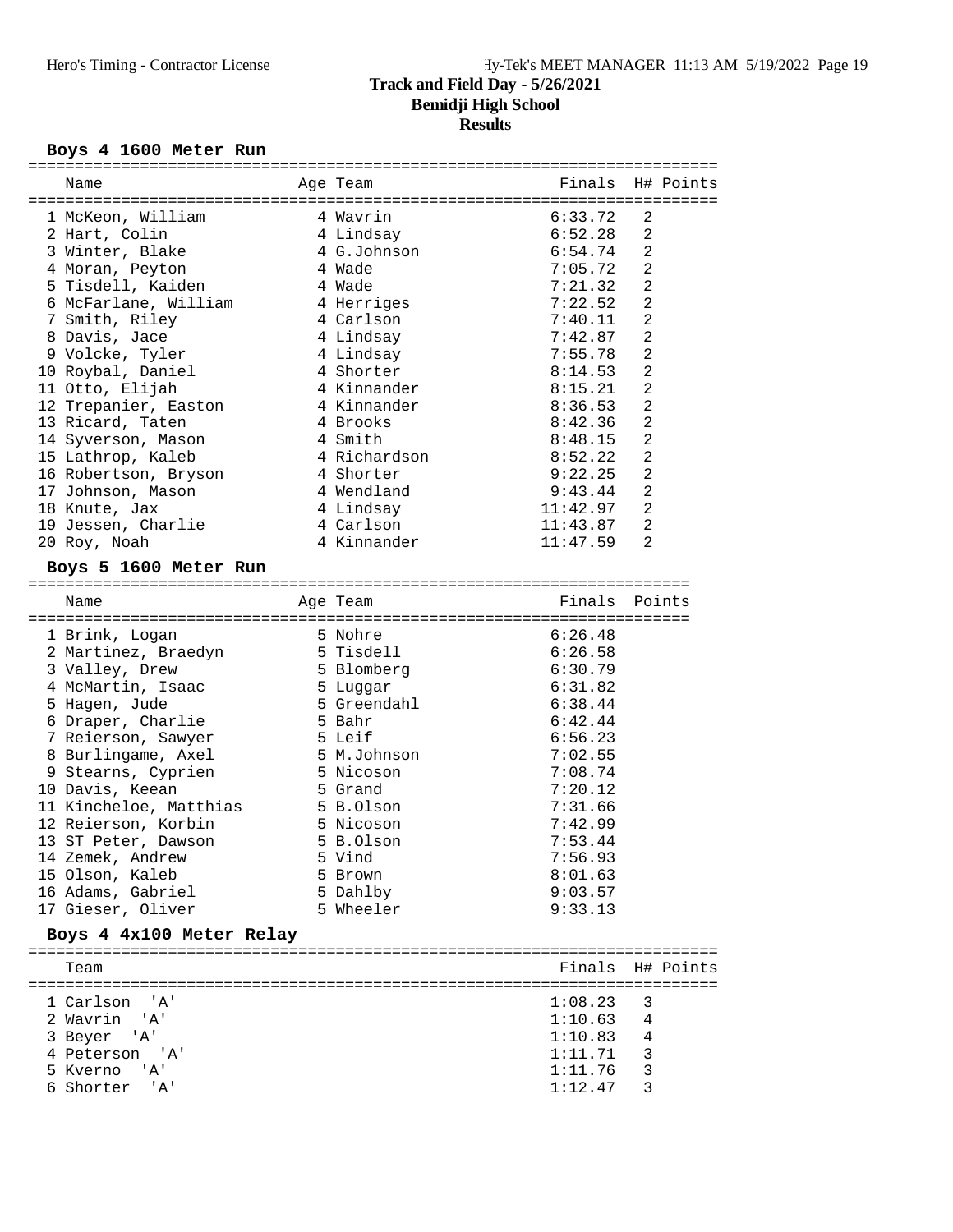**Results**

# **....Boys 4 4x100 Meter Relay**

| 1 Greendahl<br>' A '        | 1:08.00            |                |
|-----------------------------|--------------------|----------------|
| Team                        | Finals             | Points         |
| Boys 5 4x100 Yard Shuttle   |                    |                |
| 15 Wendland<br>' A '        | 1:26.00            |                |
| 14 Peterson<br>'' A '       | 1:23.00            |                |
| 13 Shorter<br>' A '         | 1:21.00            |                |
| 11 Brooks<br>'' A '         | 1:20.00            |                |
| 11 Herriges 'A'             | 1:20.00            |                |
| 9 Kverno<br>'A'             | 1:19.00            |                |
| 9 Richardson<br>' A '       | 1:19.00            |                |
| 8 Lindsay 'A'               | 1:18.00            |                |
| 5 G.Johnson<br>'A'          | 1:16.00            |                |
| 5 Beyer 'A'                 | 1:16.00            |                |
| 5 Kinnander<br>. 'A'        | 1:16.00            |                |
| 4 Carlson 'A'               | 1:15.00            |                |
| 3 Wade 'A'                  | 1:14.00            |                |
| 1 Smith 'A'<br>1 Wavrin 'A' | 1:13.00<br>1:13.00 |                |
|                             |                    |                |
| Team                        | Finals             | Points         |
| Boys 4 4x100 Yard Shuttle   |                    |                |
| 15 Greendahl 'A'            | 1:23.56            | $\mathfrak{D}$ |
| 14 Dahlby 'A'               | 1:17.58            | 2              |
| 13 Blomberg 'A'             | 1:14.34            | 2              |
| 12 Nicoson 'A'              | 1:14.20            | 2              |
| 11 Luggar 'A'               | 1:12.72            | 1              |
| 10 B.Olson 'A'              | 1:11.20            | $\mathbf{1}$   |
| 9 Brown 'A'                 | 1:10.15            | $\mathbf{1}$   |
| 8 Vind 'A'                  | 1:10.05            | $\mathbf{1}$   |
| 7 Nohre 'A'                 | 1:09.83            | 1              |
| 6 Bahr<br>' A '             | 1:09.39            | $\mathbf{1}$   |
| 5 Wheeler 'A'               | 1:09.36            | 2              |
| 4 Grand 'A'                 | 1:09.35            | 2              |
| 3 Leif 'A'                  | 1:07.16            | $\overline{2}$ |
| 2 Tisdell 'A'               | 1:06.38            | $\mathbf{1}$   |
| 1 M.Johnson 'A'             | 1:04.22            | 1              |
| Team                        | Finals             | H# Points      |
| Boys 5 4x100 Meter Relay    |                    |                |
| 15 Richardson 'A'           | 1:18.97            | 4              |
| 14 Wendland 'A'             | 1:18.93            | 4              |
| 13 G.Johnson<br>' A '       | 1:17.34            | 4              |
| 12 Wade 'A'                 | 1:17.22            | 3              |
| 11 Kinnander<br>' A '       | 1:16.26            | $\overline{4}$ |
| 10 Herriges 'A'             | 1:15.52            | 3              |
| 9 Brooks 'A'                | 1:14.74            | 3              |
| 8 Smith 'A'                 | 1:13.92            | 4              |
| 7 Lindsay 'A'               | 1:13.16            | 3              |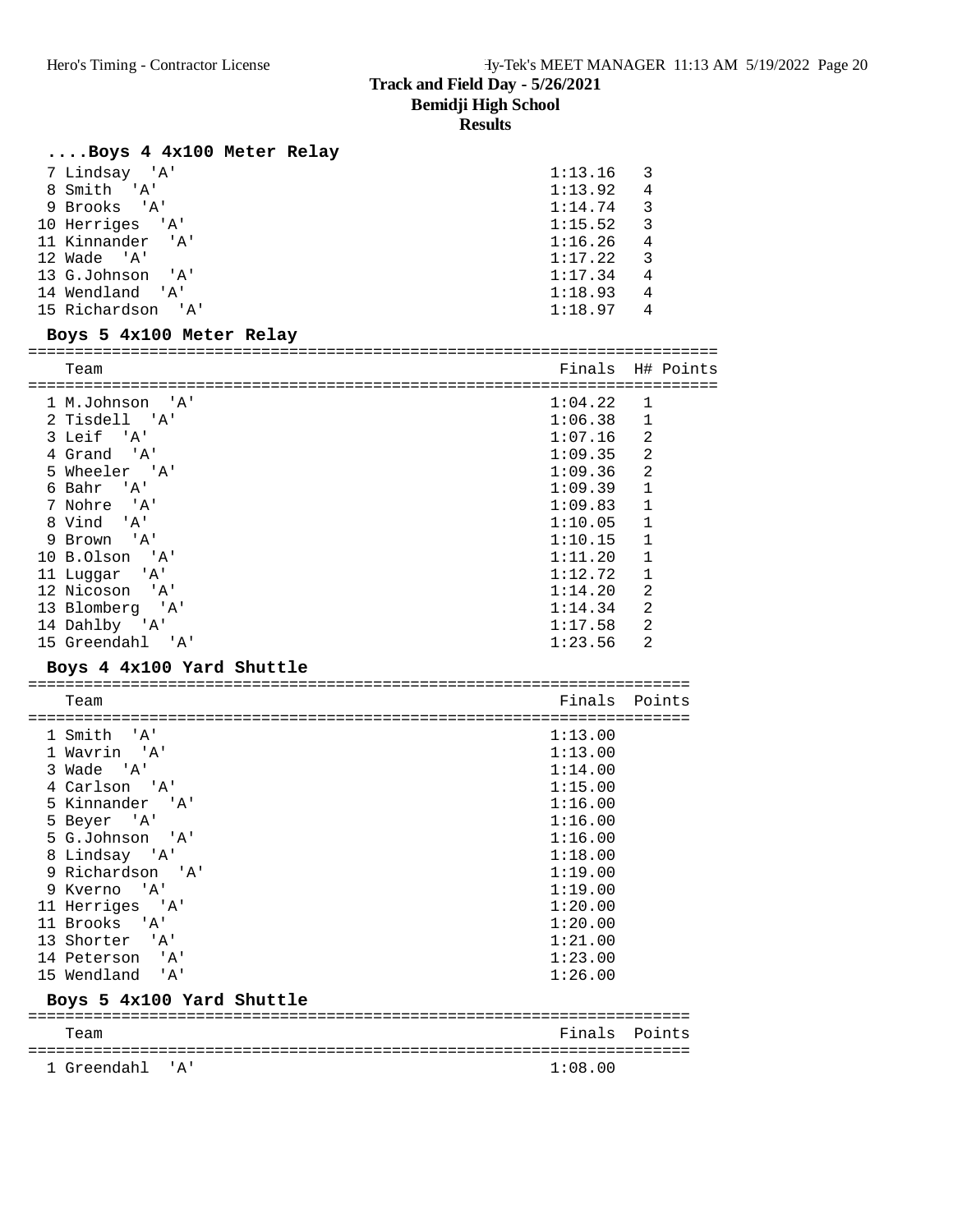**Results**

#### **....Boys 5 4x100 Yard Shuttle**

| 2 Leif<br>' A'            | 1:10.00 |
|---------------------------|---------|
| 3 Grand 'A'               | 1:13.00 |
| 3 B.Olson<br>' A '        | 1:13.00 |
| 5 Wheeler<br>$\mathsf{A}$ | 1:14.00 |
| 5 Nicoson<br>' A '        | 1:14.00 |
| 5 Luqqar 'A'              | 1:14.00 |
| 5 Tisdell 'A'             | 1:14.00 |
| 9 M.Johnson 'A'           | 1:15.00 |
| 10 Nohre 'A'              | 1:17.00 |
| 11 Blomberg 'A'           | 1:18.00 |
| 11 Dahlby 'A'             | 1:18.00 |
| 11 Bahr<br>' A '          | 1:18.00 |
| ' A '<br>11 Brown         | 1:18.00 |
| 15 Vind<br>' A'           | 1:20.00 |

# **Boys 4 High Jump**

| Name                   | Age Team     | Finals      | Points |
|------------------------|--------------|-------------|--------|
|                        |              |             |        |
| 1 Bellino, Evan        | 4 Peterson   | $3 - 08.00$ |        |
| 2 Smith, Aiden         | 4 Kverno     | $3 - 07.00$ |        |
| 2 Boschee, Brayson     | 4 Carlson    | $3 - 07.00$ |        |
| 4 Kapella, Beckett     | 4 Carlson    | $3 - 05.00$ |        |
| 4 Primus, Isaac        | 4 Beyer      | $3 - 05.00$ |        |
| 4 McKeon, William      | 4 Wavrin     | $3 - 05.00$ |        |
| 4 Smith, Riley         | 4 Carlson    | $3 - 05.00$ |        |
| 8 Ricard, Taten        | 4 Brooks     | $3 - 04.00$ |        |
| 8 Irish, Keegan        | 4 Brooks     | $3 - 04.00$ |        |
| 8 Senenfelder, Griffin | 4 Kinnander  | $3 - 04.00$ |        |
| 11 Berg, Logan         | 4 Lindsay    | $3 - 02.00$ |        |
| 11 Anderson, Hunter    | 4 Herriges   | $3 - 02.00$ |        |
| 11 Yerbich, Hunter     | 4 Richardson | $3 - 02.00$ |        |
| 14 Roybal, Daniel      | 4 Shorter    | $3 - 00.00$ |        |
| 14 Torgerson, Nolan    | 4 Beyer      | $3 - 00.00$ |        |
| 14 Roscoe, Jeffrey     | 4 Beyer      | $3 - 00.00$ |        |
| 14 Holte, Isaiah       | 4 Kinnander  | $3 - 00.00$ |        |
| 14 Spangler, Cohen     | 4 Brooks     | $3 - 00.00$ |        |
| -- Feiker, Syliss      | 4 Peterson   | ΝH          |        |
| -- Shanahan, Kieran    | 4 Carlson    | NH          |        |
| -- Jessen, Charlie     | 4 Carlson    | NH          |        |
| -- Tollefson, Isaac    | 4 Kverno     | NH          |        |
| -- Fisher, Tucker      | 4 Richardson | NH          |        |
| -- Fenner, Dallas      | 4 Shorter    | NH          |        |
| -- Kerr, Orin          | 4 Beyer      | NH          |        |
| -- Behrens, Anders     | 4 Shorter    | NH          |        |
| -- Headbird, Cobee     | 4 Beyer      | NH          |        |
| -- Robertson, Bryson   | 4 Shorter    | NH          |        |
|                        |              |             |        |
| Boys 5 High Jump       |              |             |        |
| Name                   | Age Team     | Finals      | Points |
|                        |              |             |        |
| 1 Martinez, Braedyn    | 5 Tisdell    | $4 - 02.00$ |        |
| 2 Pederson, Reese      | 5 M.Johnson  | $3 - 09.00$ |        |
| 3 Cleveland, Micah     | 5 Nohre      | $3 - 07.00$ |        |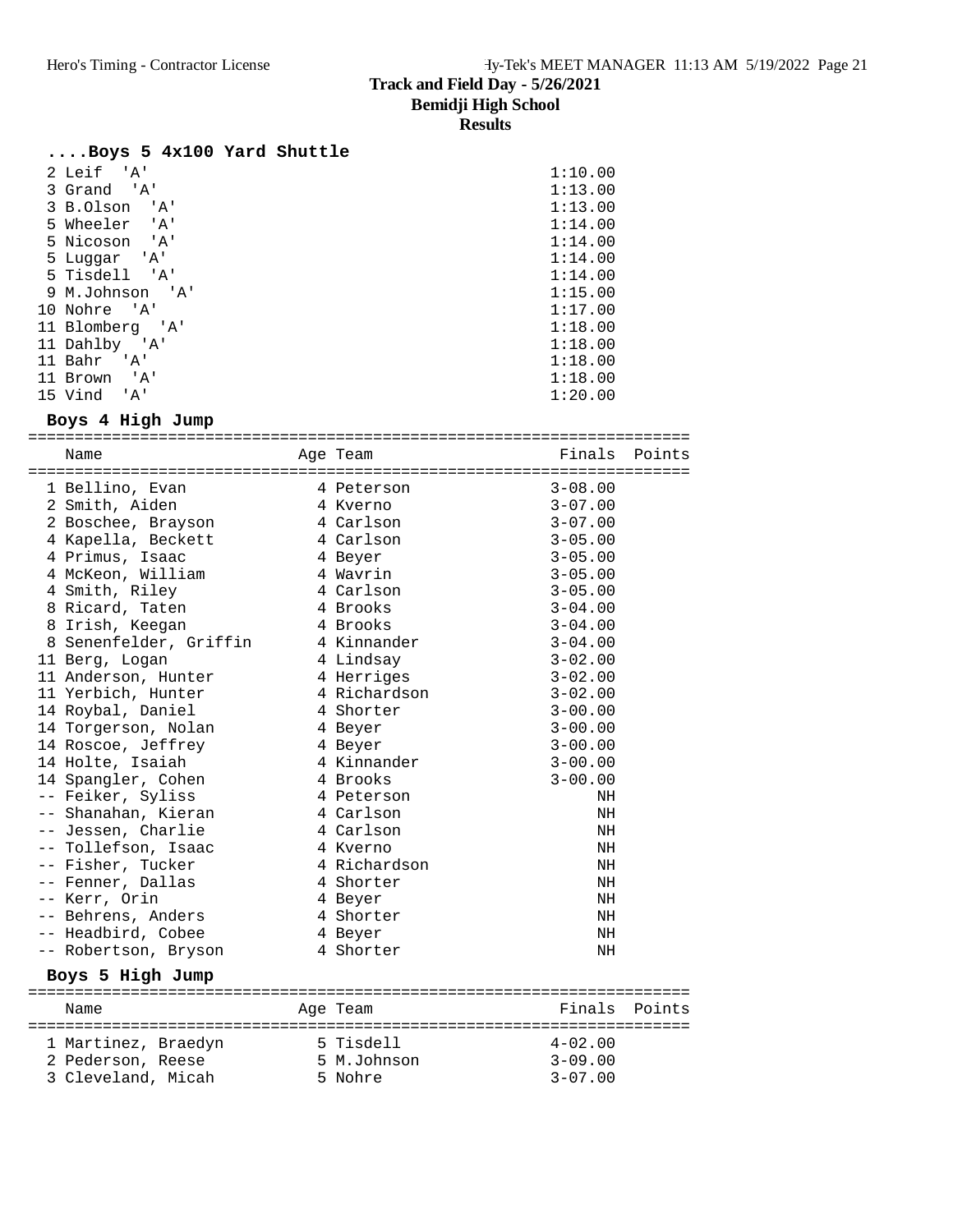| Boys 5 High Jump      |            |             |
|-----------------------|------------|-------------|
| 4 Warren, Christian   | 5 Tisdell  | $3 - 06.00$ |
| 4 Brink, Logan        | 5 Nohre    | $3 - 06.00$ |
| 6 White, Arrow        | 5 B.Olson  | $3 - 05.00$ |
| 7 Bielejeski, Jackson | 5 Vind     | $3 - 04.00$ |
| 7 Bodenheimer, Rylan  | 5 Nohre    | $3 - 04.00$ |
| -- Baird, Callen      | 5 Blomberg | NH          |
| -- Bannor, Jaxon      | 5 Tisdell  | NH          |
| -- Johnson, Deshawn   | 5 Nohre    | NH          |
| -- Cash, Hayden       | 5 Church   | NH          |
| -- Anderson, Dylan    | 5 Blomberg | NH          |
| -- Dreyer, Hunter     | 5 Bahr     | NH          |
| -- Wickham, Joeseph   | 5 B.Olson  | NH          |
| -- Smith, Edward      | 5 Bahr     | NH          |
| -- Blake, Roman       | 5 Grand    | NH          |
| -- Holman, Ayden      | 5 Brown    | NH          |
| -- Gassert, Bentley   | 5 B.Olson  | NH          |
| -- Olson, Kaleb       | 5 Brown    | NH          |
| -- Richards, Ethan    | 5 Nicoson  | NH          |
| -- Fischer, Benjamin  | 5 Nohre    | NH          |
| -- Jerdee, Preston    | 5 Vind     | NH          |

# **Boys 4 Other PM StandingL**

| Name |                                                            | Age Team                           | Finals Points                             |  |
|------|------------------------------------------------------------|------------------------------------|-------------------------------------------|--|
|      | 1 Woods, Melvin<br>2 Sutherland, Logan<br>3 Mallery, Uriah | 4 Wade<br>4 Herriges<br>4 Wendland | $6 - 11.00$<br>$6 - 03.00$<br>$4 - 05.00$ |  |

### **Boys 4 Other PM RunningLJ**

| =====================               |                               |               |  |
|-------------------------------------|-------------------------------|---------------|--|
| Name                                | Age Team<br>================= | Finals Points |  |
| 1 Harstad, Calvin 1 Peterson        |                               | $10 - 03.00$  |  |
| 2 Senenfelder, Griffin 14 Kinnander |                               | $9 - 04.00$   |  |
| 3 Yerbich, Jace                     | 4 G.Johnson                   | $9 - 00.00$   |  |
| 4 Weiher, Collin                    | 4 Wavrin                      | $8 - 05.00$   |  |
| 5 Yerbich, Hunter 5 4 Richardson    |                               | $8 - 03.00$   |  |
| 6 Zothman, Tanner 1 4 Richardson    |                               | $8 - 01.00$   |  |
| 7 Stay, Wyatt                       | 4 G.Johnson                   | $7 - 10.00$   |  |
| 7 Ekstrom, William 1 Smith          |                               | $7 - 10.00$   |  |
| 9 Anderson, Hunter                  | 4 Herriges                    | $7 - 06.00$   |  |
| 10 Haman, Jared                     | 4 G.Johnson                   | $7 - 00.00$   |  |
| 10 Lehmann, Seth                    | 4 Kinnander                   | $7 - 00.00$   |  |
| 12 Martin, Mathison 4 Wendland      |                               | $6 - 10.00$   |  |
| 13 Olsen, Colton                    | 4 Herriges                    | $6 - 09.00$   |  |
| 14 Powell, Gunner                   | 4 Richardson                  | $6 - 06.00$   |  |
| 15 Skarp, Marcello                  | 4 Brooks                      | $6 - 05.00$   |  |
| 16 Whittington, Wyatt 18 Prooks     |                               | $6 - 04.00$   |  |
| 17 Hadrava, Patrick 1 Mendland      |                               | $6 - 01.00$   |  |
| 18 Adams, Jackson 4 Smith           |                               | $6 - 00.00$   |  |
| 18 Siems, Robert 18 4 G.Johnson     |                               | $6 - 00.00$   |  |
| 20 Burmeister Pater, Brace 4 Wavrin |                               | $5 - 09.00$   |  |
| 20 Robertson, James 6 4 Kinnander   |                               | $5 - 09.00$   |  |
| 22 Fisher, Tucker 1 4 Richardson    |                               | $5 - 05.00$   |  |
|                                     |                               |               |  |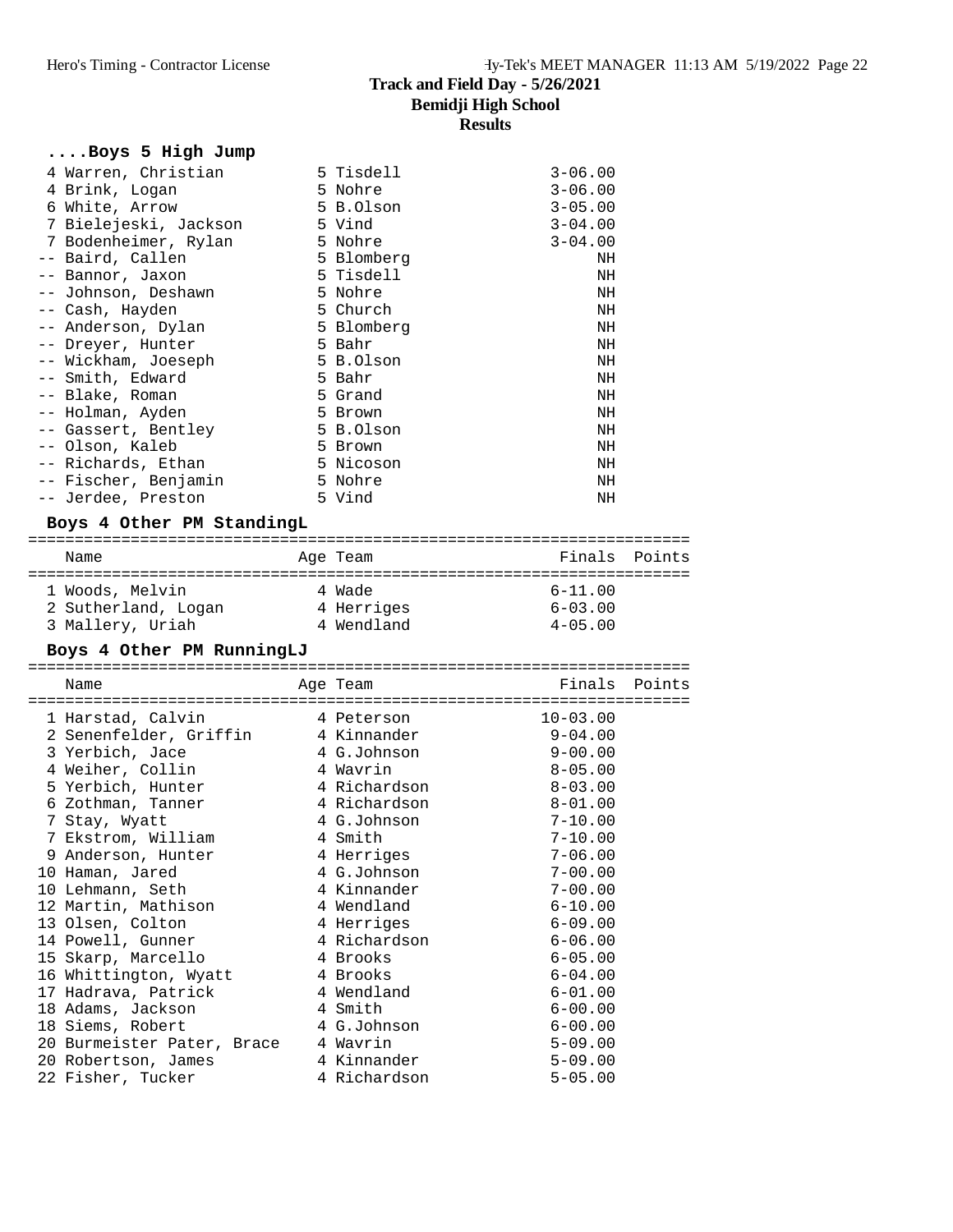# **....Boys 4 Other PM RunningLJ**

| 22 Thorsgard, Aksel | 4 G.Johnson  | $5 - 05.00$ |
|---------------------|--------------|-------------|
| 22 Baldwin, Wesley  | 4 Richardson | $5 - 05.00$ |
| 25 Stade, Jackson   | 4 Wendland   | $5 - 02.00$ |
| 26 Connolly, Gavin  | 4 Peterson   | $5 - 01.00$ |
| 27 Wells, Xaniel    | 4 Kinnander  | $5 - 00.00$ |
| 27 Ballek, Mikhael  | 4 Richardson | $5 - 00.00$ |
| 29 Lazim, Mohamed   | 4 Lindsay    | $4 - 00.00$ |
| 30 Torgerson, Nolan | 4 Beyer      | $3 - 05.00$ |

#### **Boys 4 Other Softball Thr**

| Name                                         | Aqe Team                 | Finals H# Points |                |  |
|----------------------------------------------|--------------------------|------------------|----------------|--|
|                                              |                          |                  |                |  |
| 1 McFarren, Mason                            | 4 Shorter<br>4 Beyer     | 103-00.00        | $\sqrt{2}$     |  |
| 2 Stearns, James                             |                          | 100-00.00        | 2              |  |
| 3 Eck, Madden                                | 4 Wendland               | $99 - 00.00$     | $\mathbf 1$    |  |
| 4 Kelsey, Dean                               | 4 Beyer                  | $96 - 00.00$     | $\overline{a}$ |  |
| 5 Peterson, Landon                           | 4 Wade                   | $95 - 00.00$     | $\overline{a}$ |  |
| 6 Harstad, Calvin                            | 4 Peterson               | $92 - 00.00$     | 3              |  |
| 7 Defoe, Rylie                               | 4 Brooks                 | $88 - 00.00$     | $\overline{a}$ |  |
| 7 Holloway, Oliver                           | 4 Peterson               | $88 - 00.00$     | $\overline{a}$ |  |
| 9 Workman, Grady                             | 4 Kinnander              | 87-00.00         | 3              |  |
| 10 Sant, Ryker                               | 4 Wavrin                 | $86 - 00.00$     | $\overline{c}$ |  |
| 11 Kingbird, Chaske                          | 4 Wade                   | $85 - 00.00$     | 3              |  |
| 11 Lehman, Brady                             | 4 Peterson               | $85 - 00.00$     | 1              |  |
| 11 Wildman, Bently                           | 4 Kverno                 | $85 - 00.00$     | $\mathbf{1}$   |  |
| 14 Tisdell, Kaiden                           | 4 Wade                   | $82 - 00.00$     | $\overline{a}$ |  |
| 15 Hoffmann, Evan                            | 4 Wade                   | $81 - 00.00$     | $\overline{a}$ |  |
| 16 Locke, Archer                             | 4 Lindsay                | $79 - 00.00$     | 3              |  |
| 17 Traut, Wyatt                              | 4 Peterson               | $78 - 00.00$     | 3              |  |
| 18 Koenck, Andrew                            | 4 Peterson               | $77 - 00.00$     | $\mathbf{1}$   |  |
| 19 Ellingson, Easton                         | 4 Wade                   | $76 - 00.00$     | $\overline{a}$ |  |
| 19 Thayer, Trentin                           | 4 Carlson                | $76 - 00.00$     | $\overline{a}$ |  |
| 21 Lauderbaugh, Dylan                        | 4 Kinnander              | $75 - 00.00$     | 3              |  |
| 22 Marden, Max                               | 4 Carlson                | $74 - 00.00$     | $\overline{a}$ |  |
| 23 Iceman, Tyler                             | 4 Brooks                 | $72 - 00.00$     | $\overline{a}$ |  |
| 23 Weiher, Collin                            |                          | 72-00.00         | $\overline{a}$ |  |
| 25 Nevins, Mason                             | 4 Wavrin<br>4 Richardson | $71 - 00.00$     | $\overline{2}$ |  |
| 26 Kessler, Owyn                             | 4 Peterson               | $68 - 00.00$     | 1              |  |
| 26 Smith, Conner                             | 4 Smith                  | $68 - 00.00$     | $\mathbf{1}$   |  |
|                                              | 4 Kinnander              | 68-00.00         | $\overline{a}$ |  |
| -<br>26 Trepanier, Easton<br>29 Yeung, Jaden | 4 Peterson               | $67 - 00.00$     | 1              |  |
| 30 Berg, Owen                                | 4 Richardson             | $63 - 00.00$     | $\overline{a}$ |  |
| u bery, Uwen<br>31 Smith, Elichi             | 4 Richard<br>4 Brooks    | $61 - 00.00$     | $\overline{a}$ |  |
| 32 Wells, Xaniel                             | 4 Kinnander              | $60 - 00.00$     | 3              |  |
| 33 Bender, Jermaine                          | 4 Shorter                | $59 - 00.00$     | 3              |  |
| 33 Whittington, Wyatt                        | 4 Brooks                 | $59 - 00.00$     | $\sqrt{2}$     |  |
| 35 Powell, Gunner                            | 4 Richardson             | $58 - 00.00$     | $\overline{a}$ |  |
| 36 Haugen, Brode                             | 4 D.Olson                | $55 - 00.00$     | $1\,$          |  |
| 37 Strong, Ogichidaa                         | 4 Shorter                | $53 - 00.00$     | 3              |  |
| 38 Acosta, Brooks                            | 4 Herriges               | $51 - 00.00$     | 3              |  |
| 39 Tollefson, Dannen                         | 4 Peterson               | 46-00.00         | $\overline{a}$ |  |
| 39 Sierra, Kenneth                           | 4 Templin                | $46 - 00.00$     | $\mathbf 1$    |  |
|                                              | 4 Kinnander              |                  | 3              |  |
| 41 Robertson, James                          |                          | $45 - 00.00$     |                |  |
| 42 Holden, Joshua                            | 4 Carlson                | $43 - 00.00$     | 3              |  |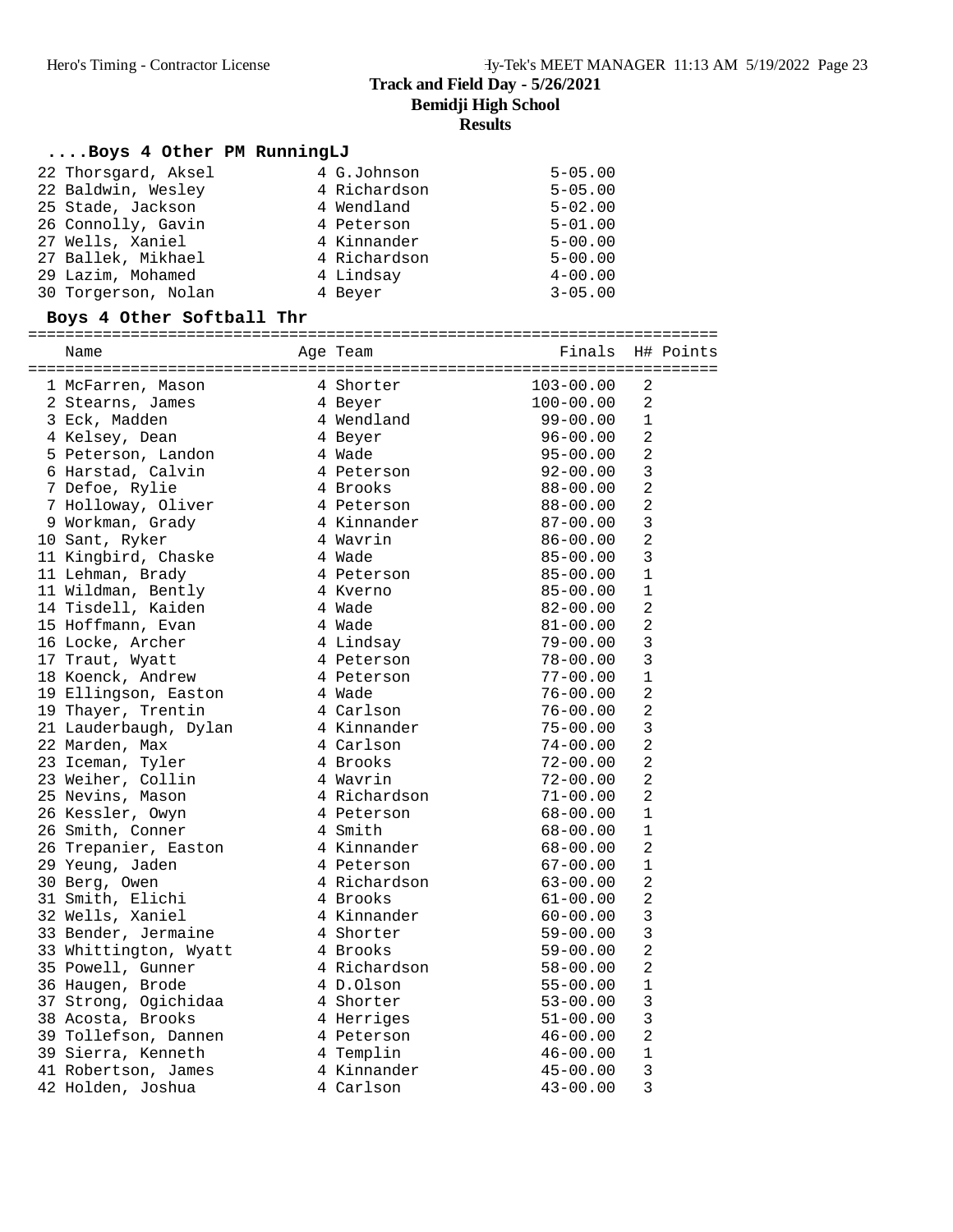#### **....Boys 4 Other Softball Thr**

| 43 Torgerson, Nolan        | 4 Beyer    | $39 - 00.00$ | 3            |
|----------------------------|------------|--------------|--------------|
| 44 Bode, Dravan            | 4 Beyer    | $32 - 00.00$ | $\mathbf{1}$ |
| 44 Burmeister Pater, Brace | 4 Wavrin   | $32 - 00.00$ | 2            |
| 46 Martinez, Xzavaier      | 4 D.Olson  | $31 - 03.00$ | $\mathbf{1}$ |
| 47 Pierce, Logan           | 4 Peterson | $31 - 00.00$ | 2            |
| 48 Knudtson, Elias         | 4 Templin  | $22 - 00.00$ | $\mathbf 1$  |
| 49 Yerbich, Liam           | 4 D.Olson  | $20 - 01.00$ | $\mathbf{1}$ |
| 50 McDougall, Jayden       | 4 Templin  | $18 - 00.00$ | 1            |
| 51 McDougall, Marshall     | 4 D.Olson  | $14 - 00.00$ | $\mathbf{1}$ |
| 52 Moe, Benjamin           | 4 D.Olson  | $9 - 02.00$  |              |

# **Boys 4 Other AM RunningLJ**

| Name                       | Age Team     | Finals       | Points |
|----------------------------|--------------|--------------|--------|
|                            |              |              |        |
| 1 Harstad, Calvin          | 4 Peterson   | $10 - 00.00$ |        |
| 2 Clay, Parker             | 4 Kverno     | $9 - 06.00$  |        |
| 3 Johnson, Travis          | 4 Richardson | $9 - 05.00$  |        |
| 4 Dejager, Mason           | 4 Carlson    | $9 - 04.00$  |        |
| 5 Kelsey, Dean             | 4 Beyer      | $9 - 03.00$  |        |
| 6 Berg, Logan              | 4 Lindsay    | $8 - 11.00$  |        |
| 7 Linneman, Samuel         | 4 Carlson    | $8 - 10.00$  |        |
| 8 Traut, Wyatt             | 4 Peterson   | $8 - 08.00$  |        |
| 9 Staples, Carter          | 4 Herriges   | $8 - 01.00$  |        |
| 10 Fadness, Tyler          | 4 Peterson   | $8 - 00.00$  |        |
| 11 Weiher, Collin          | 4 Wavrin     | $7 - 08.00$  |        |
| 12 Rundquist, Samuel       | 4 Herriges   | $7 - 07.00$  |        |
| 13 Olson, Braden           | 4 Wavrin     | $7 - 05.00$  |        |
| 14 Burmeister Pater, Brace | 4 Wavrin     | $7 - 02.00$  |        |
| 15 Abbott, Trentin         | 4 Lindsay    | $6 - 05.00$  |        |
| 16 Morrison, Dominic       | 4 Shorter    | $6 - 04.00$  |        |
| 16 Garrigan, Randy         | 4 Lindsay    | $6 - 04.00$  |        |
| 18 Abdelfattah, Kayan      | 4 Herriges   | $6 - 03.00$  |        |
| 19 Blake, Alden            | 4 Smith      | $6 - 01.00$  |        |
| 20 Godfroy, Bradley        | 4 Kinnander  | $6 - 00.00$  |        |
| 20 Tingum, Aaron           | 4 Carlson    | $6 - 00.00$  |        |
| 22 Smith, Valryn           | 4 Kverno     | $5 - 11.00$  |        |
| 23 Martin, Grady           | 4 Wade       | $5 - 09.00$  |        |
| 24 Longie, Michael         | 4 Smith      | $5 - 07.00$  |        |
| 25 Jonckowski, Miles       | 4 Herriges   | $5 - 02.00$  |        |
| 26 Primus, Isaac           | 4 Beyer      | $5 - 01.00$  |        |
| 26 May, Chance             | 4 Wendland   | $5 - 01.00$  |        |
| 28 Fraley, Drayden         | 4 Shorter    | $5 - 00.00$  |        |
| 29 Kapella, Beckett        | 4 Carlson    | $4 - 00.00$  |        |
| 30 Cooper, Remington       | 4 Peterson   | $3 - 00.00$  |        |
| 30 Thunder, Quincy         | 4 Beyer      | $3 - 00.00$  |        |

#### **Boys 4 Other AM Standi LJ**

| Name              | Age Team  | Finals Points |  |
|-------------------|-----------|---------------|--|
| 1 Dahlby, Matthew | 4 Beyer   | $6 - 00.00$   |  |
| 2 Sayers, Xavier  | 4 Church  | $5 - 04.00$   |  |
| 3 Lang, Tailor    | 4 Smith   | $4 - 07.00$   |  |
| 4 Haugen, Brode   | 4 D.Olson | $3 - 09.00$   |  |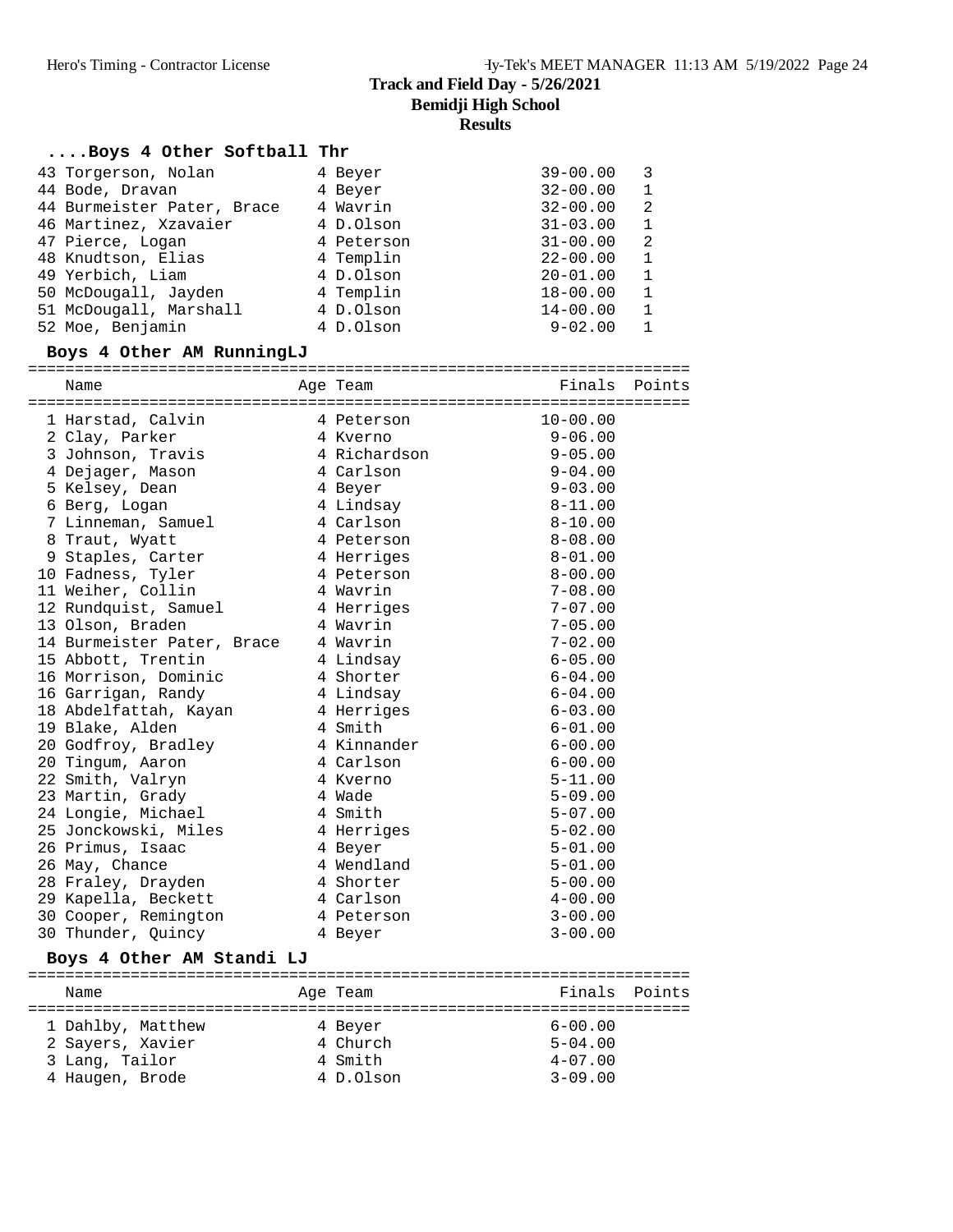# **....Boys 4 Other AM Standi LJ**

| 4 McDougall, Jayden   | 4 Templin | $3 - 09.00$ |
|-----------------------|-----------|-------------|
| 6 Martinez, Xzavaier  | 4 D.Olson | $3 - 03.00$ |
| 7 McDougall, Marshall | 4 D.Olson | $2 - 05.00$ |
| 8 Yerbich, Liam       | 4 D.Olson | $2 - 02.00$ |
| 9 Moe, Benjamin       | 4 D.Olson | $1 - 08.00$ |

# **Boys 4 Other Soccer Punt**

| Name                             | Age Team     | Finals       |                | H# Points |
|----------------------------------|--------------|--------------|----------------|-----------|
| 1 Bellino, Evan                  | 4 Peterson   | $83 - 00.00$ | 2              |           |
| 2 Lehman, Brady                  | 4 Peterson   | $82 - 00.00$ | $\mathbf{1}$   |           |
| 2 Terhaar, Mason                 | 4 Smith      | $82 - 00.00$ | $\overline{2}$ |           |
| 4 Skarp, Marcello                | 4 Brooks     | $81 - 00.00$ | 2              |           |
| 5 Johnson, Travis                | 4 Richardson | $79 - 00.00$ | $\overline{2}$ |           |
| 6 Holloway, Oliver               | 4 Peterson   | $76 - 00.00$ | $\overline{2}$ |           |
| 7 Rundquist, Samuel              | 4 Herriges   | $75 - 00.00$ | $\mathbf 1$    |           |
| 7 Wildman, Bently                | 4 Kverno     | $75 - 00.00$ | $\mathbf 1$    |           |
| 9 Curb, Brooks                   | 4 Shorter    | $73 - 00.00$ | $\overline{2}$ |           |
| 10 Knudtson, Elias               | 4 Templin    | $68 - 00.00$ | $\mathbf{1}$   |           |
| 11 McDougall, Jayden             | 4 Templin    | $67 - 00.00$ | $\mathbf 1$    |           |
| 12 Lockman, Quinn                | 4 Carlson    | $66 - 00.00$ | 3              |           |
| 13 Yeung, Jaden                  | 4 Peterson   | $65 - 00.00$ | $\overline{2}$ |           |
| 14 Nevins, Mason                 | 4 Richardson | $63 - 00.00$ | $\overline{2}$ |           |
| 15 Behrens, Anders               | 4 Shorter    | $61 - 00.00$ | $\overline{2}$ |           |
| 15 Eck, Madden                   | 4 Wendland   | $61 - 00.00$ | $\mathbf{1}$   |           |
| 17 Thayer, Trentin               | 4 Carlson    | $60 - 00.00$ | $\overline{2}$ |           |
| 18 Feiker, Syliss                | 4 Peterson   | $58 - 00.00$ | $\overline{2}$ |           |
| 19 Smith, Conner                 | 4 Smith      | $56 - 00.00$ | $\mathbf 1$    |           |
| 20 Abdelfattah, Kayan            | 4 Herriges   | $55 - 00.00$ | $\overline{3}$ |           |
| 21 Shanahan, Kieran              | 4 Carlson    | $54 - 00.00$ | 3              |           |
| 22 Acosta, Brooks                | 4 Herriges   | $53 - 00.00$ | $\mathbf 1$    |           |
| 23 Fraley, Drayden               | 4 Shorter    | $52 - 00.00$ | $\mathbf{1}$   |           |
| 24 Linneman, Maxwell             | 4 Shorter    | $47 - 00.00$ | $\overline{2}$ |           |
| 25 Bushie, Alexander             | 4 Richardson | $46 - 00.00$ | $\overline{a}$ |           |
| 25 Smith, Elichi                 | 4 Brooks     | $46 - 00.00$ | $\overline{2}$ |           |
| 25 Lang, Tailor                  | 4 Smith      | $46 - 00.00$ | $\overline{3}$ |           |
| 28 Lazim, Mohamed                | 4 Lindsay    | $45 - 00.00$ | $\overline{2}$ |           |
| 29 Haugen, Brode                 | 4 D.Olson    | $44 - 00.00$ | $1\,$          |           |
| 29 Olson, Braden                 | 4 Wavrin     | $44 - 00.00$ | 3              |           |
| 31 Marden, Max                   | 4 Carlson    | $43 - 00.00$ | 3              |           |
| 32 Blake, Alden                  | 4 Smith      | $37 - 00.00$ | $\overline{a}$ |           |
| 32 Strong, Ogichidaa             | 4 Shorter    | $37 - 00.00$ | 3              |           |
| 34 Martin, Grady                 | 4 Wade       | $36 - 00.00$ | $\mathbf 1$    |           |
| 35 Moe, Benjamin                 | 4 D.Olson    | $33 - 00.00$ | $\mathbf 1$    |           |
| 36 Newago, Jaxon                 | 4 Lindsay    | $32 - 00.00$ | 3              |           |
| 37 Yerbich, Liam                 | 4 D.Olson    | $23 - 00.00$ | $1\,$          |           |
| 38 Martin, Jaxon                 | 4 Kinnander  | $9 - 00.00$  | $\overline{2}$ |           |
| 39 Clay, Michael                 | 4 Richardson | $7 - 00.00$  | 2              |           |
| 40 McDougall, Marshall 4 D.Olson |              | $6 - 00.00$  | $\mathbf{1}$   |           |
| 40 Martinez, Xzavaier            | 4 D.Olson    | $6 - 00.00$  | 1              |           |
|                                  |              |              |                |           |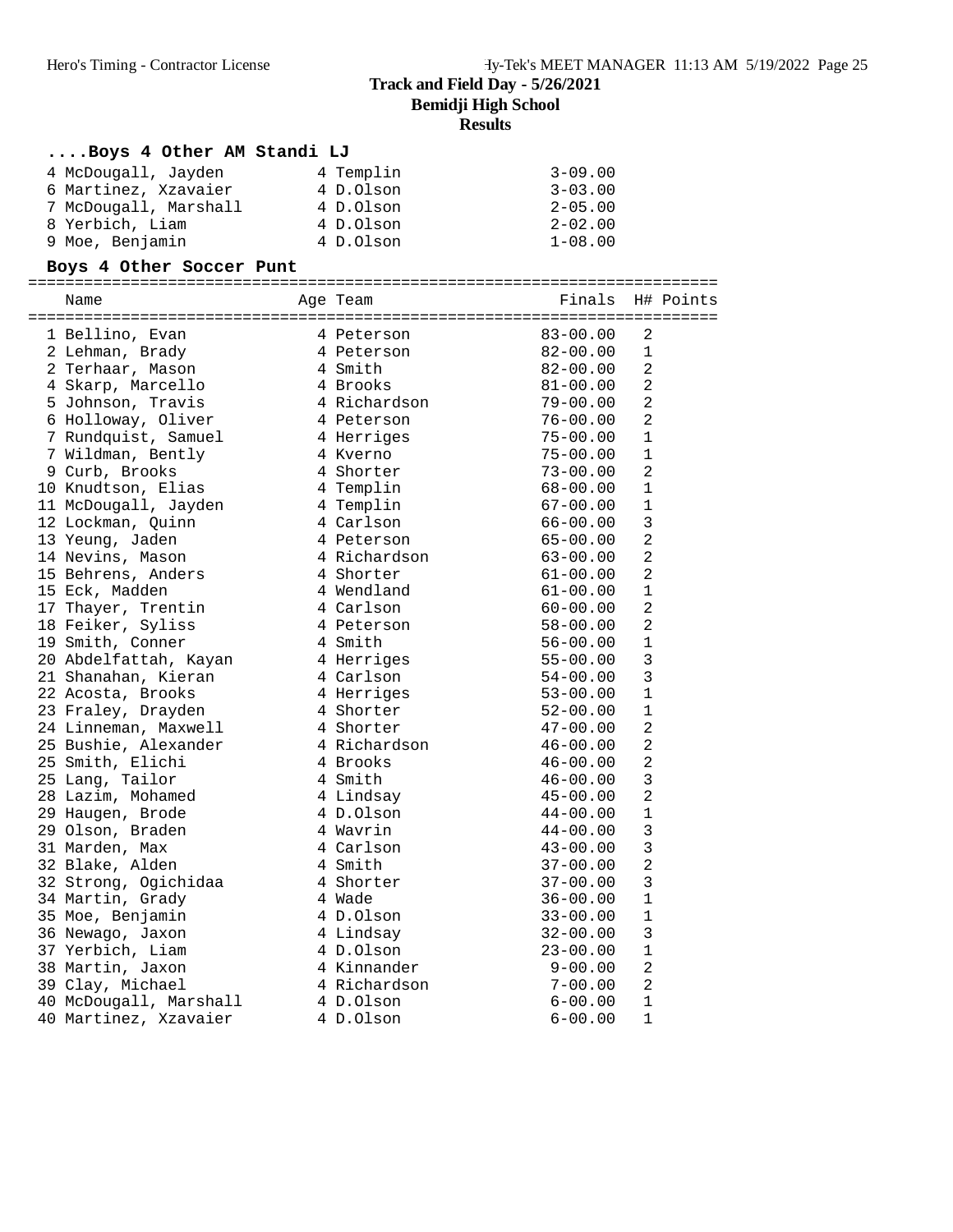# **Bemidji High School**

# **Results**

#### Boys 5 Other Soccer Punt

| Name                              | Age Team               | Finals       | H# Points      |
|-----------------------------------|------------------------|--------------|----------------|
|                                   |                        |              |                |
| 1 Lundy, Logan                    | 5 Wheeler<br>5 B.Olson | $88 - 00.00$ | 3              |
| 2 Kingbird, Keveon                |                        | $85 - 00.00$ | 3              |
| 2 Stittsworth, Willis 5 Greendahl |                        | $85 - 00.00$ | 2              |
| 4 Ohnstad, Noah                   | 5 Nicoson              | $84 - 00.00$ | 2              |
| 5 Pollock, Everett                | 5 Bahr                 | $83 - 00.00$ | 3              |
| 6 Moreno, Antonio                 | 5 Luggar               | $82 - 00.00$ | 3              |
| 6 Johnson, Clayton                | 5 Grand                | $82 - 00.00$ | 3              |
| 8 Ostlund, Carter                 | 5 B.Olson              | $81 - 00.00$ | 3              |
| 9 Fisher, Jevin                   | 5 Brown                | $80 - 00.00$ | $\mathbf 1$    |
| 10 Cherney, Callen                | 5 Wheeler              | $78 - 00.00$ | $\mathbf 1$    |
| 11 Lofgren, Jared                 | 5 Blomberg             | $77 - 00.00$ | $\mathbf 1$    |
| 11 Kelm, Blake                    | 5 Vind                 | $77 - 00.00$ | $\mathbf{1}$   |
| 13 Licata, Nicolas                | 5 Dahlby               | $76 - 00.00$ | $\overline{a}$ |
| 13 Teiken, Wyatt                  | 5 Bahr                 | $76 - 00.00$ | $\overline{a}$ |
| 15 Kelm, Jack                     | 5 Blomberg             | $75 - 00.00$ | $\mathbf 1$    |
| 16 Urban, Jonathan                | 5 Tisdell              | $74 - 00.00$ | 3              |
|                                   |                        |              |                |
| 17 Olafson, Daniel                | 5 Blomberg             | $67 - 00.00$ | $\mathsf 3$    |
| 17 Carlson, Oliver                | 5 Blomberg             | $67 - 00.00$ | 3              |
| 19 Dobson, Gavin                  | 5 Greendahl            | $66 - 00.00$ | 3              |
| 19 Ressemann, Wyatt               | 5 M.Johnson            | $66 - 00.00$ | $\overline{a}$ |
| 21 Larson, Tanner                 | 5 Brown                | $65 - 00.00$ | $\overline{a}$ |
| 21 Mistic, Aidyn                  | 5 Brown                | $65 - 00.00$ | $\overline{a}$ |
| 23 Djonne, Ryan                   | 5 Wheeler              | $60 - 00.00$ | 3              |
| 23 Wille, Charlie                 | 5 Luggar               | $60 - 00.00$ | $\overline{a}$ |
| 25 Juelson, Brayden               | 5 Wheeler              | $57 - 00.00$ | $\mathbf{1}$   |
| 26 Weber-Rolly, Lincoln           | 5 Tisdell              | $55 - 00.00$ | 3              |
| 27 Toa, Isaiah                    | 5 Wheeler              | $54 - 00.00$ | $\mathbf 1$    |
| 28 Filipi, Adrian                 | 5 Leif                 | $51 - 00.00$ | 3              |
| 29 Washington, Larone             | 5 Brown                | $50 - 00.00$ | $\overline{a}$ |
| 30 English, Caden                 | 5 Luggar               | $49 - 00.00$ | $\overline{a}$ |
| 31 Gassert, Bentley               | 5 B.Olson              | $47 - 00.00$ | 3              |
| 32 Gross, Jacob                   | 5 Wheeler              | $44 - 00.00$ | 3              |
| 33 Hoffmann, Isaac                | 5 Dahlby               | $43 - 00.00$ | 3              |
| 34 Williams, Ian                  | 5 Templin              | $42 - 00.00$ | $\mathbf 1$    |
| 35 Truax, Benjamin                | 5 Leif                 | $41 - 00.00$ | $\sqrt{2}$     |
| 35 Martin, Brooks                 | 5 Greendahl            | $41 - 00.00$ | 3              |
| 37 Gilbert, Kenneth               | 5 Tisdell              | $40 - 00.00$ | 3              |
| 38 Olson, Joseph                  | 5 Greendahl            | $38 - 00.00$ | 3              |
| 38 Londo, Taite                   | 5 D.Olson              | $38 - 00.00$ | 1              |
| 40 Haman, Austin                  | 5 M.Johnson            | $36 - 00.00$ | 3              |
| 41 Johnson, Jeffrey               | 5 Nicoson              | $27 - 00.00$ | 3              |
| 42 Tollefson, Camden              | 5 Tisdell              | $21 - 00.00$ | 3              |
| 43 Dreyer, TY                     | 5 Wheeler              | $10 - 00.00$ | 3              |
|                                   |                        |              |                |
| Boys 5 Other AM Standi LJ         |                        |              |                |
| Name                              | Age Team               | Finals       | Points         |
| 1 Elstad, Jarret                  | 5 Luggar               | $4 - 11.00$  |                |

2 Londo, Taite 5 D.Olson 2-01.00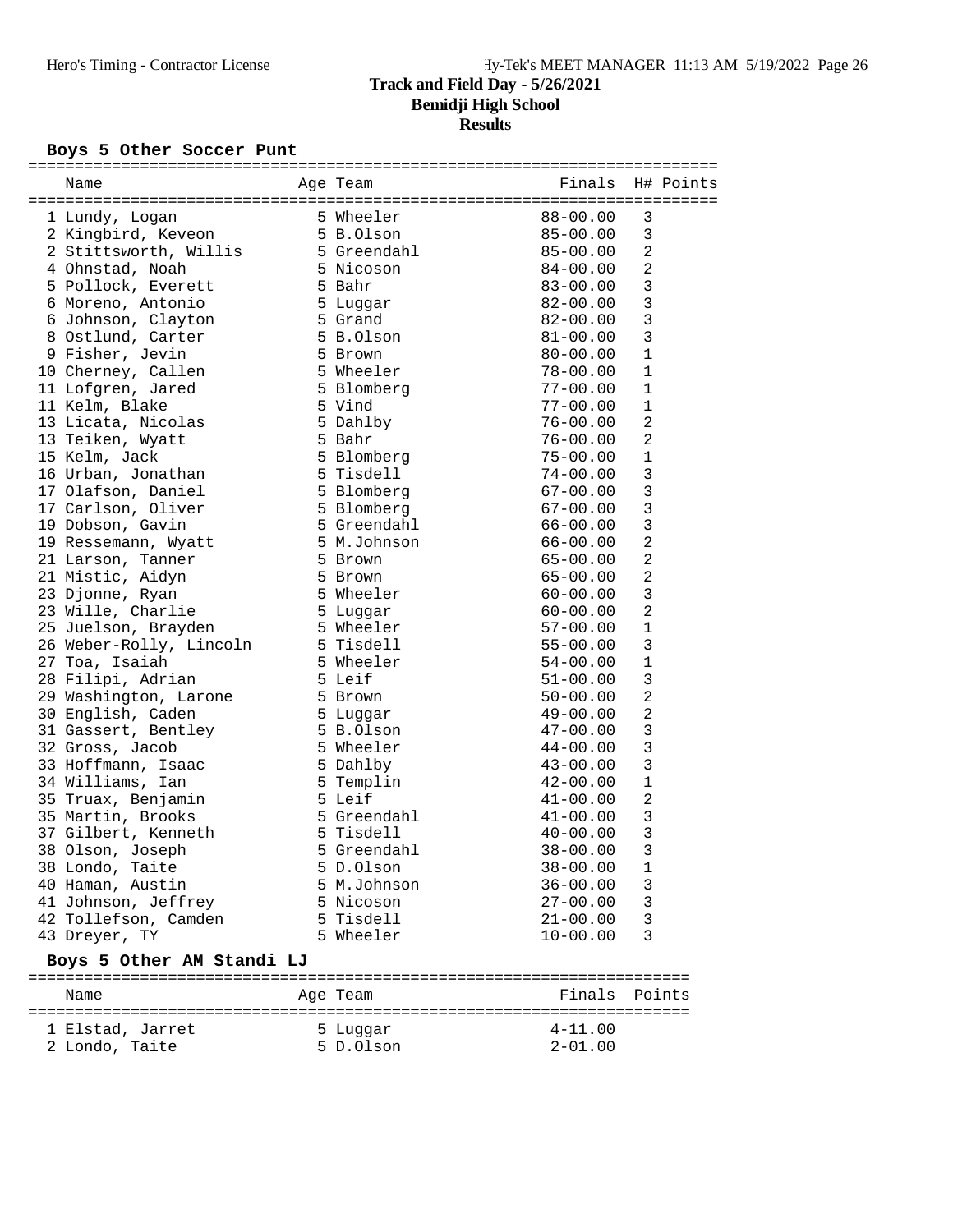# Boys 5 Other Softball Thr

| Name                                                                                      | Age Team                           | Finals               | H# Points      |  |
|-------------------------------------------------------------------------------------------|------------------------------------|----------------------|----------------|--|
| 1 White, Colten                                                                           |                                    | 145-00.00            | $\mathbf{1}$   |  |
| 2 Hagen, Jude                                                                             | 5 Greendahl<br>5 Greendahl         | 128-00.00            | $\mathbf{1}$   |  |
| 3 Weidemann, Carter 5 Bahr                                                                |                                    | 126-00.00            | $\mathbf{1}$   |  |
| 4 Wille, Charlie                                                                          | 5 Luggar                           | $123 - 00.00$        | $\mathbf{1}$   |  |
| 5 Moreno, Antonio                                                                         | 5 Luggar                           | $118 - 00.00$        | 1              |  |
|                                                                                           |                                    | $114 - 00.00$        | $\mathbf{1}$   |  |
| 6 Truax, Wesley 5 B.Olson<br>7 Roscoe, Brody 5 Brown<br>8 Stittsworth, Willis 5 Greendahl |                                    | $110 - 00.00$        | $\mathbf 1$    |  |
|                                                                                           |                                    | $106 - 00.00$        | $\mathbf{1}$   |  |
| 9 Larson, Tanner                                                                          | 5 Brown                            | $103 - 00.00$        | $\mathbf{1}$   |  |
| 10 Kingbird, Keveon                                                                       | 5 B.Olson                          | $101 - 00.00$        | $\overline{2}$ |  |
| 10 Mattfeld, Colt                                                                         | 5 Blomberg                         | $101 - 00.00$        | 1              |  |
| 12 McMartin, Isaac                                                                        |                                    |                      | $\mathbf{1}$   |  |
| --<br>13 Naegeli, Nolan                                                                   | 5 Luggar<br>5 Grand<br>5 Blomberg  | 97-00.00<br>95-00.00 | $\mathbf{1}$   |  |
| 14 Kelm, Jack                                                                             |                                    | $93 - 00.00$         | $\mathbf{1}$   |  |
| 15 Fisher, Jevin                                                                          | 5 Brown                            | 91-00.00             | 2              |  |
| 15 LePier, Bentley                                                                        | 5 Leif                             | $91 - 00.00$         | $\mathbf{1}$   |  |
| 15 Olson, Gavin                                                                           | 5 Nicoson                          | $91 - 00.00$         | 3              |  |
| 18 Kingbird, Kyle                                                                         | 5 Bahr                             | $90 - 00.00$         | $\mathbf 1$    |  |
| 18 Hegg, Jasper                                                                           | 5 Tisdell                          | $90 - 00.00$         | 3              |  |
| 20 Kelm, Blake                                                                            | 5 Vind                             | $89 - 00.00$         | $\mathbf{1}$   |  |
| 21 Smith, Troy                                                                            | 5 Dahlby                           | $88 - 00.00$         | 3              |  |
| 5 Bahr<br>21 Maki, Nicholas                                                               |                                    | $88 - 00.00$         | $\mathbf{1}$   |  |
| 23 Lofgren, Jared                                                                         | 5 Blomberg                         | $84 - 00.00$         | $\mathbf{1}$   |  |
| 24 Amberg, Nicholas                                                                       | 5 Wheeler                          | $81 - 00.00$         | 3              |  |
| 25 Weber-Rolly, Lincoln                                                                   | 5 Tisdell<br>-                     | $78 - 00.00$         | $\overline{2}$ |  |
| 26 Toa, Isaiah                                                                            | 5 Wheeler                          | $76 - 00.00$         | $\mathbf{1}$   |  |
| 27 Thompson, Asher                                                                        | 5 Dahlby                           | $74 - 00.00$         | 3              |  |
| 27 English, Caden                                                                         | 5 Luqqar                           | $74 - 00.00$         | $\mathbf{1}$   |  |
| 29 Truax, Benjamin                                                                        | 5 Leif                             | $72 - 00.00$         | $\mathbf{1}$   |  |
| 30 Hoffmann, Isaac                                                                        |                                    | $67 - 00.00$         | 3              |  |
| 31 Lundy, Logan                                                                           |                                    | $64 - 00.00$         | $\overline{2}$ |  |
| 32 Downwind, Byron                                                                        | 5 Dahlby<br>5 Wheeler<br>5 Templin | $62 - 00.00$         | $\mathbf{1}$   |  |
| 33 Haman, Austin                                                                          | 5 M.Johnson                        | $59 - 00.00$         | $\mathbf 1$    |  |
| 34 Djonne, Ryan                                                                           | 5 Wheeler                          | $58 - 00.00$         | 3              |  |
| 35 Mistic, Aidyn                                                                          | 5 Brown                            | $54 - 00.00$         | $\overline{2}$ |  |
| 36 Tollefson, Camden                                                                      | 5 Tisdell                          | $34 - 00.00$         | $\overline{a}$ |  |
| 37 Dreyer, TY                                                                             | 5 Wheeler                          | $33 - 00.00$         | $\overline{2}$ |  |
| 38 Williams, Ian                                                                          | 5 Templin                          | $24 - 00.00$         | $\mathbf{1}$   |  |
| 39 Londo, Taite                                                                           | 5 D.Olson                          | $15 - 00.00$         | 1              |  |
|                                                                                           |                                    |                      |                |  |
| Boys 5 Other AM RunningLJ                                                                 |                                    |                      |                |  |
| Name                                                                                      | Age Team                           | Finals Points        |                |  |
|                                                                                           |                                    |                      |                |  |
| 1 Hoff, Kooper                                                                            | 5 Greendahl                        | $11 - 05.00$         |                |  |
| 2 Valley, Drew                                                                            | 5 Blomberg                         | $11 - 01.00$         |                |  |
| 3 Fairchild, Finnegan                                                                     | 5 B.Olson                          | $11 - 00.00$         |                |  |
| 3 Dobson, Blake                                                                           | 5 Tisdell                          | $11 - 00.00$         |                |  |
| 5 Dunn, Devon                                                                             | 5 Wheeler                          | $10 - 08.00$         |                |  |
| 6 Johannessohn, Mason                                                                     | 5 Tisdell                          | $10 - 07.00$         |                |  |
| 7 Mart, Levi                                                                              | 5 Greendahl                        | $9 - 01.00$          |                |  |
| 8 Fuller, Blake                                                                           | 5 Bahr                             | $9 - 00.00$          |                |  |
| 9 Meyers, Dawson                                                                          | 5 Vind                             | $8 - 10.00$          |                |  |